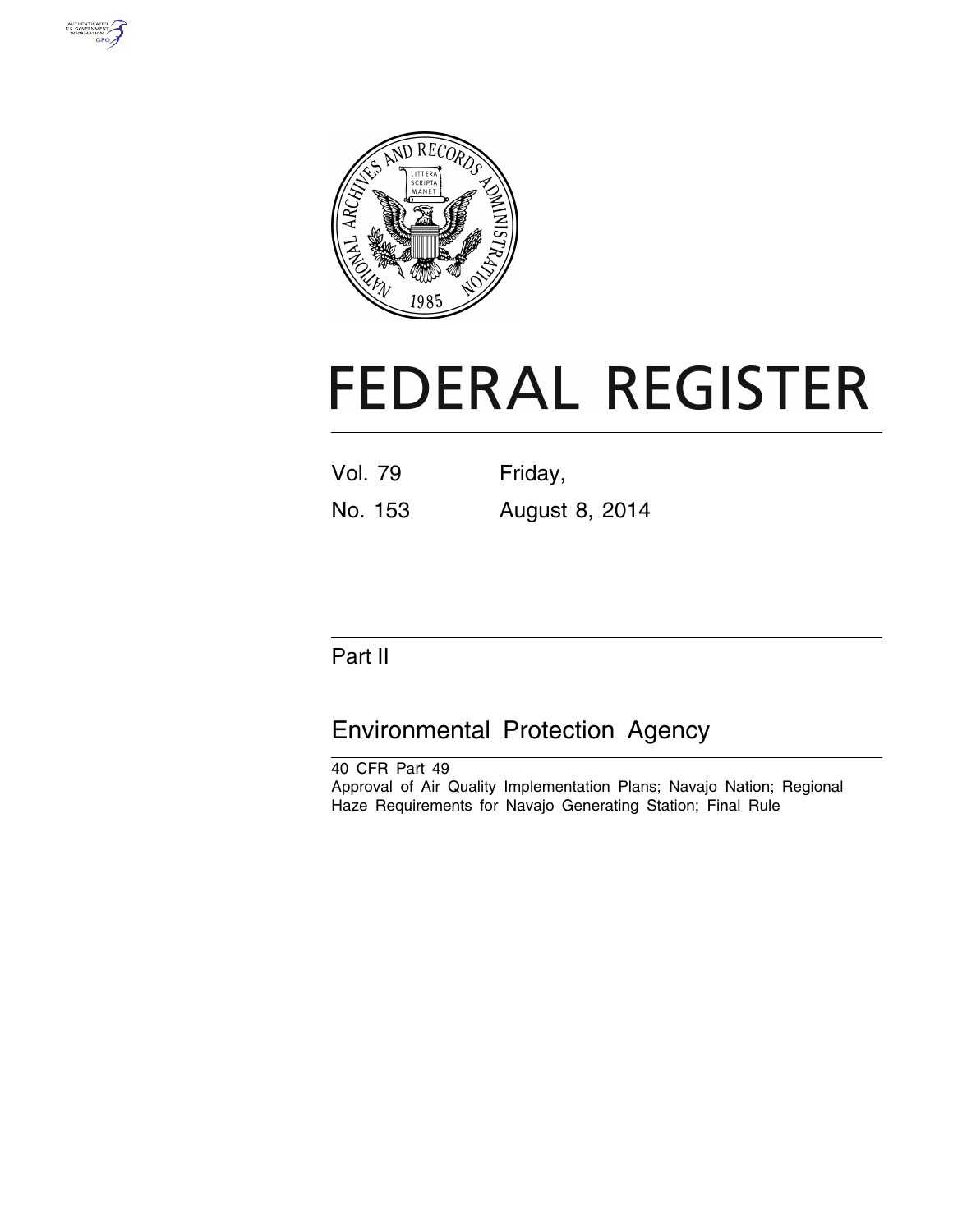#### **ENVIRONMENTAL PROTECTION AGENCY**

#### **40 CFR Part 49**

**[EPA–R09–OAR–2013–0009; FRL–9914–62– Region 9]** 

# **Approval of Air Quality Implementation Plans; Navajo Nation; Regional Haze Requirements for Navajo Generating Station**

**AGENCY:** Environmental Protection Agency (EPA). **ACTION:** Final rule.

**SUMMARY:** The Environmental Protection Agency (EPA) is promulgating a sourcespecific Federal Implementation Plan (FIP) requiring the Navajo Generating Station (NGS), a coal-fired power plant located on the Navajo Nation near Page, Arizona, to achieve reductions in oxides of nitrogen  $(NO<sub>X</sub>)$  required under the Best Available Retrofit Technology (BART) provisions of the Clean Air Act (CAA) and the Regional Haze Rule (RHR). On February 5, 2013, EPA issued a proposed BART determination for NGS and an alternative to BART. In a supplemental proposal on October 22, 2013, EPA proposed to approve a new alternative plan, based on an agreement developed by a group of stakeholders known as the Technical Work Group (TWG). EPA is finalizing the alternative to BART described in our supplemental proposal. This rule is consistent with the TWG Agreement, including a lifetime cap in total emissions of  $NO<sub>x</sub>$ from NGS over 2009–2044 (2009–2044  $NO<sub>X</sub>$  Cap). Our final action will achieve greater emissions reductions than BART and is expected to significantly reduce the impact of NGS on visibility at 11 mandatory Class I Federal areas. The operator of NGS must implement one of several alternative operating scenarios to achieve the necessary emission reductions to comply with the 2009–  $2044$  NO<sub>X</sub> Cap.

**DATES:** *Effective date:* This rule is effective on October 7, 2014.

# **FOR FURTHER INFORMATION CONTACT:**

Anita Lee, EPA Region 9, (415) 972– 3958, *[lee.anita@epa.gov.](mailto:lee.anita@epa.gov)* 

**SUPPLEMENTARY INFORMATION:** EPA has established a docket for this action under Docket ID No. EPA–R09–OAR– 2013–0009. The index to the docket for this action is available electronically at *<http://www.regulations.gov>* and in hard copy at EPA Region 9, 75 Hawthorne Street, San Francisco, California. While documents in the docket are listed in the index, some information may be publicly available only at the hard copy location (e.g. copyrighted material,

voluminous or oversized documents, etc.), and some may not be publicly available in either location (e.g. Confidential Business Information (CBI)). To inspect the hard copy materials, please schedule an appointment during normal business hours with the contact listed in the **FOR FURTHER INFORMATION CONTACT** section. A reasonable fee may be charged for copies.

Throughout this document, ''we'', ''us'', and ''our'' refer to EPA.

# **Table of Contents**

- I. Executive Summary
- II. Background for the Final Rule
	- A. History of NGS B. Summary of Statutory and Regulatory
	- Framework for Addressing Visibility and Sources Located in Indian Country C. Summary of Proposed Rule and
- Supplemental Proposal
- D. Summary of Legal Rationale for Compliance Flexibility III. Summary of Final FIP Provisions
- IV. Summary of Major Issues Raised by Commenters
- V. Summary of Final Action
- VI. Administrative Requirements
- A. Executive Order 12866: Regulatory Planning and Review and Executive Order 13563: Improving Regulation and Regulatory Review
- B. Paperwork Reduction Act
- C. Regulatory Flexibility Act
- D. Unfunded Mandates Reform Act
- E. Executive Order 13132: Federalism
- F. Executive Order 13175: Consultation and Coordination With Indian Tribal Governments
- G. Executive Order 13045: Protection of Children From Environmental Health Risks and Safety Risks
- H. Executive Order 13211: Actions Concerning Regulations That Significantly Affect Energy Supply, Distribution, or Use
- I. National Technology Transfer and Advancement Act
- J. Executive Order 12898: Federal Actions To Address Environmental Justice in Minority Populations and Low-Income Populations
- K. Congressional Review Act
- L. Petitions for Judicial Review

#### **I. Executive Summary**

EPA is taking final action pursuant to the CAA and the RHR to require Units 1, 2, and 3 at NGS to reduce emissions of  $NO<sub>X</sub>$  in order to reduce the impact NGS has on visibility at 11 mandatory Class I Federal areas. We are finalizing an alternative to BART based on agreedupon recommendations developed by a group of diverse stakeholders known as the Technical Work Group (TWG). Our final action limits emissions of  $NO<sub>x</sub>$ from NGS by establishing a long-term facility-wide cap on total  $NO_X$ emissions from 2009 to 2044 and requires the implementation of one of

several alternative operating scenarios to ensure that the 2009–2044 cap is met. Generally, the alternative operating scenarios require the closure of one unit at NGS (or the curtailment of electricity generation by a similar amount) in 2019, and compliance with a  $NO<sub>X</sub>$  emission limit that is achievable with the installation of selective catalytic reduction (SCR) on two units in 2030.

As part of our final action, EPA is also setting a source-specific BART Benchmark against which to compare the TWG Alternative to ensure that it will achieve greater reasonable progress than BART. The BART Benchmark is consistent with the BART determination we proposed on February 5, 2013, requiring all three units at NGS to meet an emission limit achievable with SCR within five years of a final rule. EPA is not finalizing our proposed BART determination for NGS in the regulatory requirements of this Final Rule.

EPA's action to finalize an alternative to BART consistent with the TWG Agreement will achieve greater  $NO<sub>x</sub>$ emission reductions at lower cost than BART in exchange for flexibility in the timeframe for achieving  $NO<sub>x</sub>$ reductions. When fully implemented, this Final Rule requires over an 80 percent reduction in  $NO<sub>x</sub>$  emissions from NGS and is expected to significantly reduce the impact of NGS on visibility at 11 mandatory Class I Federal areas.

#### **II. Background for the Final Rule**

#### *A. History of NGS*

NGS is a coal-fired power plant located on the Navajo Nation Indian Reservation near Page, Arizona. The facility consists of three 750 megawatt (MW) coal-fired electric utility steam generating units with a total capacity of 2250 MW constructed from 1974 to 1976. The three units at NGS are coowned by six entities: The United States Bureau of Reclamation (Reclamation) (24.3 percent); Salt River Project (21.7 percent), which also serves as the facility operator; Los Angeles Department of Water and Power (21.2 percent); Arizona Public Service (14 percent); NV Energy (11.3 percent); and Tucson Electric Power (7.5 percent).

Federal participation in NGS was authorized in the Colorado River Basin Project Act of 1968 as a preferred alternative to building hydroelectric dams in the Grand Canyon for the purpose of providing power to the Central Arizona Project (CAP).<sup>1</sup> The

<sup>1</sup>For more detail and for citations or references to the information provided in this Background section, please see the Proposed Rule at 78 FR 8274 (February 5, 2013).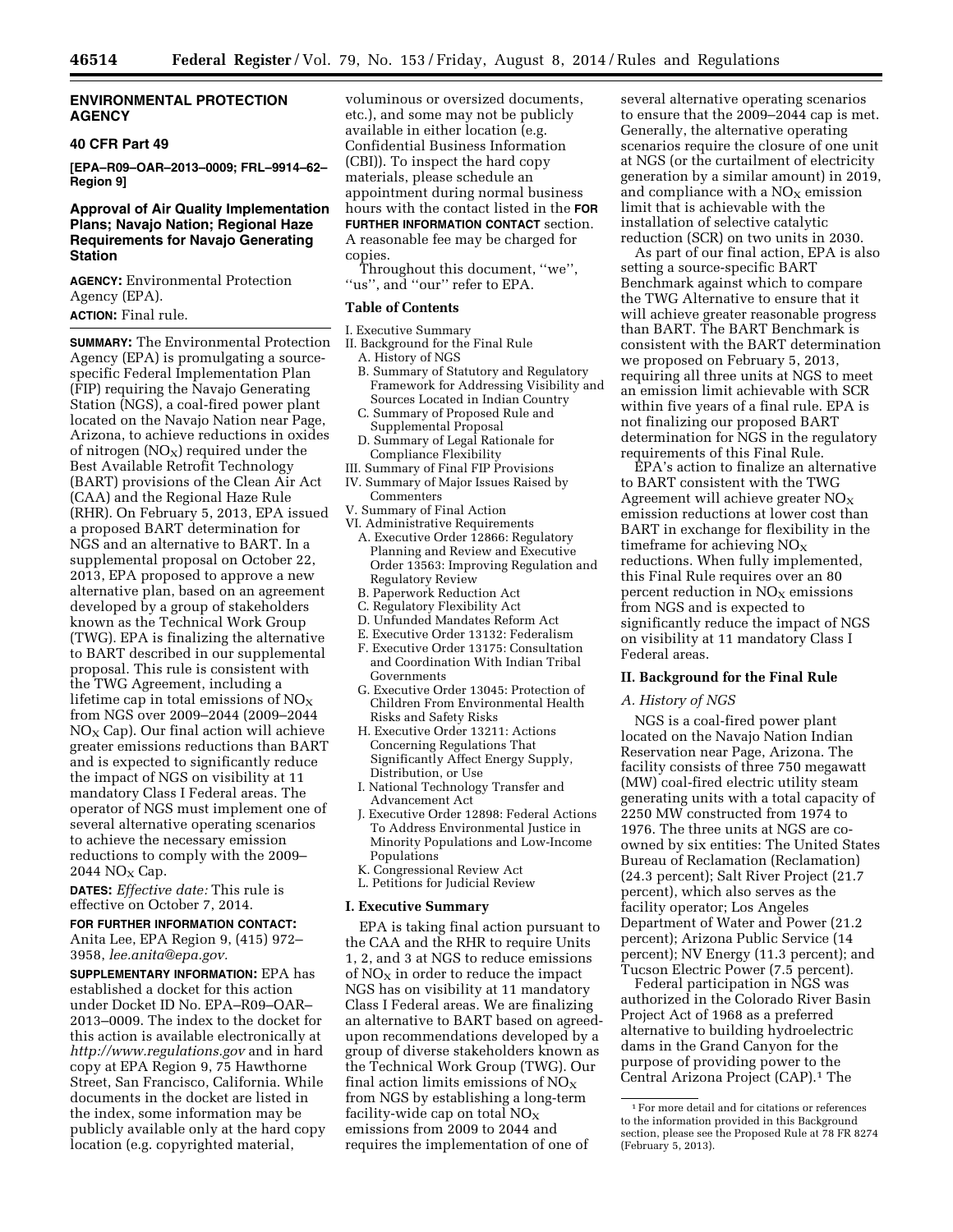CAP is a 336-mile water distribution system that delivers about 1.5 million acre-feet (AF) per year of Colorado River water from Lake Havasu in western Arizona to non-Indian agricultural (NIA) water users in central Arizona, Indian tribes located in Arizona, and municipal water users in Maricopa, Pinal, and Pima Counties in Arizona. The CAP water is used to meet the terms of a number of Indian water-rights settlements in central Arizona and to reduce groundwater usage in the region. A portion of Reclamation's share of electricity from NGS powers the pumps that move CAP water to its destinations along the distribution system.

Several tribes located in Arizona, including the Gila River Indian Community, the Ak-Chin Indian Community, the Tohono O'odham Nation, the San Carlos Apache Tribe, the White Mountain Apache Indian Tribe, the Fort McDowell Yavapai Nation, the Salt River Pima-Maricopa Indian Community, the Navajo Nation, the Yavapai-Apache Nation, the Hopi Tribe, the Pascua Yaqui Tribe, the Yavapai-Prescott Tribe, and the Tonto Apache Nation, have CAP water allocations or contracts. In exchange for allocations of CAP water at reduced cost and access to funds for the development of water infrastructure, the tribes with water settlement agreements have released their claims to other water in Arizona. Excess NGS power owned by Reclamation that is not used by CAP is sold and profits are deposited into the Lower Colorado River Basin Development Fund (Development Fund) to support the tribal water settlement agreements. The U.S. Department of the Interior (DOI or Interior), through Reclamation, plays an important role in the implementation of these settlement agreements and the management of the Development Fund.

The coal used by NGS is supplied by the Kayenta Mine, operated by Peabody Energy and located on reservation lands of both the Navajo Nation and the Hopi Tribe. Taxes and royalties from NGS and the Kayenta Mine are paid to the Navajo Nation and Hopi Tribe, contributing to the annual revenues for both governments. EPA understands that the process is underway to renew site leases for NGS and the Kayenta Mine, as well as associated rights of way agreements and contracts with the Navajo Nation and Hopi Tribe.

Given the extent of federal and tribal interests in NGS, on January 4, 2013, EPA, DOI, and the Department of Energy (DOE) signed a joint federal agency statement (Joint Statement) committing to collaborate on several short- and long-term goals, including analyzing

and pursuing strategies for providing clean, affordable, and reliable power, affordable and sustainable water, and sustainable economic development to key stakeholders who currently depend on NGS.2 The Joint Statement also recognizes the trust responsibility of the Federal government to Indian tribes.

# *B. Summary of Statutory and Regulatory Framework for Addressing Visibility and Sources Located in Indian Country*

In our Proposed Rules, we provided a detailed discussion of the statutory and regulatory framework for addressing visibility impairment in the mandatory Class I Federal Areas, addressing sources located in Indian country under the statute and the Tribal Authority Rule (TAR), and developing BART determinations pursuant to the CAA and the BART Guidelines set forth in Appendix Y to 40 CFR Part 51.3 Here, we provide a brief summary of the statutory and regulatory framework.

Title I, part C, subpart II of the CAA Amendments of 1977 establishes a visibility protection program that sets forth ''as a national goal the prevention of any future, and the remedying of any existing, impairment of visibility in mandatory class I Federal areas which impairment results from man-made air pollution.'' 4 EPA promulgated regional haze regulations implementing the program on April 22, 1999.5 Consistent with the statutory requirement in 42 U.S.C. 7491(b)(2)(a), EPA's 1999 regional haze regulations include a provision that States must require certain major stationary sources to procure, install, and operate BART. This provision covers sources in listed industrial categories with the potential to emit 250 or more tons per year of an air pollutant that were ''in existence on August 7, 1977, but which ha[ve] not been in operation for more than fifteen years as of such date.'' These sources are considered to be ''BART-eligible.'' 6 NGS meets these criteria and is a BARTeligible source.7

BART-eligible sources that are reasonably anticipated to cause or contribute to visibility impairment are

5See 64 FR 35765 (April 22, 1999). 6See 40 CFR 51.308(e)(1).

"subject" to the BART requirements.<sup>8</sup> Generally speaking, a BART-eligible source with a predicted visibility impact of 0.5 deciviews (dv) or more in a Class I area is considered to ''contribute'' to visibility impairment.9 NGS contributes to visibility impairment at 11 surrounding Class I areas in excess of this threshold, and is thus subject to BART.

In determining BART, States are required to take into account five factors identified in the CAA and EPA's regulations.10 Those factors are: (1) The costs of compliance, (2) the energy and non-air quality environmental impacts of compliance, (3) any pollution control equipment in use or in existence at the source, (4) the remaining useful life of the source, and (5) the degree of improvement in visibility which may reasonably be anticipated to result from the use of such technology.11 EPA's guidelines for evaluating BART provide more detail and are set forth in Appendix Y to 40 CFR Part 51.

In 1998, EPA promulgated the Tribal Authority Rule (TAR) relating to implementation of CAA programs in Indian country.12 In the TAR, EPA determined that it has the discretionary authority to promulgate ''such federal implementation plan provisions as are necessary or appropriate to protect air quality'' consistent with CAA sections  $301(a)$  and  $301(d)(4)$  when a tribe has not submitted or EPA has not approved a Tribal Implementation Plan (TIP).13 EPA has previously promulgated FIPs under the TAR to regulate air pollutants emitted from NGS.14

Under the CAA, compliance with emission limits determined to be BART must be achieved as expeditiously as practicable but not later than 5 years after the effective date of the final BART determination (See CAA 169A(b)(2)(A) and (g)(4)). As discussed in greater detail in our Proposed Rule, EPA

12*See* 40 CFR part 49; *see* also 59 FR 43956 (August 25, 1994) (proposed rule); 63 FR 7254 (February 12, 1998) (final rule); *Arizona Public Service Company* v. *EPA,* 211 F.3d 1280 (D.C. Cir. 2000), *cert. den.,* 532 U.S. 970 (2001) (upholding the TAR).

13See 40 CFR 49.11(a).

14See 56 FR 50172 (October 3, 1991). In 1999, EPA proposed a FIP for NGS to fill the regulatory gap that existed because Arizona State permits and SIP rules are not applicable or enforceable in the Navajo Nation, and the Tribe had not sought approval of a TIP covering the plant. 64 FR 48731 (September 8, 1999). EPA then re-proposed the FIP with some additional conditions in September 2006. 71 FR 53631 (September 12, 2006). EPA finalized that NGS FIP on March 5, 2010. 75 FR 10174.

<sup>2</sup>See document title ''2013\_0104 Joint Federal Agency Statement on NGS'' within document number 0005 in the docket for this proposed rulemaking at EPA–R09–OAR–2013–0009, which can be found at *[www.regulations.gov.](http://www.regulations.gov)* 

<sup>3</sup>See 78 FR 8274 (February 5, 2013) and 78 FR 62509 (October 22, 2013).

<sup>4</sup>See 42 U.S.C. 7419A(a)(1).

<sup>7</sup>See 74 FR 44314 (August 28, 2009); 78 FR 8279 (February 5, 2013); see also 56 FR 50172 (October 3, 1991) addressing BART for SO<sub>2</sub> based on Reasonably Attributable Visibility Impairment.

<sup>8</sup>See 70 FR 39104 at 39161 (July 6, 2005). 9 *Id.* 

 $^{10}$  42 U.S.C. 7491(g)(2) and 40 CFR 51.308(e)(1)(A)(ii)(A).

 $1140$  CFR 51.308(e)(1)(ii)(A).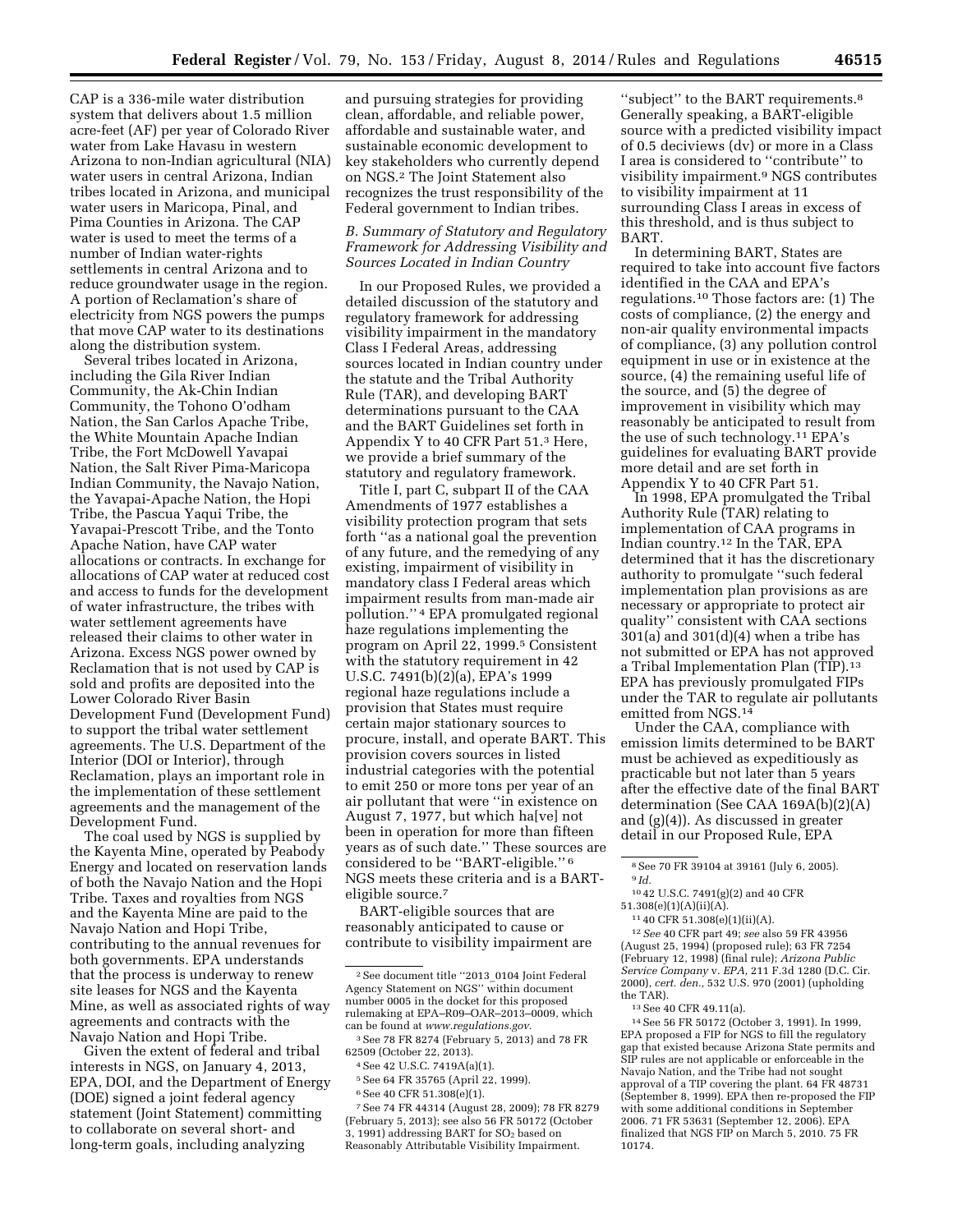recognizes that the circumstances related to NGS create unusual and significant challenges for a 5-year compliance schedule.15 Based on those challenges and our discretion under the TAR for implementing CAA requirements in Indian country, we considered other options that are consistent with the CAA and RHR, and that provide for a more flexible, extended compliance schedule.

EPA's BART regulations allow an alternative in lieu of BART, provided the alternative results in greater reasonable progress than would have been achieved through installation of BART.16 Generally, an alternative is considered to be approvable provided it results in greater emissions reductions and the geographic distribution in emissions from the alternative is not substantially different than the distribution of the emissions under BART.17 For a state that is subject to the submittal deadlines in the RHR, the regulations provide that alternatives to BART must ensure that all necessary emission reductions occur within the period of the first long-term strategy for regional haze (i.e., by 2018) for states that were required to submit regional haze SIPs in December 2007.18 Thus, if states had submitted timely regional haze SIPs in 2007 with BART compliance deadlines in 2012, the RHR provided more than 5 additional years for the implementation of alternatives to BART.

# *C. Summary of Proposed Rule and Supplemental Proposal*

EPA published an advanced notice of proposed rulemaking (ANPR) concerning BART for NGS and the Four Corners Power Plant in August 2009.19

On February 5, 2013, EPA's proposed BART determination for NGS was published in the **Federal Register** and provided a thorough discussion of the statutory and regulatory framework for addressing visibility through application of BART for sources located in Indian country, and of the factual background for our BART determination at NGS.20 The proposal analyzed the five BART factors and proposed to find that BART for NGS was installation of emissions controls to meet a  $NO<sub>x</sub>$ emission limit of 0.055 lb/MMBtu based on a rolling average of 30 boiler operating days (30–BOD average).21 However, in recognition of the important role that NGS and the Kayenta Mine play in providing employment and revenue to the Navajo Nation and Hopi Tribe, and the role of Reclamation's share of electricity generated by NGS in fulfilling water settlement agreements with numerous tribes located in Arizona, we proposed that the potential economic impacts to tribes argue for thoughtful consideration of how flexibility in the compliance timeframe could be provided consistent with the air quality goals of the CAA.<sup>22</sup> Therefore, as discussed in our Proposed Rule, EPA proposed to exercise our authority and discretion under section 301(d)(4) of the CAA and 40 CFR 49.11(a) to propose an appropriate timeframe for alternative measures to BART under the RHR for NGS. We provided a thorough discussion of the legal rationale for setting the compliance schedule for alternative measures in our Proposed Rule.23

Our Proposed Rule included a framework for evaluating alternatives to BART.24 As part of the framework, EPA proposed a  $NO<sub>X</sub>$  emission credit for the previous early and voluntary installation of low- $NO_X$  burners with separated over-fire air (LNB/SOFA) over the 2009–2011 timeframe (LNB/SOFA credit). We proposed that the LNB/ SOFA credit supported setting a compliance timeframe based on the flexibility under section 301(d)(4) of the CAA and 40 CFR 49.11(a).25 EPA proposed to find that an alternative is ''better than BART'' if the total emissions over 2009–2044 from the alternative measure, minus the LNB/ SOFA credit, are less than the total emissions under our proposed BART determination for the same period (i.e., the BART Benchmark). Consistent with

this framework, EPA proposed an alternative to BART, requiring compliance with an emission limit of 0.055 lb/MMBtu on one unit per year in 2021, 2022, and 2023 (Alternative 1). We calculated that total emissions under Alternative 1 over 2009–2044, minus the LNB/SOFA credit, would be less than emissions based on the BART Benchmark. Thus, we proposed to find that Alternative 1 was ''better than BART''. EPA recognized that there may be interest in additional flexibility beyond the 2021–2023 timeframe. EPA evaluated two additional compliance schedules but did not propose to approve them as ''better than BART'' alternatives because total emissions over 2009–2044 under these compliance schedules exceeded the BART Benchmark. However, we noted that potential technologies or other options for achieving additional emission reductions could bridge the  $NO<sub>x</sub>$ emission reduction deficit for alternatives to BART with compliance schedules that do not, by themselves, meet the BART Benchmark.26 We invited stakeholders to submit additional BART alternatives, consistent with our proposed framework, for EPA's consideration.

On July 26, 2013, a stakeholder group, known as the Technical Work Group on NGS (TWG), submitted an agreement that had been established among the seven diverse entities in the TWG. We refer to the July 26, 2013, document as the ''TWG Agreement.'' The TWG is composed of representatives from Central Arizona Water Conservation District (CAWCD), the Environmental Defense Fund (EDF), the Gila River Indian Community (Gila River or the Community), the Navajo Nation (Navajo), Salt River Project (SRP) on behalf of itself and the other non-federal owners, DOI, and Western Resource Advocates (WRA). Although EPA attended the opening session of a ''kickoff'' meeting for the TWG on March 21, 2013, at which we described our Proposed Rule, EPA did not otherwise participate in the TWG and was not involved in any of the discussions leading to submittal of the TWG Agreement.

Appendix B to the TWG Agreement contained TWG's recommendation for an alternative to BART. In general, the alternative plan in the TWG Agreement included closure of one unit at NGS, or curtailment of net generating capacity by an equivalent amount, in 2019 and compliance with a  $NO<sub>X</sub>$  emission limit of 0.07 lb/MMBtu on two units at NGS beginning in 2030. The TWG Agreement

<sup>&</sup>lt;sup>15</sup> Because of its complicated history and its location on the Navajo Nation, NGS faces numerous unique complexities and the unusual requirement to comply with NEPA for lease and other rights-ofway approvals, which apply only to NGS and Four Corners Power Plant, the other coal-fired power plant located on the Navajo Nation. EPA also understands the importance of the continued operation of NGS and the Kayenta Mine to the Navajo Nation and Hopi Tribe as a source of direct revenues through lease payments and coal royalties, as well as the importance of Reclamation's share of NGS to supply water to many tribes located in Arizona in accordance with several water settlement acts. EPA also recognizes that Reclamation may have fewer options compared to the other owners for financing pollution control or other large capital improvement projects at NGS. SRP expressed concern that the owners of NGS may choose to retire the facility if faced with the financial risk of making a large capital investment within 5 years without also having certainty that the lease and contract re-negotiations would conclude in a timely and favorable manner.

<sup>16</sup> 40 CFR 51.308(e)(2).

<sup>17</sup> 40 CFR 51.308(e)(3).

<sup>18</sup> 40 CFR 51.308(e)(2)(iii).

<sup>19</sup>See 74 FR 44314 (August 28, 2009).

<sup>20</sup>See 78 FR 8274 (February 5, 2013).

<sup>21</sup> *Id.* at 8288.

<sup>22</sup> *Id.* at 8284.

<sup>23</sup> *Id.* at 8289.

<sup>24</sup> *Id.* at 8290–92.

<sup>25</sup> 78 FR 62509 at 62511 (October 22, 2013). 26 78 FR 8274 at 8291 (February 5, 2013).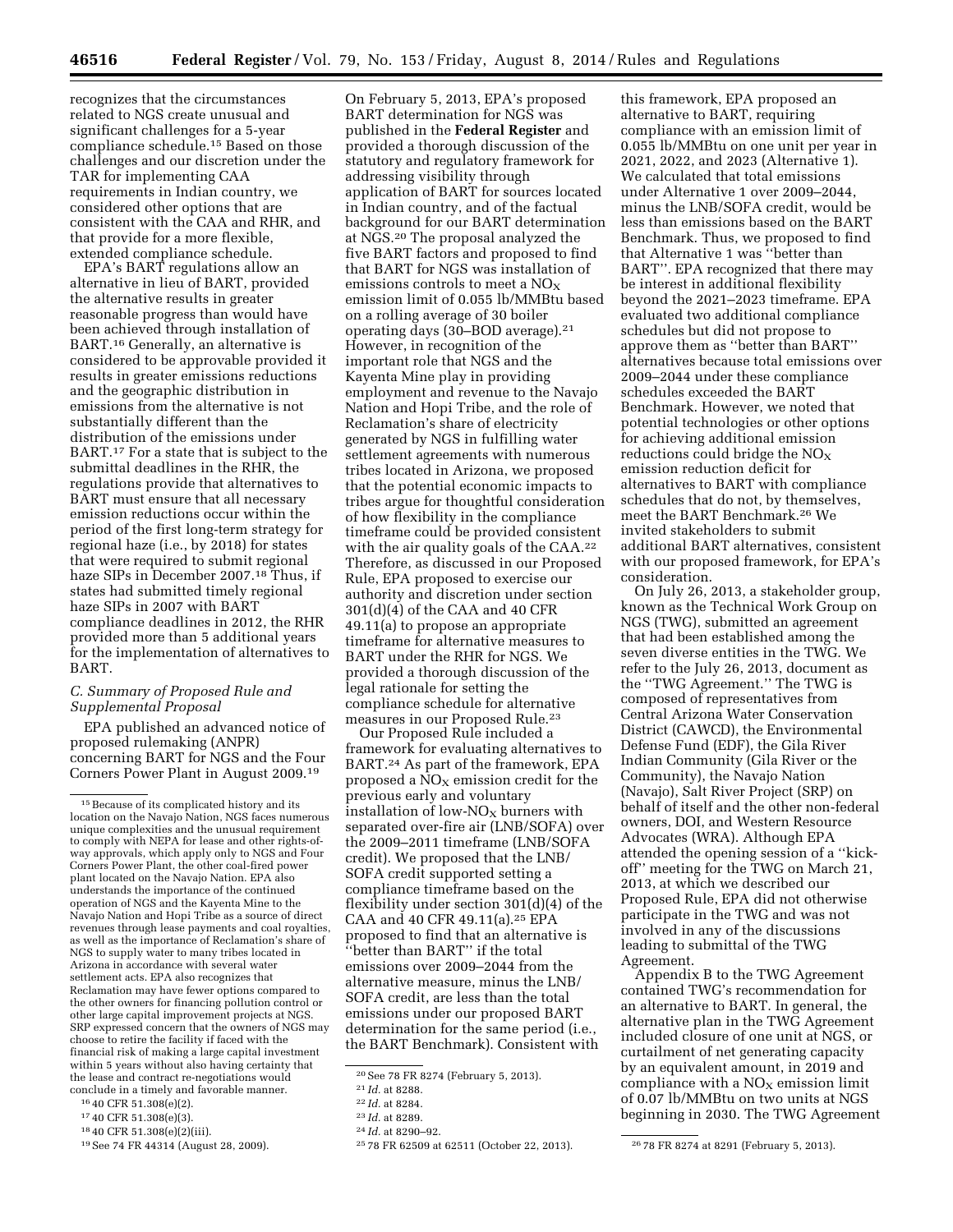also included a provision requiring the operator of NGS to cease conventional coal-fired generation at NGS by the end of 2044.

EPA independently evaluated Appendix B to the TWG Agreement to determine whether it complied with the framework we put forth in our Proposed Rule, as well as the statutory and regulatory requirements in the CAA and the RHR. On October 22, 2013, EPA published a Supplemental Proposal describing the TWG Agreement and requesting comment.27 Our Supplemental Proposal contained a detailed evaluation of Appendix B to the TWG Agreement along with a discussion of our legal rationale for proposing to approve requirements consistent with the TWG Agreement as meeting the requirements for an alternative to BART. Throughout this document, we refer to the regulations we proposed in our Supplemental Proposal that are consistent with Appendix B of the TWG Agreement as the ''TWG Alternative.'' Thus, in this document, the term TWG Alternative refers to EPA's independent regulatory requirements for NGS consistent with the TWG Agreement, rather than to Appendix B of the TWG Agreement.

In our Supplemental Proposal, we proposed to revise the numerical value of the BART Benchmark from our Proposed Rule. We also proposed a 2009–2044  $NO<sub>x</sub>$  Cap based on the revised numerical value of the BART Benchmark. In our Proposed Rule, we calculated the BART Benchmark to be 358,974 tons of  $NO<sub>X</sub>$ . As discussed in our Supplemental Proposal, we proposed three changes to the BART Benchmark: (1) Correction of a transcription error; (2) correction of the date that EPA anticipated would be 5 years following the effective date of the final rule (i.e., July 1, 2019 instead of January 1, 2018); and (3) application of the LNB/SOFA credit to the BART Benchmark, rather than alternatives to BART, to represent emissions under BART if LNB/SOFA had been installed concurrently with selective catalytic reduction (SCR) to reduce  $NO_X$ emissions.28 Based on these changes, EPA proposed a 2009–2044  $NO<sub>X</sub>$  Cap of 494,899 tons. Although EPA revised our accounting method for the LNB/SOFA credit in our Supplemental Proposal, EPA provided a demonstration that the method EPA used in our Proposed Rule to compare our proposed BART determination against BART alternatives was equivalent to the method in the

Supplemental Proposal.29 The application of the LNB/SOFA credit to the BART Benchmark in the Supplemental Proposal represented what total emissions over 2009–2044 would have been under our proposed BART determination if the operator of NGS had elected to install LNB/SOFA concurrently with SCR, i.e., within 5 years of a final rule, rather than in 2009–2011. Calculation of the BART Benchmark and 2009–2044  $NO<sub>x</sub> Cap in$ this manner is easier to apply and enforce in the context of a cap in  $NO_X$ emissions because the LNB/SOFA credit is built into the BART Benchmark rather than subtracted each year from actual cumulative emissions.30

In addition to the enforceable 2009– 2044  $NO<sub>x</sub> Cap$ , our Supplemental Proposal defines the operating scenarios that would be required depending on the final outcome of NGS ownership after the expiration of the current lease term at the end of 2019. In the TWG Agreement, the owners of NGS committed to maintain emissions from NGS below the 2009–2044  $NO<sub>x</sub> Cap$ regardless of post-2019 ownership of NGS and the applicable operating scenario. As a result, the operating scenarios in the TWG Alternative include specific actions for achieving emission reductions in 2019 and in 2030. The TWG Alternative also provides for an operating scenario that is less well-defined in terms of specific actions but establishes a second  $NO<sub>x</sub>$ emissions cap over the period of 2009– 2029 (2009–2029 NO<sub>x</sub> Cap) that is equivalent to emission reductions that would be achieved by a more welldefined operating scenario. The 2009– 2029  $NO_X$  Cap would apply in addition to the 2009–2044  $NO<sub>x</sub> Cap$ . The Supplemental Proposal included requirements for annual emission

29 Id. Table 2 and footnote 32 at 62515. 30 In contrast, in our Proposed Rule, we calculated the BART Benchmark and emissions under BART alternatives using the actual early installation dates for LNB/SOFA and then applied the LNB/SOFA credit to BART alternatives for comparison against the BART Benchmark. Although this method would have resulted in a lower numerical value for the 2009–2044  $NO<sub>x</sub> Cap$ , the LNB/SOFA credit (representing the early emission reductions achieved over 2009–2018) would have instead been subtracted from the calculations of cumulative emissions under the BART alternative. Although this is functionally equivalent to the method used in the Supplemental Proposal, this method would make annual comparisons of actual cumulative emissions under the BART alternative against the BART Benchmark more complicated because it would have required adjustments every year to total emissions to subtract out the LNB/SOFA credit. By accounting for the LNB/SOFA credit in the BART Benchmark, the actual annual emissions from NGS can be directly compared to the BART Benchmark without any further adjustments.

reporting to EPA that would also be made publicly available as part of the compliance demonstration for the TWG Alternative.

# *D. Summary of Legal Rationale for Compliance Flexibility*

In our February 5, 2013, proposal for NGS, EPA proposed an alternative to BART that we referred to as Alternative 1. EPA proposed to find that consideration of a compliance schedule beyond 2018 for Alternative 1 at NGS was appropriate for a number of reasons, including the importance of NGS to numerous Indian tribes located in Arizona and the federal government's reliance on NGS to meet the requirements of water settlements with several tribes. Providing this timeframe for compliance would not, in itself, avoid or mitigate increases in water rates for tribes located in Arizona; however, it would provide time for the collaborating federal agencies to explore options to avoid or minimize potential impacts to tribes, including seeking funding to cover expenses for the federal portion of pollution control at NGS.

In developing this framework, EPA proposed to exercise its authority and discretion under section 301(d)(4) of the CAA, 42 U.S.C. 7601(d)(4) and the TAR, 40 CFR 49.11(a), and proposed an appropriate timeframe for an alternative measure under the RHR for NGS. EPA considered this timeframe to be consistent with the general programmatic requirements. Under the RHR, States and regulated sources had almost 20 years from the issuance of the rule in 1999 to design and implement alternative measures to BART. For numerous reasons, including the myriad stakeholder interests and complex governmental interests unique to NGS, we are only now addressing the BART requirements for NGS.

Our proposal to require emission reductions beyond 2018 was supported by CAA section 301(d)(4) and the TAR codified at 40 CFR 49.11(a). The TAR reflects EPA's commitment to promulgate ''such Federal implementation plan *provisions as are necessary or appropriate* to protect air quality'' in Indian country where a tribe either does not submit a Tribal Implementation Plan (TIP) or does not receive approval of a submitted TIP (*emphasis added*).

The use of the term ''provisions as are necessary or appropriate'' indicates EPA's determination that it may only be necessary or appropriate to promulgate a FIP of limited scope. The United States Court of Appeals for the Tenth Circuit has previously endorsed the

<sup>27</sup>See 78 FR 62509 (October 22, 2013).

<sup>28</sup> *Id.* Tables 1 and 3 at 62515–62516.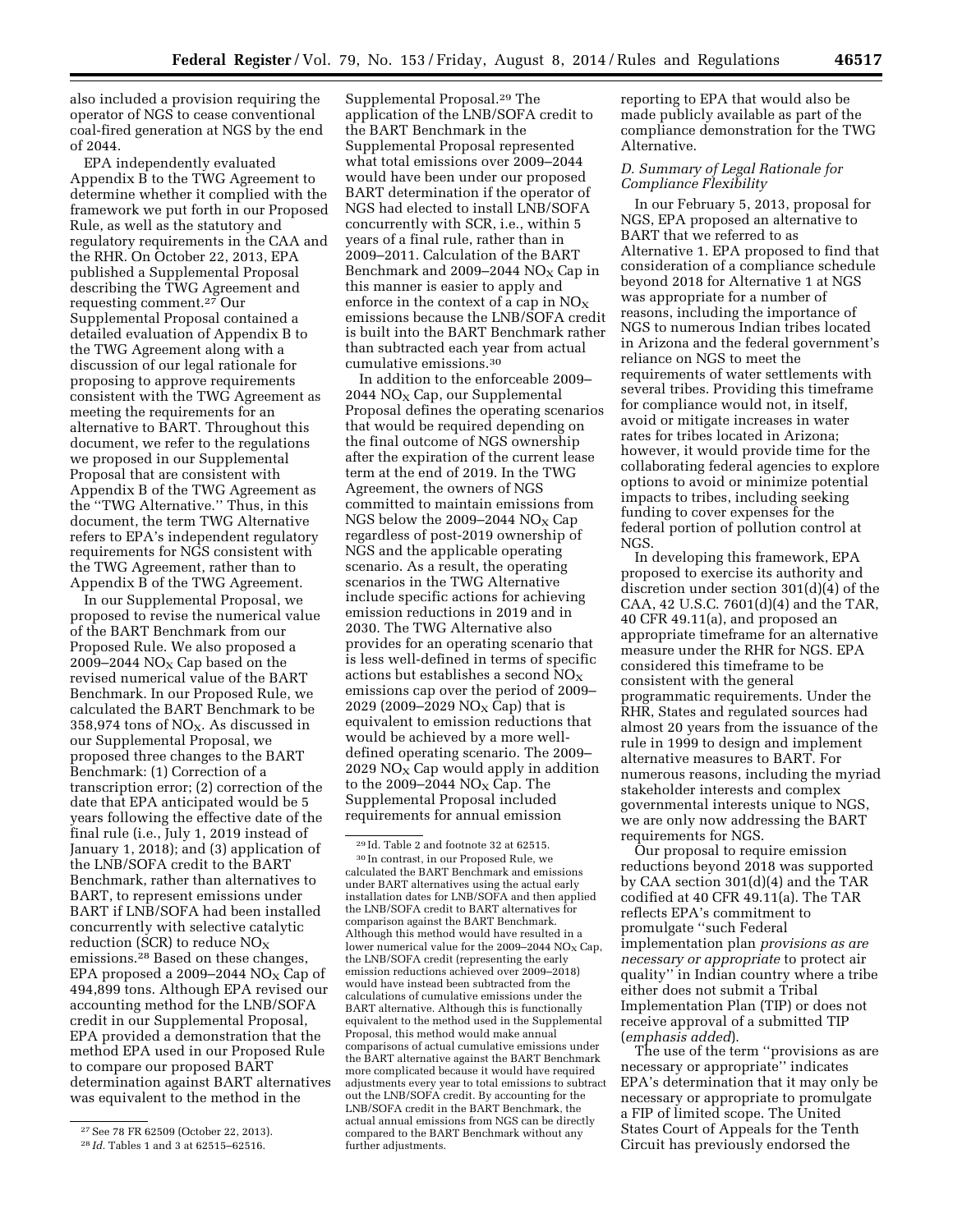application of this approach in a challenge to the FIP for the Four Corners Power Plant, stating: ''[40 CFR 49.11(a)] provides the EPA discretion to determine what rulemaking is necessary or appropriate to protect air quality and requires the EPA to promulgate such rulemaking.'' 31 The court went on to observe: ''Nothing in section 49.11(a) requires EPA . . . to submit a plan meeting the completeness criteria of [40 CFR part 51] Appendix V.'' 32 While the decision in the Tenth Circuit focused on 40 CFR part 51, Appendix V, EPA believes the same considerations apply to the promulgation of a FIP intended to address the objectives set forth in 40 CFR 51.308(e)(2). In particular, EPA has discretion to determine if and when a FIP addressing the objectives set forth in 40 CFR 51.308(e)(2) should be promulgated, which necessarily includes discretion to determine the timing for complying with the requirements of any such FIP.

#### **III. Summary of Final FIP Provisions**

EPA is finalizing our finding that it is necessary or appropriate to promulgate a source-specific FIP requiring NGS to achieve  $NO<sub>x</sub>$  emission reductions required by the BART provisions of the CAA and RHR. EPA is determining that our proposed  $NO<sub>x</sub>$  emission limit of 0.055 lb/MMBtu, based on our analysis of the relevant factors, establishes the appropriate BART Benchmark for determining ''better than BART.'' Further, we are finalizing our assessment that the TWG Alternative, which establishes an enforceable 2009– 2044 cap on  $NO<sub>X</sub>$  emissions from NGS over the life of the facility is ''better than BART.'' Finally, we are finalizing the TWG Alternative as the FIP requirements for NGS.

EPA is promulgating four possible operating scenarios under the TWG Alternative (see Table 1). The operator of NGS must implement one of the four enforceable operating scenarios in order to comply with the 2009–2044  $NO<sub>x</sub>$ Cap. The applicable operating scenario will depend on the outcome of ownership changes related to LADWP, NV Energy, and Navajo Nation, as well as whether the operator of NGS can increase capacity (by no more than 189 MW) to accommodate ownership changes, without triggering New Source Review permitting requirements, as described in Table 1. Once the ownership outcomes are finalized, the operator of NGS must implement the applicable Alternative as shown in Table 1. For example, if LADWP and NV Energy both retire their ownership shares of NGS and the Navajo Nation does not elect to purchase an ownership share of NGS, TWG Alternative A1 applies and the operator of NGS must implement Alternative A1 and may not elect to implement Alternatives A2, A3, or B. By December 1, 2019, the operator of NGS must notify EPA of the applicable Alternative (i.e., TWG Alternative A1, A2, A3, or B).

In addition to the enforceable 2009– 2044  $NO<sub>X</sub> Cap$ , Alternatives A1, A2, and A3 each has enforceable emission reduction measures in 2019 and 2030 (see Table 1). Under Alternative B, in addition to the enforceable 2009–2044 NOX Cap, the operator of NGS must also ensure that cumulative  $NO<sub>x</sub>$  emissions over 2009–2029 comply with the 2009– 2029 NO<sub>X</sub> Cap. The 2009–2029 NO<sub>X</sub> Cap is calculated based on emissions that would have been emitted over that period under Alternative A1. Under all Alternatives, if, based on required

annual reports submitted by the operator of NGS to EPA, cumulative emissions of  $NO<sub>x</sub>$  from  $NGS$  exceed the 2009–2044  $NO<sub>X</sub>$  Cap at any time prior to December 31, 2044, the operator of NGS must permanently cease operation of NGS. In addition, under Alternative B, if cumulative emissions of  $NO<sub>x</sub>$ exceed the 2009–2029  $NO<sub>x</sub>$  Cap prior to 2029, the operator of NGS must temporarily cease operation of all units at NGS.33 Under all Alternatives, the operator must permanently cease operation of all units at NGS by December 22, 2044.

Under all TWG Alternatives, the operator of NGS must report to EPA annual emissions and heat input data and must make this information publicly available on its Web site. In addition, under TWG Alternative B, the operator must also submit to EPA annual Emission Reduction Plans projecting year-by-year emissions covering the 2020–2029 and 2030–2044 periods so that there is a plan for operation of NGS that ensures that cumulative emissions of  $NO<sub>x</sub>$  do not exceed the 2009–2029  $NO<sub>X</sub>$  Cap and the 2009–2044  $NO<sub>X</sub>$  Cap. Although year-byyear emissions projected in the annual Emission Reduction Plans are not enforceable (i.e., emissions in a given year are not required to match projections for that year in an Emission Reduction Plan), the requirement to submit Emission Reduction Plans is enforceable, and provides the operator with a framework for planning for future emissions reductions. The requirement also provides EPA and the public the opportunity to monitor and evaluate progress of emission reductions under TWG Alternative B.

TABLE 1—SUMMARY OF THE MAJOR REGULATORY PROVISIONS OF THE TWG ALTERNATIVE

| Applicability           | • If LADWP and NV Energy both exit NGS without selling their ownership interests<br>(i.e., retire shares), or both exit by selling to an existing NGS participant; or one re-<br>tires shares and the other sells to an existing NGS participant; and |                                                                                          |                                                                                                           | • If LADWP or NV Energy<br>sells to a 3rd party, or<br>does not exit NGS; |  |
|-------------------------|-------------------------------------------------------------------------------------------------------------------------------------------------------------------------------------------------------------------------------------------------------|------------------------------------------------------------------------------------------|-----------------------------------------------------------------------------------------------------------|---------------------------------------------------------------------------|--|
|                         | • If Navajo Nation does<br>not purchase ownership<br>share by 12/31/19;                                                                                                                                                                               | • If Navajo Nation pur-<br>chases up to 170 MW<br>by 12/31/19; and                       | • If Navajo Nation pur-<br>chases up to 170 MW<br>by 12/31/19; and                                        | $\bullet$ n/a.                                                            |  |
|                         | , • n/a ……………………………                                                                                                                                                                                                                                   | • If Participants increase<br>capacity without trig-<br>gering permit require-<br>ments: | • If Participants cannot in-<br>crease capacity without<br>triggering permitting);                        | $\bullet$ n/a.                                                            |  |
| Applicable Alternative  | Then TWG Alternative A1<br>applies.                                                                                                                                                                                                                   | Then TWG Alternative A2<br>applies.                                                      | Then TWG Alternative A3<br>applies.                                                                       | Then TWG Alternative B<br>applies.                                        |  |
| Applicable Requirements | • Comply with 2009–2044 $NO_x$ Cap of 494,899 tons.                                                                                                                                                                                                   |                                                                                          | Democratic cases consider of all units if consulative applications before 0044 superal 0000, 0044 NO. Osp |                                                                           |  |

 $\, \vdash$  Permanently cease operation of all units if cumulative emissions before 2044 exceed 2009–2044 NO<sub>X</sub> Cap.

31See *Ariz. Public Serv. Co.* v. *EPA,* 562 F.3d 1116 (10th Cir. 2009). 32 *Id.* 

33The combination of the 2009–2044 and 2009– 2029  $NO<sub>x</sub> Caps under TWG Alternative B means$ that if NGS exceeds the  $2009-2029$  NO<sub>x</sub> Cap prior to 2029 it must cease operation, but the operator

may re-start operation after 2030 as long as cumulative emissions have not yet exceeded the 2009-2044 NO<sub>x</sub> Cap.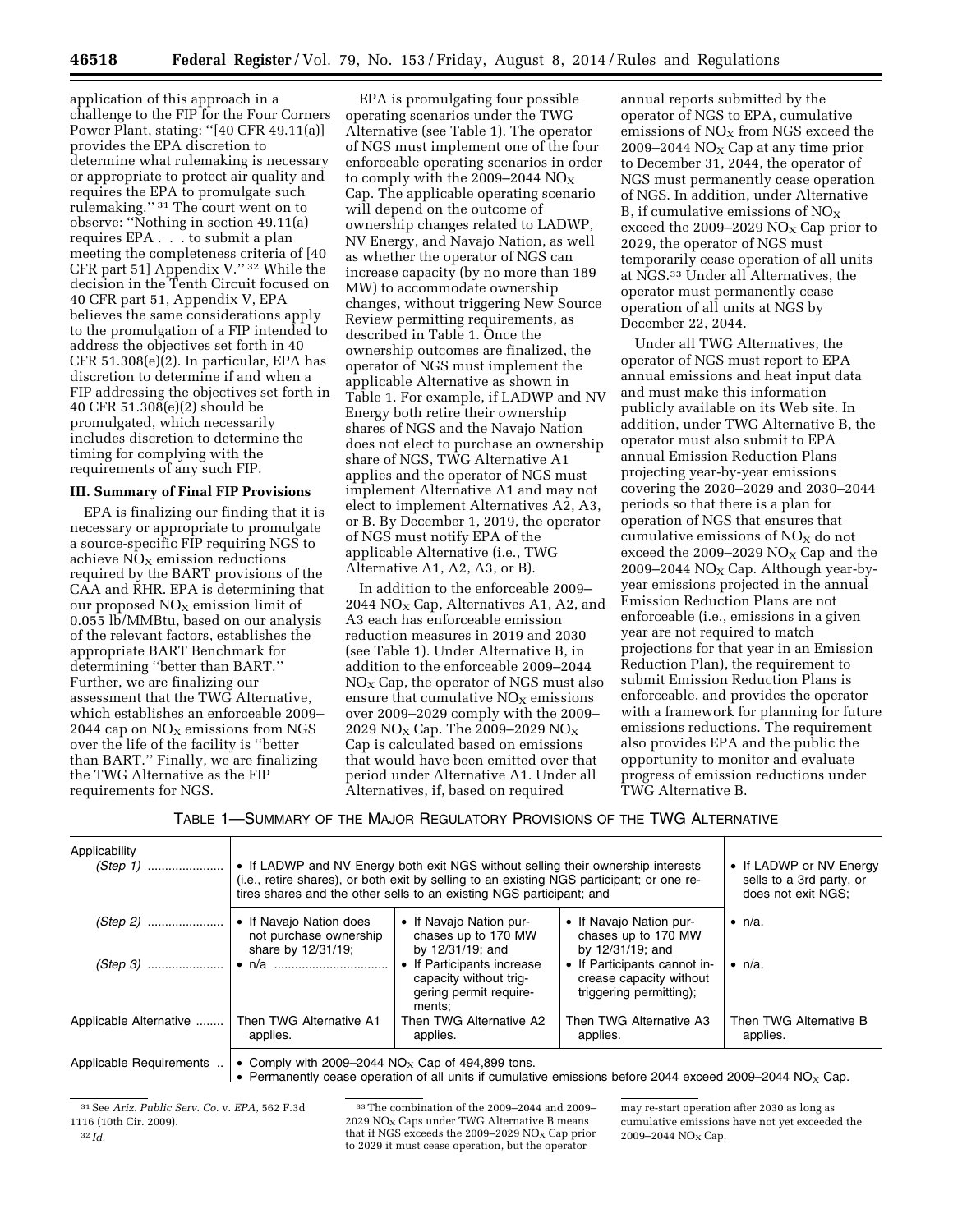# TABLE 1—SUMMARY OF THE MAJOR REGULATORY PROVISIONS OF THE TWG ALTERNATIVE—Continued

|                         | • Permanently cease conventional coal-fired electricity generation by December 22, 2044.                                                                                                                                                                                                                                 |                                                                                                                                          |                                                                                    |                                                                                                                                                                                     |  |
|-------------------------|--------------------------------------------------------------------------------------------------------------------------------------------------------------------------------------------------------------------------------------------------------------------------------------------------------------------------|------------------------------------------------------------------------------------------------------------------------------------------|------------------------------------------------------------------------------------|-------------------------------------------------------------------------------------------------------------------------------------------------------------------------------------|--|
| Additional Emission Cap | $\bullet$ n/a                                                                                                                                                                                                                                                                                                            |                                                                                                                                          |                                                                                    | • Comply with 2009-2029<br>$NOx$ Cap of 416,865<br>tons.                                                                                                                            |  |
| Specific Requirements*  | $\bullet$ By 12/31/19 perma-<br>nently close 1 unit.                                                                                                                                                                                                                                                                     | $\bullet$ By 12/31/19 perma-<br>nently close 1 unit.                                                                                     | $\bullet$ By 12/31/19 reduce net<br>generating capacity by<br>no less than 561 MW. | • Temporarily cease oper-<br>ation if cumulative emis-<br>sions before 2029 ex-<br>ceed 2009-2029 $NO_x$<br>Cap.                                                                    |  |
|                         | • By 12/31/30 meet NO <sub>x</sub><br>limit of 0.07 lb/MMBtu<br>on 2 units.                                                                                                                                                                                                                                              | $\bullet$ By 12/31/19 operator<br>may increase capacity<br>by no more than 189<br>MW.<br>• By 12/31/30 meet 0.07<br>Ib/MMBtu on 2 units. | • By 12/31/30 meet NO <sub>x</sub><br>limit of 0.07 lb/MMBtu<br>on 2 units.        |                                                                                                                                                                                     |  |
| Reporting               | • By December 1, 2019, notify EPA of applicable Alternative (A1, A2, A3, or B).<br>• Submit annual report summarizing heat input and annual and cumulative emissions of $NOx$ .<br>• Make annual report publicly available on Web Site.<br>• Submit application to revise Part 71 Operating Permit by December 31, 2020. |                                                                                                                                          |                                                                                    |                                                                                                                                                                                     |  |
| Additional Reporting    | $\bullet$ n/a                                                                                                                                                                                                                                                                                                            |                                                                                                                                          |                                                                                    | $\bullet$ By 12/31/19 and annu-<br>ally thereafter submit<br><b>Emission Reduction</b><br>Plans to project year-by-<br>year emissions to as-<br>sure compliance with<br>$NOx$ Caps. |  |

\*All units must comply with the existing NO<sub>X</sub> emission limit of 0.24 lb/MMBtu established in a 2008 permitting action. See discussion in Pro-<br>posed Rule at 78 FR 8284 (February 5, 2013). This limit applies to each unit un

In our final rule, EPA has included several revisions to the proposed regulatory text (40 CFR 49.5513(j)) put forth in the Supplemental Proposal. The substantive revisions include:

1. Revision to § 49.5513(j)(3) to clarify that EPA is finalizing a ''better than BART'' Alternative;

2. Additions to § 49.5513(j)(3) to specify that the operator must temporarily cease operation of NGS if cumulative emissions of  $NO<sub>X</sub>$  exceed the 2009–2029  $NO<sub>x</sub>$  Cap of 416,865 tons at any time prior to December 31, 2029 (under Alternative B), and must permanently cease operation of NGS if cumulative emissions of  $NO<sub>x</sub>$  exceed the 2009–2044  $NO<sub>x</sub>$  Cap of 494,899 tons at any time prior to December 31, 2044 (under all Alternatives);

3. Additions to § 49.5513(j)(3)(i)(A)(2),  $(B)(3)$ , and  $(C)(2)$ , to specify that the  $NO<sub>X</sub>$  emission limit of 0.07 lb/MMBtu is to be calculated based on a rolling average basis of 30 boiler operating days;

4. Correction to § 49.5513(j)(3)(ii)(D), to specify that Alternative B shall also apply if either of the Departing Participants (i.e., LADWP or NV Energy) remains as a participant in NGS;

5. Addition of § 49.5513(j)(3)(iii), consistent with the TWG Agreement, to require the owners of NGS to cease its operation of conventional coal-fired

generation at NGS no later than December 22, 2044;34

6. Addition to § 49.5513(j)(4)(ii), to change the annual reporting date to begin in 2015 instead of the specific date of January 31, 2015, and specify that the report must be submitted to EPA and also made publicly-available within 30 days of the submittal deadline associated with the annual emission inventory required by the Part 71 Operating Permit for NGS;

7. Addition to § 49.5513(j)(4)(iii), to clarify that the Part 71 Operating Permit for NGS shall incorporate practically enforceable limits for  $NO<sub>x</sub>$  of 0.24 lb/ MMBtu, on a 30-day rolling average basis, for each Unit equipped with LNB/ SOFA, and 0.07 lb/MMBtu, on a rolling average basis of 30 boiler operating days, for each Unit equipped with SCR, as federally enforceable permit conditions; and

8. Addition of § 49.5513(j)(4)(iv)(C), to specify that the requirement to submit annual Emission Reduction Plans beginning no later than December 31, 2019, must be incorporated into the Part 71 Operating Permit for NGS as a federally enforceable permit condition.

9. Revision to § 49.5513(j)(7) to require the owner or operator of NGS to maintain records that document compliance with the  $NO<sub>x</sub>$  Cap (e.g., daily emissions and heat input data) for the life of the facility, rather than at least five years.

10. Deletion of § 49.5513(j)(7)(vi) that required record-keeping of all major maintenance activities conducted on emission units, air pollution control equipment, and CEMS because recordkeeping of maintenance activities are not needed to ensure compliance with the 2009–2029 and 2009–2044  $NO<sub>x</sub>$ Caps.

11. Revision to § 49.5513(j)(11) to state that the affirmative defense provisions of paragraphs § 49.5513 (c)(2) and § 49.5513(i) do not apply to paragraph § 49.5513(j).35

Revision (1) above is necessary to clarify that EPA is finalizing a ''better than BART'' alternative in lieu of BART.

<sup>34</sup>See page 14 of the TWG Agreement (section IV.F). This section of the TWG Agreement also states that ''[a]t its election, consistent with the Lease Amendment, the Navajo Nation may continue plant operations at NGS after December 22, 2044 consistent with EPA approval.'' EPA is not including this provision into the regulatory requirements at § 49.5513(j)(3)(iii), however, EPA expects that NGS would be substantially modified if the Navajo Nation elects to continue operation of the facility after NGS ceases conventional coal-fired generation in 2044, and that NGS must then meet all applicable regulatory and permitting requirements in existence at that time.

<sup>35</sup>We note that in our Supplemental Proposal, we reported the affirmative defense provisions as paragraphs (c)(1) and (g)(3) in error. The correct citations are to paragraph (c)(2) and paragraph (i) of 40 CFR 49.5513.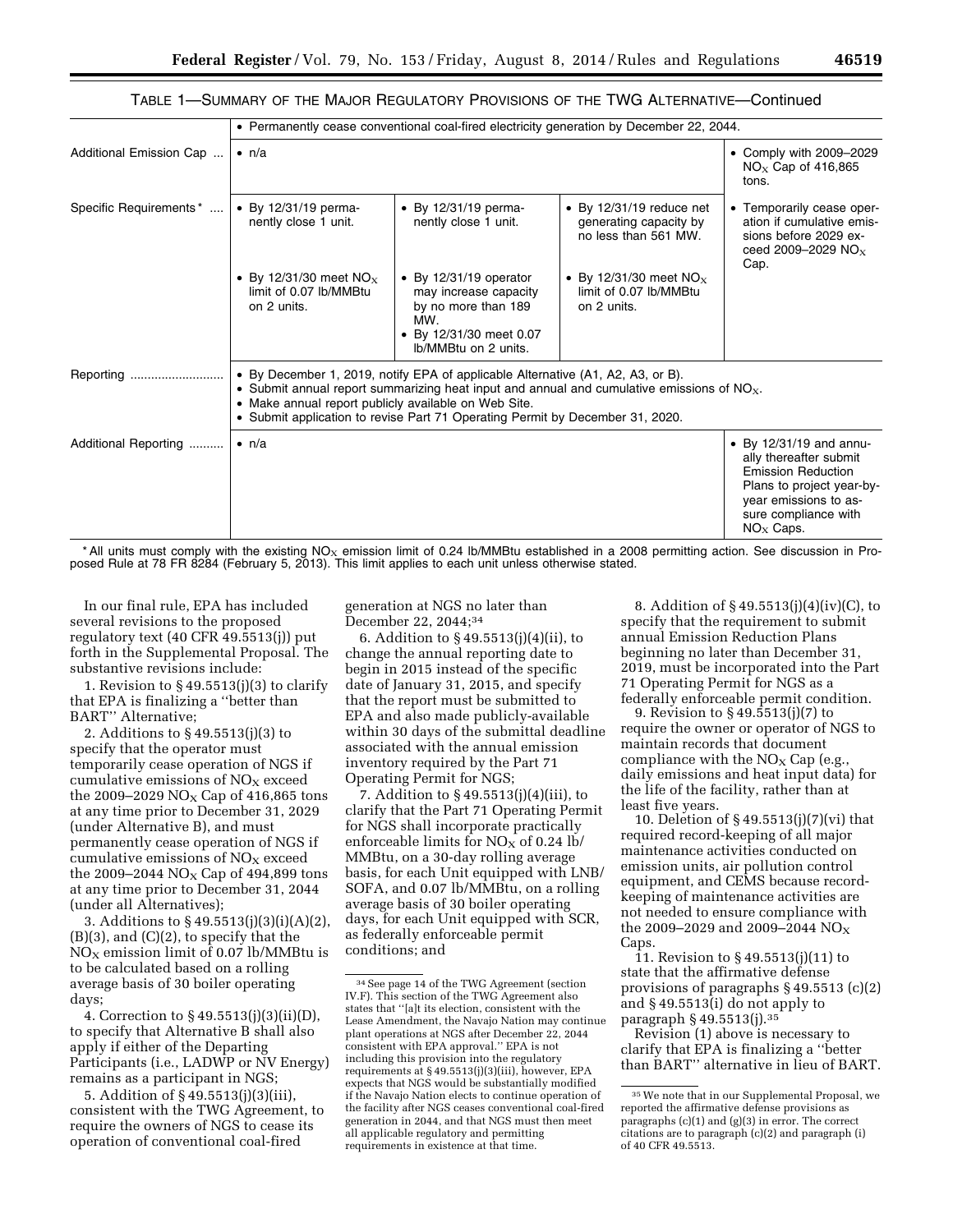The BART Benchmark used to assess the ''better than BART'' alternative is based on our proposed BART determination for NGS, and the ''better than BART'' alternative is consistent with our Supplemental Proposal of the TWG Alternative. Revision (3) above is necessary because EPA inadvertently did not specify the averaging period associated with the emission limits for  $NO<sub>X</sub>$  in our Supplemental Proposal. Revisions (2) and (4) through (10) above are in response to comments submitted to EPA on our Supplemental Proposal. Revision (11) above amends a proposed provision in our Supplemental Proposal that limited the applicability of the existing affirmative defense provisions for startups, shutdowns, and malfunctions (from the previous FIP for NGS codified at 40 CFR 49.5513(c)(2) and 40 CFR 49.5513(i)) to malfunctions.36 In this Final Action, we are revising (j)(11) to make clear that the existing affirmative defense provisions do not apply to the emission limits established in the TWG Alternative.

Following the close of the public comment period, the United States Court of Appeals for the DC Circuit issued a decision concerning various aspects of the NESHAP for Portland cement plants issued by EPA in 2013, including the affirmative defense provision of that rule.37 The court found that EPA lacked authority to establish an affirmative defense for private civil suits and held that under the CAA, the authority to determine civil penalty amounts lies exclusively with the courts, not EPA. The court did not address whether such an affirmative defense provision could be properly included in a SIP. However, the court's holding makes it clear that the CAA does not authorize promulgation of such a provision by EPA. In particular, the court's decision turned on an analysis of CAA sections 113 (Federal enforcement) and 304 (Citizen suits). These provisions apply with equal force to a civil action brought to enforce the provisions of a FIP. The logic of the court's decision thus applies to the promulgation of a FIP and precludes EPA from including an affirmative defense provision in a FIP. Therefore, we are not including an affirmative defense provision in the final FIP.

We note that, if a source is unable to comply with emission standards as a result of a malfunction, EPA may use case-by-case enforcement discretion, as appropriate. Further, as the DC Circuit

recognized, in an EPA or citizen enforcement action the court has the discretion to consider any defense raised and determine whether penalties are appropriate.38

#### **IV. Summary of Major Issues Raised by Commenters**

The public comment period for our Proposed Rule opened on February 5, 2013. On two occasions, we extended the comment period on our Proposed Rule at the request of stakeholders, with a final closing date of January 6, 2014. Although we posted the pre-publication version of our Supplemental Proposal to the docket and to our Web site on September 25, 2013, the public comment period for the Supplemental Proposal officially began when it was published in the **Federal Register** on October 22, 2013.39 We accepted public comments on our Supplemental Proposal, concurrently with our Proposed Rule, until January 6, 2014. Our Supplemental Proposal also included notice of five public hearings, one on the Navajo Nation, one on the Hopi reservation and three in the State of Arizona. The public hearings occurred during the week of November 12, 2013. In all, 194 oral testimonies were presented at the public hearings.

We received over 77,000 written comments. Of these, over 76,800 comments came from private individuals who submitted substantially similar comments by email or postcard. We received an additional 300 unique written comments (not including duplicates, requests for extension of the public comment period, or requests for additional hearings) from a variety of individuals and entities, including tribal governments, environmental or public interest advocacy groups, water interest groups, groups representing industry or commerce, the operator and participants in NGS and the Kayenta Mine, elected officials, and state and local governments.

In this document, EPA is providing an abbreviated summary of the major comments and EPA's responses to those comments, grouped together by subject matter. The complete response to comments document (RTC) includes the full summary of all substantive comments and EPA's full responses to those comments. The RTC is included

in the docket for this rulemaking.40 We are not responding to comments unrelated to our Proposed Rule or Supplemental Proposal for NGS in this document or in the RTC.

#### *A. General Comments From Public Hearings*

*Comment: Contribution of NGS to the local and state economy and support for TWG Alternative* 

Many commenters at the public hearings preferred the TWG Alternative because they believe that EPA's proposed BART determination would force NGS and the Kayenta Mine to close, causing economic harm to an area where the majority of residents are lowincome and where opportunities for employment are limited. Many commenters stressed that NGS employs over 500 people and the Kayenta Mine has over 400 employees, and the loss of these jobs would only exacerbate the unemployment rate in the area, which currently ranges from 47 percent to 60 percent.

A number of commenters noted that NGS supplies more than 90 percent of the energy used by Central Arizona Water Conservation District (CAWCD), which operates the Central Arizona Project (CAP), which transfers water from the Colorado River throughout Arizona. A few commenters urged EPA to uphold its federal trust obligations and ensure that tribal communities continue to have access to affordable water, and advised EPA to make a decision consistent with the legal rights that the Gila River Indian Community and other stakeholders negotiated and that Congress granted under the Arizona Water Settlements Act of 2004.

A few commenters support the TWG Alternative because they believe it is a fair compromise created by a diverse group of stakeholders that provides a path for future operation at NGS by allowing for potential ownership changes and by providing an extension to install SCR technology, while still ensuring that the total emission reductions of  $NO<sub>x</sub>$  will be greater than those achieved under EPA's proposed BART determination.

*Response:* EPA recognizes the contribution of NGS and the Kayenta Mine to the economy of the Navajo Nation, the Hopi Tribe, the city of Page, and the state of Arizona. In our Proposed Rule, EPA discussed the history of NGS and the relationship between NGS, the Central Arizona Project, and numerous tribes located in

 $^{36}\rm{See}$  final action for the previous FIP for NGS at 75 FR 10179 (March 5, 2010).

<sup>37</sup>*NRDC* v. *EPA,* 2014 U.S. App. LEXIS 7281 (D.C. Cir.), in the docket for this rulemaking.

<sup>38</sup> *Id.* at 24 (arguments that violations were caused by unavoidable technology failure can be made to the courts in future civil cases when the issue

<sup>&</sup>lt;sup>39</sup> See document number 0182 (Pre-publication version of Supplemental Proposal for NGS Signed on September 25, 2013), posted to docket on September 25, 2013 and publication of Supplemental Proposal in **Federal Register** at 78 FR 62509 (October 22, 2013).

<sup>40</sup>See document titled ''EPA Responses to Comments on Final Rule for NGS'' in the docket for this rule.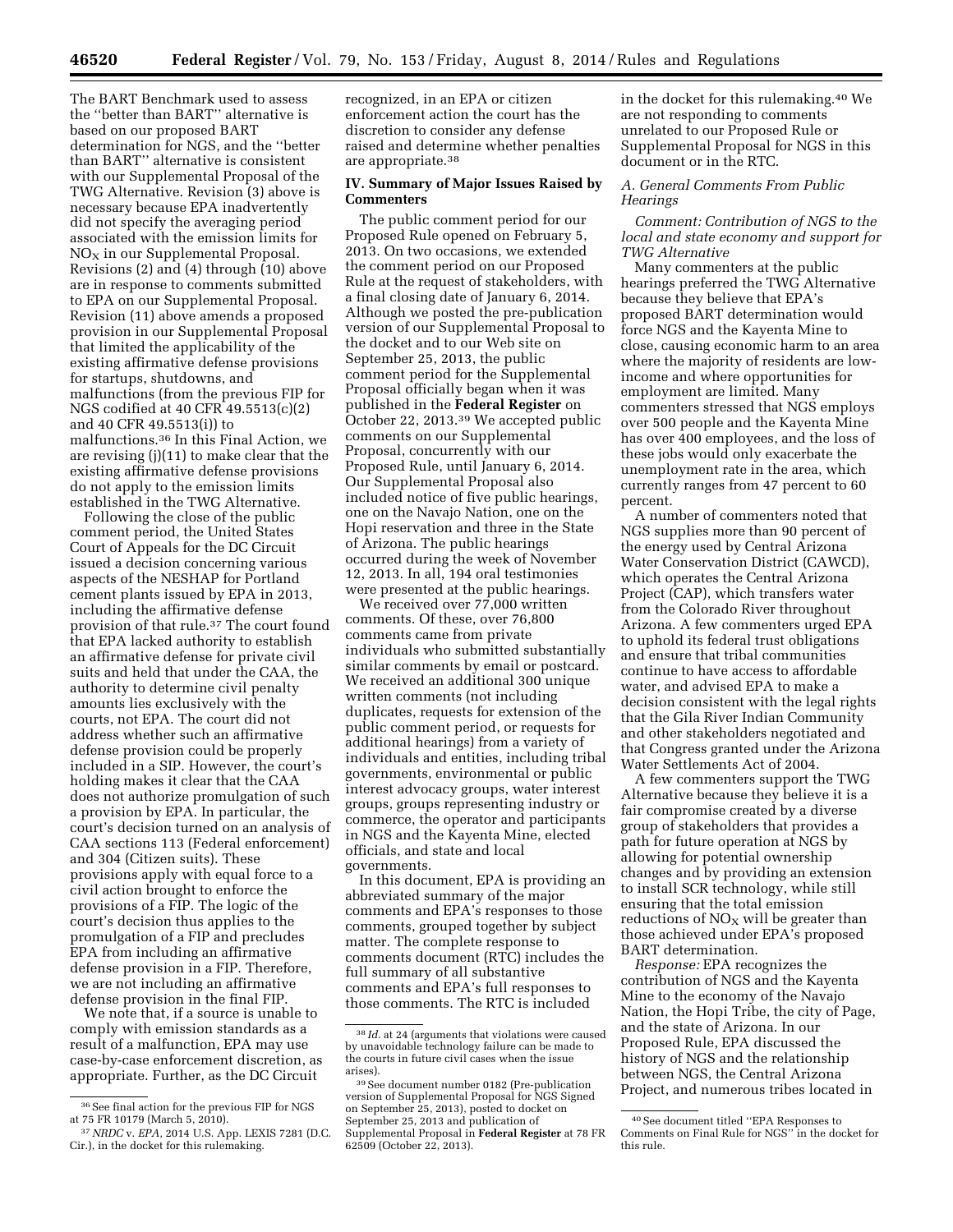Arizona.41 EPA notes that NGS is a facility that is subject to the BART requirement of the RHR, and emissions from NGS affect visibility at 11 national parks and wilderness areas in the Southwest. The analyses in our Proposed Rule and Supplemental Proposal determined that additional controls at NGS are cost-effective, will significantly reduce the contribution of NGS to visibility impairment at numerous Class I areas, and should not cause NGS to retire. However, for a number of reasons, including the importance of NGS to numerous Indian tribes located in Arizona and the federal government's reliance on NGS to meet the requirements of water settlements with several tribes, EPA also outlined a framework for considering ''better than BART'' alternatives that ensures emission reductions while providing additional flexibility to the operator of NGS.42

EPA agrees with comments that the TWG Agreement represents a compromise between diverse stakeholders, although we recognize that the members of the TWG did not invite all affected stakeholders to participate in their discussions. The TWG Alternative provides certainty for future operation of NGS, flexibility in the compliance timeframe, and more emission reductions of  $NO<sub>x</sub>$  than would have been achieved under EPA's proposed BART determination. Based on our analysis in our Supplemental Proposal and consideration of all comments received, EPA is taking action to finalize requirements consistent with the TWG Agreement we put forth in our Supplemental Proposal, i.e., the TWG Alternative.

*Comment: Impact of air pollutants from NGS on public health and welfare and support for proposed BART determination*.

Several commenters favor EPA's proposed BART determination for NGS because they believe that emissions from NGS cause health problems in the area, including respiratory illness and heart disease. One commenter cited a Clean Air Task Force study which states that NGS is responsible for approximately \$127 million in health costs every year. Many of these commenters urged EPA to conduct health studies to determine the actual impact to health in these communities.

Some commenters favor stringent controls because they believe that emissions from NGS adversely affect native plant species and harm traditional dry land farming. Others

assert that emissions from NGS can be linked to high levels of mercury found in fish species located in nearby lakes. Many commenters expressed concerns over the well-being of the Navajo Aquifer. A number of commenters favor stringent controls because they believe that emissions produced from NGS contribute to climate change.

In contrast, a few commenters questioned the extent to which emissions from NGS impact public health and the environment, asserting that the haze is a result of emissions from natural sources (e.g., volcanoes, wind/dust storms, and forest fires) and pollution produced from nearby cities (i.e., Phoenix, Los Angeles, and Las Vegas). Another commenter asserted that EPA's Web site states that vehicles are the largest producers of  $NO<sub>X</sub>$ emissions in the country and concludes that EPA is ignoring mobile sources and unfairly targeting stationary sources.

Some commenters preferred EPA's proposed BART determination over the TWG Alternative because they believe that the alternative is based on a false premise. They asserted that the closure of a single unit is not equivalent to cleaning up all three units because the reduction in capacity will ultimately require new electricity generation elsewhere because the demand for power does not change.

*Response:* Protection of human health and the environment is EPA's mission and forms the basis for many Agency actions, including establishing the National Ambient Air Quality Standards (NAAQS), and promulgation of regulations such as the New Source Performance Standards (NSPS) and the National Emission Standards for Hazardous Air Pollutants (NESHAP). In addition to Clean Air Act requirements to protect human health, in the 1977 Clean Air Act Amendments, Congress declared as a national goal the prevention of any future, and the remedying of any existing, impairment of visibility in mandatory class I Federal areas which impairment results from manmade air pollution (See CAA § 169A).

EPA agrees that visibility-impairing pollutants are among the same pollutants that affect human and ecosystem health; however, health studies are beyond the scope of this BART analysis. Similarly, hazardous air pollutants (HAPs), such as mercury, are not visibility-impairing pollutants and therefore are beyond the scope of this BART analysis.43

EPA agrees that climate change is an important issue.44 However, the RHR addresses pollutants that impair visibility and is not intended to address pollutants that contribute to climate change. EPA has developed various programs and activities to address emissions of greenhouse gases.45 On June 2, 2014, EPA signed a proposal to cut greenhouse gas emissions from coalfired power plants by up to 30 percent by 2030.46 Although regulation of greenhouse gases is conducted under separate statutory requirements from regional haze, EPA is mindful that this BART determination for NGS is not the only regulatory program that affects this facility and the region.

EPA agrees with comments that mining and combustion of coal affect the environment. EPA notes that Reclamation has started its process to develop an Environmental Impact Statement (EIS) required under the National Environmental Protection Act (NEPA) for activities resulting from the continued operation of NGS and the Kayenta Mine.47 The on-going NEPA process provides numerous opportunities and the appropriate forum to raise concerns related to the impacts of mining and use of water from the Navajo Aquifer. We further note that representatives of DOI attended all the public hearings on NGS held by EPA and are aware of the issues raised by commenters during the BART process regarding mining and the Navajo Aquifer.

EPA disagrees with the assertion that EPA is unfairly targeting stationary sources of emissions and ignoring the significant contribution of motor vehicle emissions. Consistent with title II of the CAA, the EPA Office of Transportation and Air Quality protects public health and air quality by, among other things, regulating air pollution from motor vehicles, engines, and the fuels to operate them.48 New cars and sport utility vehicles sold today have emission levels of hydrocarbons,  $NO<sub>X</sub>$ , and carbon monoxide that are 98–99 percent lower than new vehicles sold in the 1960s on a per mile basis.49 Similarly, standards established for heavy-duty highway and non-road

16, 2012). 44*[http://www.epa.gov/climatechange/basics/.](http://www.epa.gov/climatechange/basics/)* 

<sup>41</sup>See 78 FR 8274, at 8275 (February 5, 2013). 42 *Id.* and 78 FR 62509 (October 22, 2013).

<sup>43</sup>Emissions of HAPs from various source categories are addressed generally through the NESHAP. EPA addressed mercury emissions from

power plants specifically in the final Mercury and Air Toxics Standard (MATS). 77 FR 9304 (February

<sup>45</sup>*[http://www.epa.gov/climatechange/](http://www.epa.gov/climatechange/EPAactivities.html) [EPAactivities.html.](http://www.epa.gov/climatechange/EPAactivities.html)* 

<sup>46</sup>See *http://www2.epa.gov/carbon-pollution-*

*standards.* 

<sup>47</sup>For more information, please see *[www.ngskmc](http://www.ngskmc-eis.net)[eis.net.](http://www.ngskmc-eis.net)* 

<sup>48</sup>*[http://www.epa.gov/otaq/.](http://www.epa.gov/otaq/)* 

<sup>49</sup>See, e.g., 76 FR 74854, at 74900 (December 1, 2011).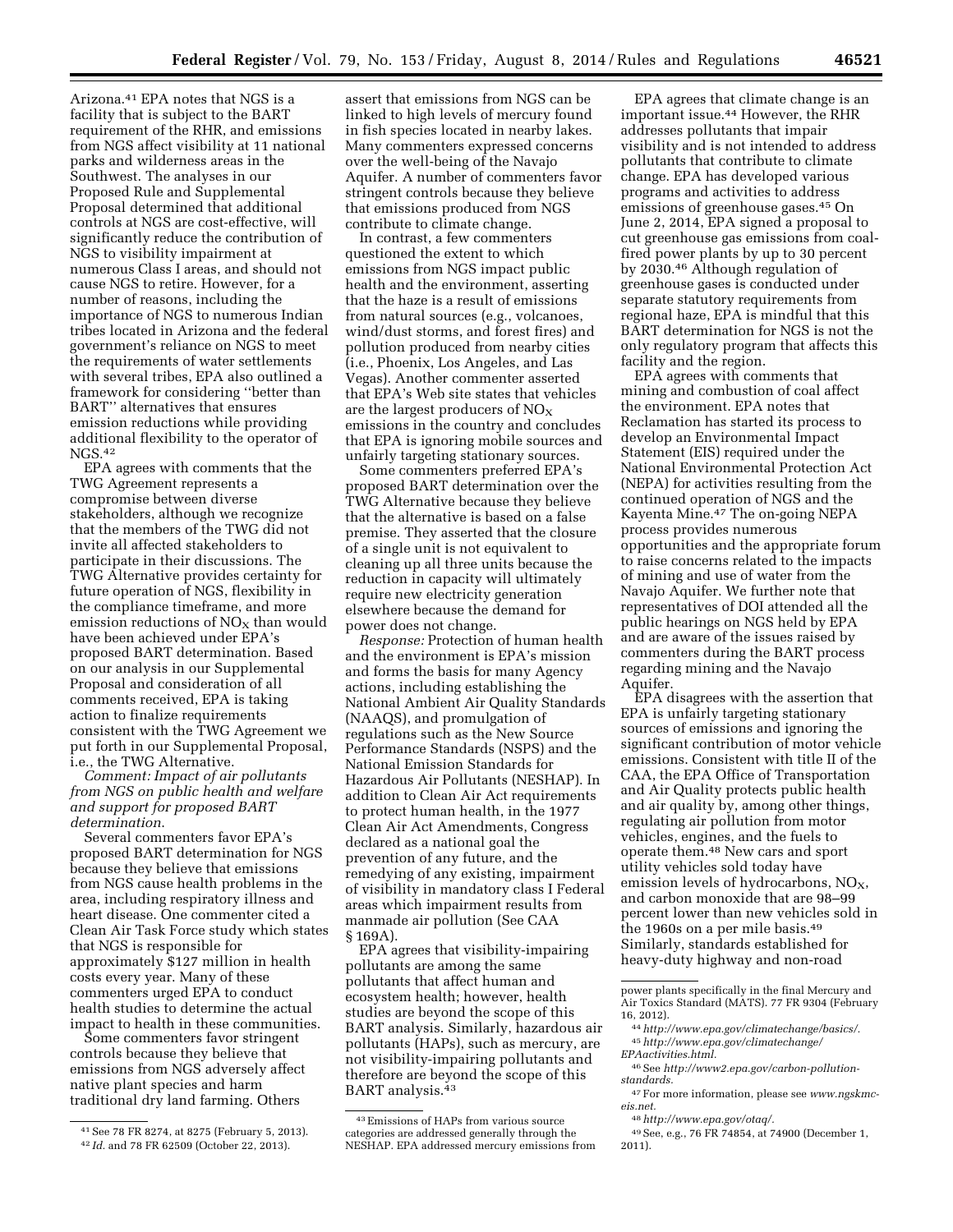sources require emission rate reductions on the order of 90 percent or more for particulate matter and  $NO<sub>x</sub>$ . In 2014, EPA finalized new vehicle emission standards and reduced the fuel sulfur content of gasoline to achieve additional reductions in tailpipe and evaporative emissions from passenger cars, lightduty vehicles, medium-duty passenger cars, and some heavy-duty vehicles starting in 2017.50

EPA agrees that forest fires and volcanic eruptions, when they occur, can impact visibility to a greater extent than anthropogenic sources of emissions. However, Congress directed EPA to develop rules to address ongoing emissions from stationary sources subject to BART to remedy the existing impairment of visibility in Class I areas and restore visibility to natural conditions.

EPA disagrees with assertions that the TWG Alternative is based on a false premise because the closure or curtailment of one unit would just result in electricity being produced elsewhere. Closure of one unit at NGS or the curtailment of an equivalent amount of electricity generation is possible based on LADWP and NV Energy's intended divestiture from NGS. Consistent with state law in California and Nevada, additional electricity needed to replace lost generation from NGS, associated with LADWP and NV Energy's divestiture, would come from energy sources that emit less air pollution than a conventional coal-fired power plant operating with SCR on all units.51

Comments regarding specific aspects of the TWG Alternative are discussed in Section 9.0 of the RTC.

*Comment: Environmental and Social Justice.* 

Several commenters consider the presence of NGS and several other power plants in and around the Navajo Nation to represent an environmental and economic justice issue. One commenter noted that a Navajo water hauler in Kaibeto, a Navajo community near Page, pays 10 to 20 times more for water, or \$13,000 per acre foot, than municipal CAP water users in Glendale or a farmer in Tempe, who pay \$551 and \$41 per acre feet, respectively.

Several commenters opined that the leaders of the Navajo Nation and EPA have not protected the interests of the local population. A few expressed concerns over how the alternatives were written, noting that many tribal residents do not understand the

technical language used in the documents and therefore cannot adequately comment on the validity of the alternatives proposed. Some commenters argued that pollution can be controlled using existing technology and EPA should apply the same standard to NGS as other coal-burning power plants (e.g., Four Corners Power Plant). A few commenters argued that extending the compliance timeframe for NGS demonstrates that the federal government considers itself exempt from federal law. Several argued that tribal communities do not have the funds to develop proposals and/or conduct environmental assessments and urged that EPA uphold federal trust responsibilities and create an equal playing field.

*Response:* EPA defines Environmental Justice as ''the fair treatment and meaningful involvement of all people regardless of race, color, national origin, or income with respect to the development, implementation, and enforcement of environmental laws, regulations, and policies. EPA has this goal for all communities and persons across the country. It will be achieved when everyone enjoys the same degree of protection from environmental and health hazards and equal access to the decision-making process to have a healthy environment in which to live, learn, and work.'' 52

EPA takes fair treatment and meaningful involvement seriously and provided numerous opportunities for tribal governments, environmental and tribal non-governmental organizations, and other interested stakeholders to provide input in the development of our Proposed Rule, Supplemental Proposal, and Final Rule for NGS. EPA began our public involvement process for a BART determination for NGS in 2009, when we published an Advanced Notice of Proposed Rulemaking (ANPR). Although we initially provided a 30-day public comment period, at the request of tribal governments and other interested stakeholders, we extended the comment period for tribes another 30 days to October 28, 2009 and, to allow additional time for government-togovernment consultation on NGS, agreed to accept comments from tribes until March 1, 2010.

EPA received over 6,000 comments on the ANPR.53 During 2009 through 2012, EPA met with various stakeholders, including tribal governments and tribal environmental groups, to discuss NGS and hear concerns related to a BART

determination for this facility.54 We initially provided a 90-day comment period for the Proposed Rule on February 5, 2013, and at the request of various stakeholders, we provided several extensions of the public comment period, which closed on January 6, 2014. During the 11-month comment period, EPA continued to meet with stakeholders, at their request, to discuss our proposed BART determination for NGS and our framework for ''better than BART'' alternatives.55

On July 26, 2013, the TWG submitted Appendix B to the TWG Agreement to EPA for consideration. EPA posted the TWG Agreement to our docket on the same day to provide the public an opportunity to review it.56 On September 25, 2013, EPA posted our Supplemental Proposal, along with supporting documents, to the docket to allow for pre-publication review by interested parties.57 The Supplemental Proposal was published in the **Federal Register** on October 22, 2013. The comment period for the Supplemental Proposal closed on the same day as the BART proposal, on January 6, 2014. The Supplemental Proposal also included notice of five open house and public hearing events EPA scheduled throughout Arizona in November 2013. The open houses allowed members of the public an opportunity to talk with representatives from EPA and ask questions. EPA held events at the LeChee Chapter House, located on the Navajo Nation, as well as in Page, Arizona, and provided oral interpretation services between English and Diné (the Navajo language). EPA also held an event at the Hopi Day School, located in Kykotsmovi, the seat of the Hopi tribal government.58 Finally, we also held events in Phoenix and in Tucson, Arizona, to allow stakeholders in central and southern Arizona, representing CAP water interests and several tribes receiving CAP water, the opportunity to provide comment and talk with representatives from EPA. Although EPA understands that the TSD

 $^{50}\rm{See}$  Fact Sheet for Tier 3 Standards available at *[http://www.epa.gov/otaq/documents/tier3/](http://www.epa.gov/otaq/documents/tier3/420f14010.pdf) [420f14010.pdf](http://www.epa.gov/otaq/documents/tier3/420f14010.pdf)*.

<sup>51</sup>See RTC and references therein.

<sup>52</sup>*[http://www.epa.gov/environmentaljustice/.](http://www.epa.gov/environmentaljustice/)*  53See page 25 of the TSD to the February 5, 2013 Proposed Rule.

<sup>54</sup>See, for example document number 0232 in the ANPR docket at EPA–R09–OAR–2009–0598, and document numbers 0008 and 0009 in the docket for this rule.

<sup>55</sup>See, for example, document number 0150, 0152, 0166, 0173, 0302, and 0303 in the docket for this rule.

 $^{56}\!\, \mathrm{See}$  document number 0122 in docket for this rule.

<sup>57</sup>See document numbers 0182, 0183, and 0184 in the docket for this rule.

<sup>58</sup>EPA engaged with the government of the Hopi Tribe to search for an oral interpreter between English and the Hopi language, but the Hopi Tribe was unable to locate anyone to provide those services.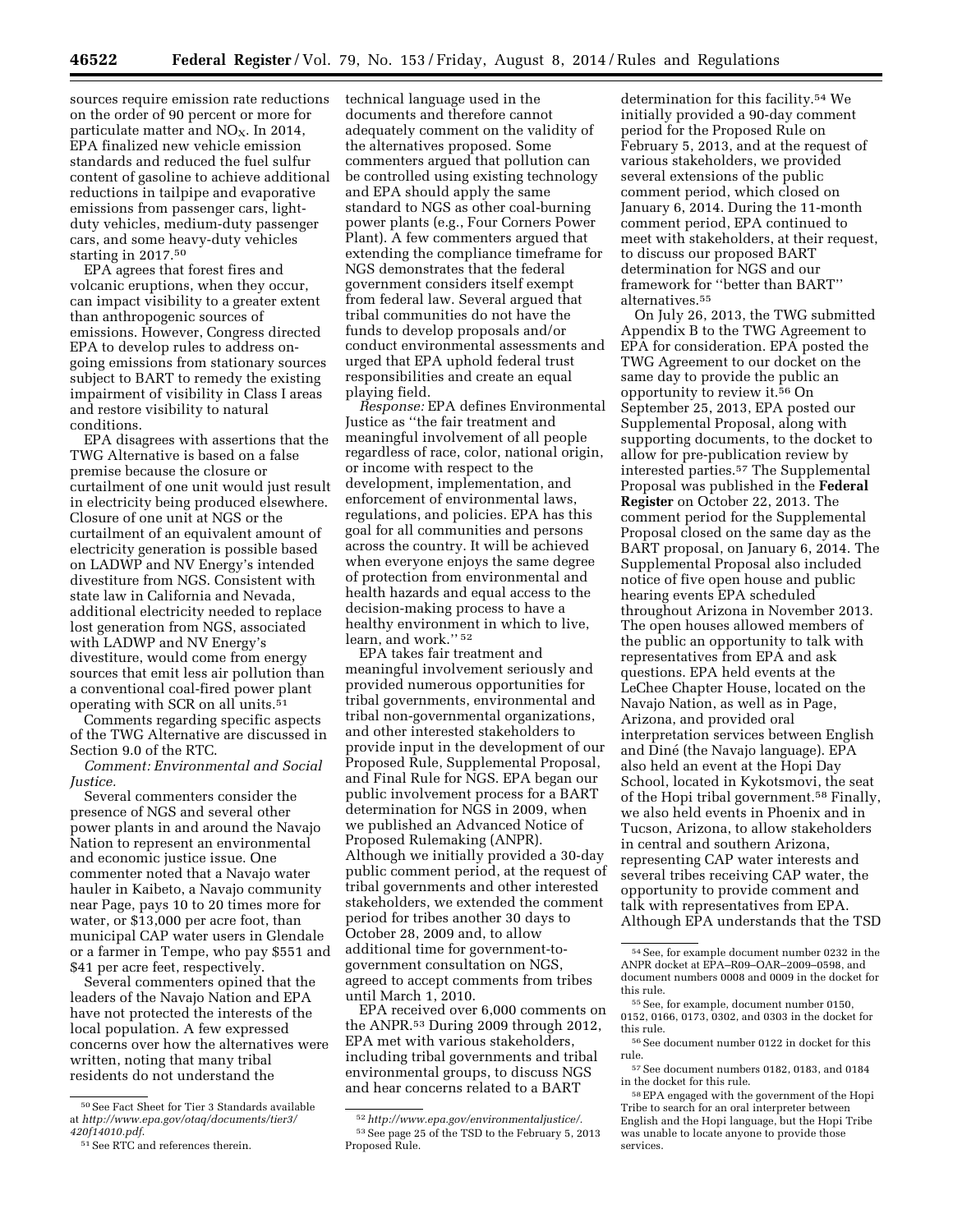and **Federal Register** notices include technical information that may be difficult to understand, EPA provided Fact Sheets and handouts, written in plain language, at the open house and public hearing events.59 EPA representatives were also present at the events to discuss and explain our Proposals. EPA recognizes that many tribal communities do not have the funds to develop alternative proposals or hire experts on their behalf; however, this does not diminish such communities' ability to participate in the rulemaking process in a meaningful way as EPA takes seriously its responsibility to explain its proposal to all interested parties and assesses all comments, regardless of the form of the comment or whether or not the commenter has a technical background.

As stated in our Proposed Rule and Supplemental Proposal, EPA has determined that these proposed rules, if finalized, will not have disproportionately high and adverse human health or environmental effects on minority or low-income populations because they increase the level of environmental protection for all affected populations (i.e., require emission reductions from NGS).60 EPA recognizes that some commenters may view the timeframe for compliance under EPA's framework for BART Alternatives as an environmental justice issue. We note that the LNB/SOFA credit, an important component of the extended timeframe, was based on real, actual emission reductions beginning in 2009 that were voluntary and not required by any rule or regulation. We also note that the TWG Alternative, which calls for closure of one unit in 2019 (or equivalent curtailment) will result not only in greater reductions of  $NO<sub>x</sub>$  than would have been achieved under BART, but also reductions of several other pollutants, including  $SO_2$ , PM,  $CO_2$ , and mercury. Thus, although the TWG Alternative includes a compliance timeframe for achieving additional reductions in 2030, over 2009–2044, the TWG Alternative will result in reductions of additional pollutants that affect visibility or human health, and will provide an enforceable mechanism to ensure that NGS ceases conventional coal-fired electricity generation at NGS by the end of 2044.

EPA recognizes that numerous commenters expressed frustration regarding social inequities related to costs and benefits of coal mining and combustion and water availability and cost. We recommend participating in the EIS process for NGS and Kayenta Mine to raise any concerns related to costs, benefits, and the environmental and social justice of coal mining and coal combustion at the Kayenta Mine and NGS.

# *B. Comments on Factor 1—Cost of Controls*

*Comment: EPA underestimated SCR costs.* 

Several commenters asserted that EPA underestimated the cost of compliance by improperly reworking cost estimates developed for SRP by Sargent and Lundy (S&L) in 2010 and disregarding real costs that would be incurred. One commenter quoted the BART Guidelines and the final RHR to assert that although the use of the Control Cost Manual is encouraged, it is not mandated, and that EPA has discretion to use additional sources of cost information. The commenter believes, therefore, that the SRP estimates for the excluded cost items are appropriate to use because they are more precise than the generic statements that EPA relied upon in the Control Cost Manual.

*Response:* EPA disagrees with the comment that we improperly reworked and underestimated the SCR cost estimates. We note, however, that even if we had relied only on the cost estimate provided by SRP, EPA still would have concluded that SCR is costeffective at NGS.

EPA used a hybrid approach for our cost analysis that relied primarily on the cost estimates provided by SRP, but also followed the BART Guidelines to determine whether S&L included cost estimates for services or equipment associated with SCR that were not allowed under the EPA Control Cost Manual. The BART guidelines state ''[i]n order to maintain and improve consistency, cost estimates should be based on the OAQPS Control Cost Manual, where possible''.61 The capital cost estimate EPA presented in the proposed rulemaking for SCR plus LNB/ SOFA (\$541 million total for Units 1–3) is only 8 percent lower than the SRP cost estimate (\$589 million). SRP's cost estimate would not have changed our conclusion that SCR is cost-effective at NGS.

As discussed in the TSD to the proposed rulemaking, EPA made four adjustments to SRP's cost estimates for SCR, namely, to exclude ''Owners Construction Management, O&M Support and Contract Service,''

''Owners Legal Support and Insurance,'' and ''Allowance for Funds Used During Construction,'' and to use an interest rate of 7 percent.62 Our detailed, lineby-line analysis was included in the docket for this proposed rulemaking and provided an explanation for why we retained, modified, or rejected each line item.63 Please see the RTC for additional discussion of these four adjustments to the S&L cost analysis.

In our proposed rule, we presented total capital and total annual cost estimates from EPA and SRP, as well as average and incremental costeffectiveness values based on EPA and SRP assumptions for total annual cost and total annual  $NO<sub>x</sub>$  reductions. Based on SRP's analysis, average costeffectiveness of SCR+LNB/SOFA at NGS was less than \$3,000 per ton and incremental cost-effectiveness of SCR+LNB/SOFA (compared to SNCR+LNB/SOFA) was approximately \$5,300 per ton.64 EPA stated that the cost-effectiveness values calculated by both EPA and SRP for SCR+LNB/SOFA are lower than or within the range of other BART evaluations where EPA or a state has determined that SCR is BART (ranging from approximately \$2,000 to \$6,000 per ton). EPA has accordingly determined that SCR is cost-effective at NGS.65 Therefore, even if EPA accepted the S&L cost estimates submitted by SRP, as commenters suggest, EPA would still have determined that SCR is costeffective for NGS.

*Comment: EPA overestimated SCR costs.* 

One commenter asserted that EPA overestimated the cost of installing SCR at NGS. Although the commenter supported EPA's adjustments to the S&L cost estimates, the commenter asserted that further revisions are appropriate. The commenter stated that EPA overestimated the following costs: Outage costs associated with installation and ''preinstallation'' work; catalyst costs; and auxiliary power. In addition, the commenter asserted that EPA overestimated annual costs by assuming 20 years as the basis for amortizing costs and using an inflated interest rate of 7 percent.

Although the commenter concurs with EPA's conclusion that SCR plus LNB/SOFA is cost-effective at \$2,240

<sup>59</sup>See document 0219 in the docket for this rule. 60See discussions under Executive Order 12898 in 78 FR 8793 (February 5, 2013) and 78 FR 62520 (October 22, 2013).

<sup>61</sup>The OAQPS Control Cost Manual is now referred to as the EPA Control Cost Manual.

<sup>62</sup>See Table 12 of the TSD to the February 5, 2013 Proposed Rulemaking, available as document number 0014 in the docket for this rule.

<sup>63</sup>See MS Excel document titled ''EPA cost analysis for NGS'' within document number 0004 in the docket for this rule.

<sup>64</sup>See Table 3 of our Proposed Rule, 78 FR 8281 (February 5, 2013).

<sup>65</sup>See our Proposed Rule at 78 FR 8281 (February 5, 2013).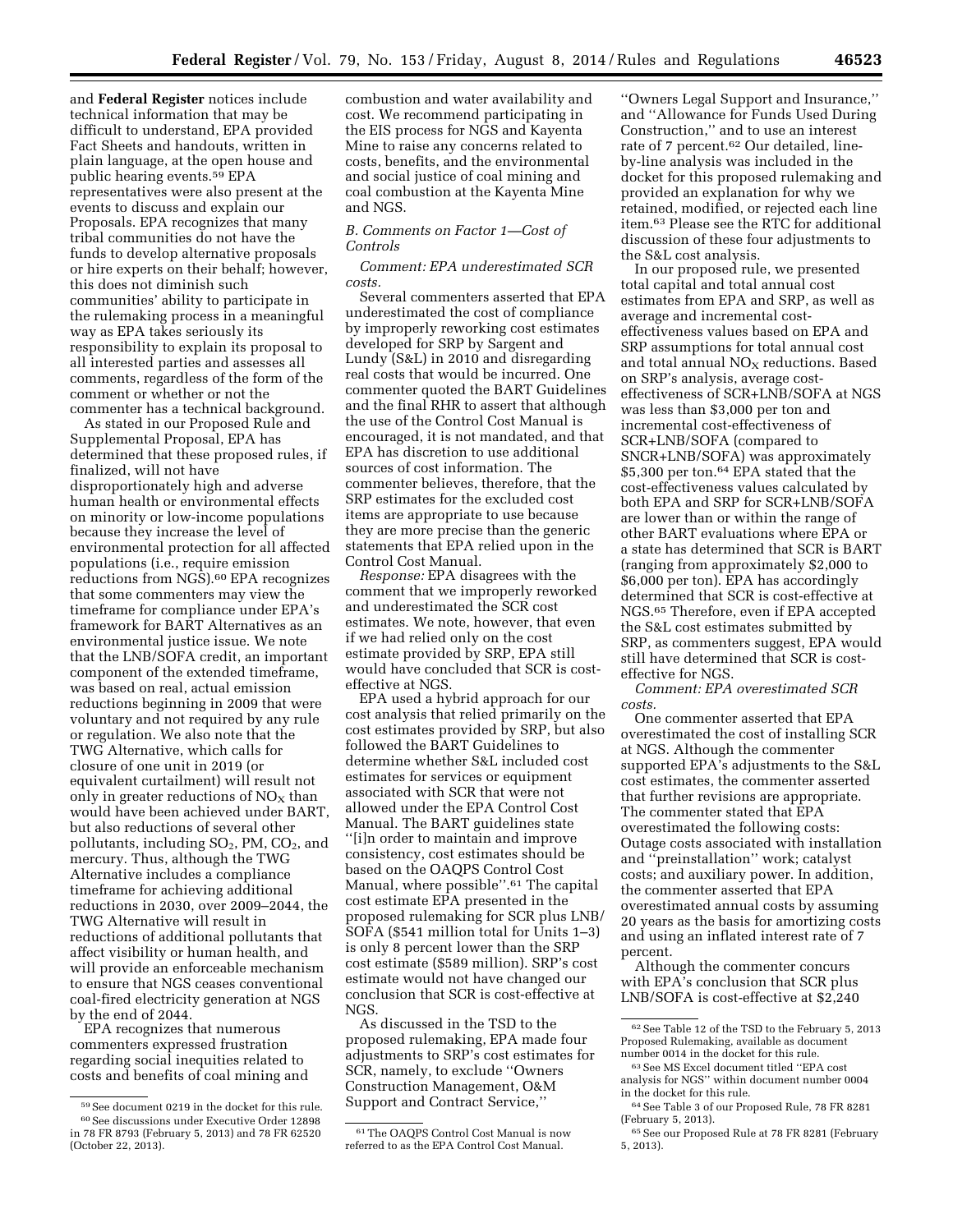per ton of  $NO<sub>X</sub>$  removed, the commenter re-calculated cost-effectiveness to be \$1,412 per ton for Unit 1, \$1,331 per ton for Unit 2, and \$1,497 per ton for Unit 3.

*Response:* EPA disagrees with the commenter that any revisions to EPA's estimate of SCR costs are necessary. Even if some of the costs projected by S&L and used by EPA may be overestimated (e.g., the commenter points primarily to capital recovery, catalyst replacement costs, and costs for lost power generation), EPA disagrees that we must correct every issue of concern raised by the commenters in order to support our determination of the BART Benchmark. EPA made four specific corrections to the estimates provided by S&L and SRP to make the cost calculation methodology consistent with methodologies used for BART cost calculations nationally.66 As noted in other responses even if we consider the average and incremental cost effectiveness of SCR using SRP and S&L's full cost projections, EPA would

still determine that SCR at NGS is costeffective. The cost-effectiveness values cited by the commenter, below \$1,500 per ton, certainly suggest that SCR could be even more cost-effective than the values we relied upon in our proposal, but this would not change our overall determination that SCR is cost-effective for NGS.

*Comment: Updated SCR cost estimate from SRP.* 

SRP contracted with S&L in 2013 to review and update the SCR cost estimates that were prepared in 2010. S&L escalated costs for inflation, and incorporated other minor adjustments to reflect a lower  $NO<sub>x</sub>$  design target. SRP's revised capital cost estimates for SCR installation on all three units total \$650 million (in 2013 dollars) compared to SRP's 2010 cost estimate of \$544 million.

*Response:* EPA reviewed the updated 2013 cost estimates developed by S&L and provided by SRP.67 In its 2013 cost report, S&L explains that it escalated labor and material costs, and updated

cost estimates based on a revised design target of 0.03 lb/MMBtu (so that the SCR system is deployed as a 3+1 system rather than a 2+2 catalyst layer system), and other design features, including a low-load temperature control system to operate SCR at lower loads. S&L escalated several costs at rates above 6.7 or 8 percent (e.g., freight, scaffolding). S&L did not make any revisions to the components of variable annual costs, including maintenance labor, auxiliary power, steam, and catalyst replacement. To be consistent with the cost estimates in our Proposed Rule, EPA accepted most of the line item costs as adjusted by S&L and made the same four adjustments to the 2013 cost estimates as we had applied to the 2010 cost estimates. These changes result in an 8 percent difference in total capital costs of SCR between EPA's 2013 estimate and SRP's 2013 estimate and a 21 percent difference in the total annual costs of SCR between the 2013 estimates from EPA and SRP (see Table 2).

# TABLE 2—COST ESTIMATES FOR SCR IN 2010 AND 2013 DOLLARS

|                                            | Total capital cost    | Total capital cost    | Total annual cost     | Total annual cost     |
|--------------------------------------------|-----------------------|-----------------------|-----------------------|-----------------------|
|                                            | $(million)$ in 2010\$ | $(million)$ in 2013\$ | $(million)$ in 2010\$ | $(million)$ in 2013\$ |
| <b>EPA Estimate</b><br><b>SRP Estimate</b> | \$496<br>544          | \$598<br>650          | \$59<br>75            | \$69<br>88            |

In our proposed BART determination, EPA also presented the average and incremental cost-effectiveness of controls, based on the combination of combustion controls (LNB/SOFA) and post-combustion controls (i.e., SNCR or SCR). Therefore, cost-effectiveness values presented in our Proposed Rule

were based on total annual cost of SCR in combination with annual cost of LNB/SOFA (SCR+LNB/SOFA), SNCR in combination with LNB/SOFA (SNCR+LNB/SOFA) or LNB/SOFA alone.68 Based on the updated 2013 cost estimates for SCR, Table 3 shows the average and incremental cost-

effectiveness of controls, in both 2010 and 2013 dollars, based on EPA and SRP assumptions for total annual cost and annual  $NO<sub>X</sub>$  reductions achieved by SCR. See RTC for further detail on costeffectiveness of SNCR+LNB/SOFA and LNB/SOFA.

| TABLE 3-COST EFFECTIVENESS OF CONTROLS IN 2010 AND 2013 DOLLARS |  |
|-----------------------------------------------------------------|--|
|-----------------------------------------------------------------|--|

|                                                                                                                                                  | $2010$ \$                    |                | 2013 \$                                                            |                                                                          |
|--------------------------------------------------------------------------------------------------------------------------------------------------|------------------------------|----------------|--------------------------------------------------------------------|--------------------------------------------------------------------------|
|                                                                                                                                                  | EPA                          | <b>SRP</b>     | <b>EPA</b>                                                         | <b>SRP</b>                                                               |
| SCR+ LNB/SOFA:<br>Incremental Cost Effectiveness (vs. LNB/SOFA)<br>(\$/ton).<br>Incremental Cost Effectiveness (vs. SNCR+LNB/<br>SOFA) (\$/ton). | \$67.5 million   <br>$0.055$ | \$80.2 million | \$74.4 million<br>28.573<br>0.055<br>\$2,605<br>\$3.899<br>\$3.798 | \$92.6 million.<br>26.180.<br>0.080.<br>\$3,537.<br>\$5,695.<br>\$6,647. |

\* EPA's cost effectiveness calculations represent SCR in combination with LNB/SOFA, rather than SCR alone.

Based on the revised 2013 cost estimates for SCR+LNB/SOFA, the revised average cost-effectiveness of SCR+LNB/SOFA is roughly 10 percent higher (based on EPA's estimates) than the average cost-effectiveness values

<sup>66</sup>See, e.g., Final Regional Haze Plan for Arizona (Phase 1) at 77 FR 72512 at 72531 (December 5, 2012); Final Regional Haze Plan for North Dakota at 77 FR 20894 at 20916–17 (April 16, 2012); Final

Regional Haze Plan for New Mexico at 76 FR 52388 at 52399–52400 (August 22, 2011); Final Regional Haze Plan for Wyoming at 79 FR 5032 at 5082 (January 30, 2014).

<sup>&</sup>lt;sup>67</sup> See RTC and references therein.

<sup>68</sup> 78 FR 8281, February 5, 2013.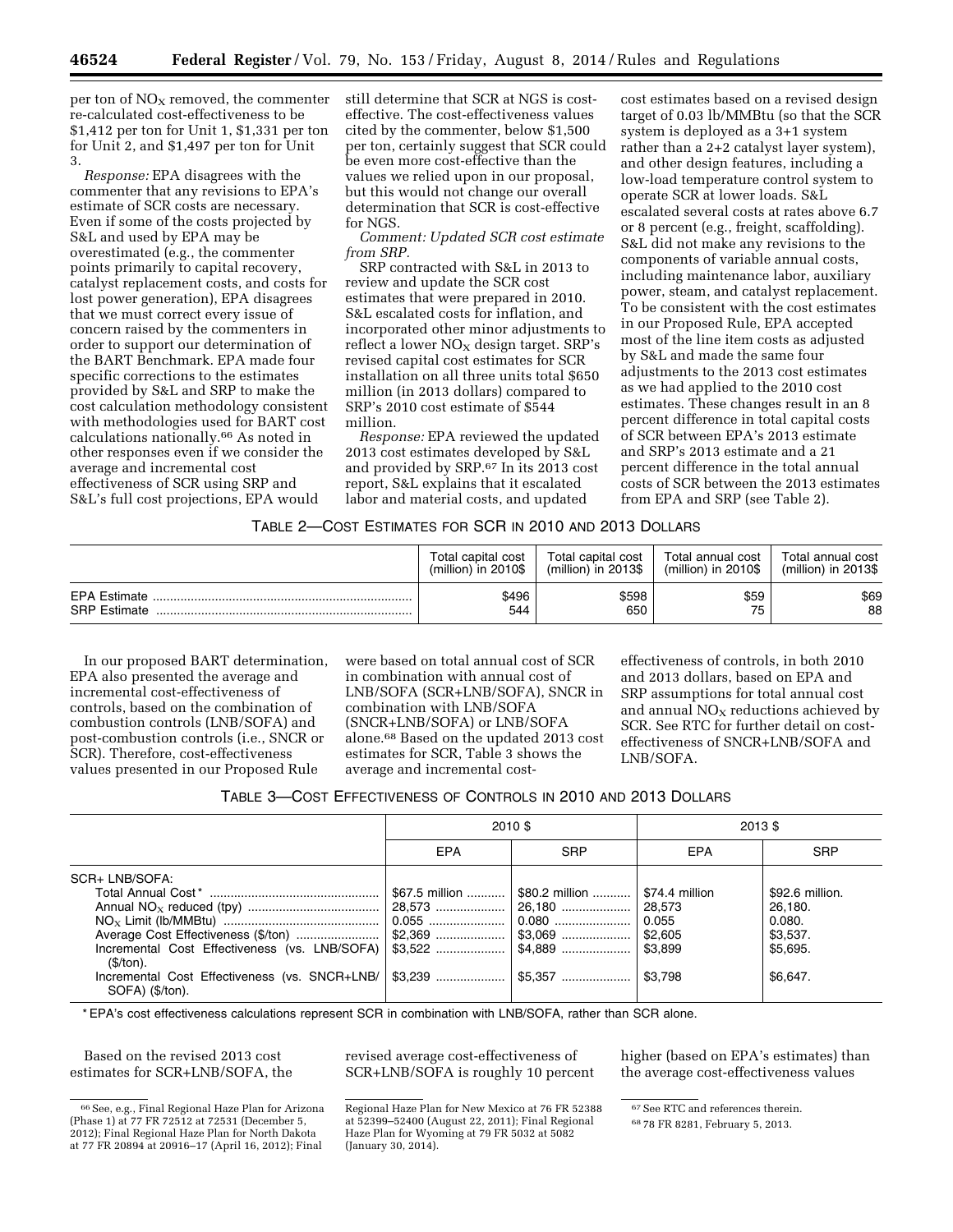reported in our Proposed Rule, and roughly 15 percent higher based on SRP's estimates.69 The 2013 values for average cost-effectiveness of SCR+LNB/ SOFA based on EPA and SRP estimates are still comparable to the range of values determined cost-effective for SCR in other BART determinations. For these reasons, EPA continues to consider SCR+LNB/SOFA as cost-effective at NGS.

*Comment: Cost-Effectiveness of Presumptive BART.* 

One commenter stated that in establishing presumptive limits in the BART Guidelines, EPA recognized that SCR is not cost-effective and that combustion controls such as LNB/SOFA represent the most cost-effective control options for most boiler types. The commenter pointed out that in establishing presumptive limits, EPA considered controls that cost less than \$1,500 per ton to be cost-effective, and that the cost-effectiveness for SCR at NGS, which ranges from \$3,000 to \$6,000 per ton based on 2010 estimates, is well above this threshold. The commenter concluded that EPA should have rejected SCR and proposed LNB/ SOFA as BART for NGS.

*Response:* EPA disagrees with the assertion that the BART Guidelines established a threshold for costeffectiveness against which all future BART determinations must compare. In developing the presumptive  $NO<sub>x</sub>$  limits for BART in 2005, EPA did not set the cost-effectiveness values estimated for combustion controls as the threshold for determining whether a given control technology was or was not costeffective. If EPA had intended the costeffectiveness values estimated in 2005 to represent a threshold for BART, it is reasonable to assume that the BART Guidelines would have included those cost-effectiveness values as thresholds in Appendix Y, and would have required future cost estimates to be presented in 2005 dollars for appropriate comparison to the thresholds. The BART Guidelines do not set a numerical definition for ''costeffective'', and the analysis of presumptive limits uses costeffectiveness as a means to broadly compare control technologies, not as a threshold for rejecting controls for an individual unit or facility that exceed

the average cost-effectiveness of combustion controls. In addition, as discussed in the RTC, a value of \$1,500 per ton is not an appropriate or relevant value for determining cost-effectiveness.

*Comment: Indirect costs should also be considered under Factor 1.* 

The Gila River Indian Community asserted that EPA conducted the analysis of cost-effectiveness incorrectly by not including the indirect costs of the requirements and only considering the direct cost of the requirements. The commenter stated that EPA did not give sufficient consideration to the high costs to tribes associated with indirect impacts of its proposed BART determination.

*Response:* EPA disagrees with the assertion that our cost-effectiveness analysis was incorrect because it did not include indirect costs in the assessment of the costs of compliance. The BART Guidelines, which States and EPA must follow in BART determinations for fossil-fuel fired power plants greater than 750 MW,70 focus on the direct costs of the pollution control equipment and other capital and annual costs associated with the control technology alternatives. The BART Guidelines do not require consideration of the cost of potential indirect effects of BART control options when assessing the costs of compliance. Therefore, EPA disagrees that our analysis for Factor 1 was incorrect or incomplete because it did not include indirect costs to tribes. EPA further notes that under Factor 2, the energy and non-air quality environmental impacts analysis, the BART Guidelines specifically require the energy impact analysis to consider direct energy impacts (e.g., parasitic load from certain control technologies) and to generally exclude indirect energy impacts of controls (e.g., energy to produce raw materials for construction of control equipment) unless the indirect impact is unusual or significant.

However, because of the unique relationship between NGS, tribes, and tribal water settlement agreements, and to inform our government-togovernment consultation with tribes, EPA did consider potential indirect effects of control options to tribes under Factor 2. EPA quantified the impact to electricity rates and CAP water rates, and also assessed whether installation of SCR would result in electricity generation costs at NGS that exceed the cost to purchase power on the wholesale market. Therefore, although EPA appropriately did not consider indirect costs in our analysis of Factor 1, EPA

did include consideration of indirect impacts to tribes and other entities in our analysis of Factor 2.

# *C. Comments on Factor 2—Energy and Non-Air Quality Environmental Impacts, Including Economic Impacts*

*Comment: EPA's Affordability Analysis relied on invalid assumptions.* 

One commenter submitted a report, prepared by Management Information Services, Inc. (MISI report), asserting that EPA made several assumptions that underestimated the cost of continuing to operate NGS with additional controls, including the assumption that no new capital would be deployed at NGS over the next 25 years, the assumption that the increase in the annual NGS lease cost would be \$15 million per year (which is lower than actual increase in lease cost of \$43 million per year that was released after publication of our Proposed Rule), and the use of EPA's capital cost estimates for SCR instead of the cost estimated by S&L.

Other commenters asserted that EPA underestimated the cost of closing NGS and purchasing power on the wholesale market, by not accounting for costs associated with stranded investments and decommissioning NGS.

*Response:* EPA recognizes the economic importance of NGS to the State of Arizona, the Navajo Nation, and the Hopi Tribe. The purpose of the Affordability Analysis in our docket was to determine whether the control options for BART would have a detrimental impact on the competitiveness of NGS in the western power market, affecting whether the NGS owners would continue to operate NGS or replace NGS generation with less expensive market power. The Affordability Analysis indicated that, even if SCR installation was required on all three units at NGS, power produced at NGS would remain less expensive than the cost to replace power through wholesale purchases. Because utilities will generally provide power to their customers in a least-cost manner and because NGS, with the installation and operation of SCR, remained the less expensive option, EPA determined that the operation and installation of SCR, in and of itself, was not likely to force NGS to close.

In response to multiple comments expressing concern related to simplifying assumptions or outdated data, EPA updated the Affordability Analysis with the most current power market price curves from the U.S. Energy Information Administration (EIA) and recent forward power market prices in March 2014 and other more current modeling variables. These

<sup>69</sup>For informational purposes, EPA included the incremental cost-effectiveness values of SCR+LNB/ SOFA (estimated in 2010 and 2013) compared to LNB/SOFA and SNCR+LNB/SOFA, but we note that a comparison of the percent change in incremental cost-effectiveness between 2010 and 2013 is not informative because SRP did not provide updated cost estimates (in 2013 dollars) for the other control technologies.  $70\,40$  CFR 51.308(e)(1)(ii)(B).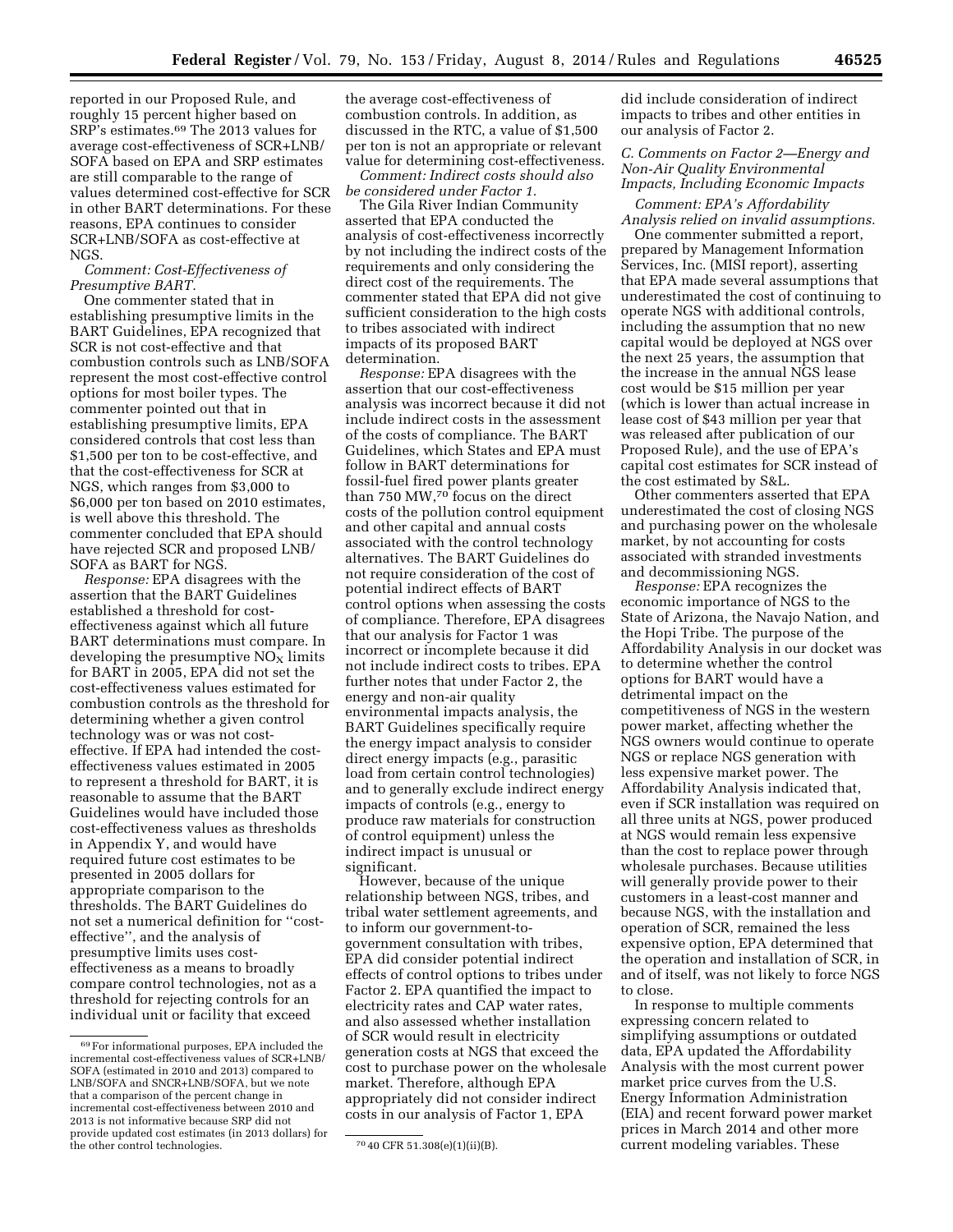revisions are discussed in more detail in the RTC as well as in additional supporting documents.71 The updated model results, comparing the net present value (NPV) of electricity generation costs with air pollution controls installed compared to the costs to purchase an equivalent amount of power on the wholesale market, are summarized in the RTC. Overall, the combined changes do not change the conclusions from the original Affordability Analysis that installing and operating SCR at NGS would be less costly than closing NGS and purchasing replacement power from the wholesale market.

*Comment: EPA's failure to appropriately consider the impacts to non-Indian agricultural (NIA) water users renders its Factor 2 analysis arbitrary, capricious, and an abuse of discretion.* 

One commenter stated that, as a result of errors and omissions, EPA's Factor 2 analysis is arbitrary, capricious, and an abuse of discretion. The commenter asserted that there are several problems with the EPA analysis related to NIA users of CAP water, including erroneous assumptions, insufficient support for conclusions, failure to consider decreased farming profitability and increased unemployment, failure to acknowledge the inability of NIA water users to pass along cost increases as compared to municipal users, and other factors.

*Response:* EPA recognizes that CAP water is an important resource for NIA and other users of water in Arizona. As a result, as one of a number of discretionary analyses EPA conducted on the indirect impacts on major stakeholders, EPA calculated water rate increases to NIA users of CAP water and municipal and industrial users of CAP water.

EPA disagrees that our discussion of impacts to NIA users of CAP water renders our Factor 2 analysis arbitrary, capricious, and an abuse of discretion. Neither the CAA nor the BART Guidelines require consideration of indirect costs or indirect impacts of controls in a BART analysis. EPA, nevertheless, included an evaluation of impacts to some of the major stakeholders in NGS in our BART analysis under Factor 2, including NIA users, as consistent with the statement in the BART Guidelines that ''the energy impacts analysis *may* consider . . . whether a given alternative would result in significant economic disruption or unemployment'' (emphasis added).72

EPA recognizes that the information we had available to us about NIA users of CAP water was limited, and we acknowledged in the TSD to our Proposed Rule that we had several questions about CAP and groundwater availability to NIA water users. EPA appreciates the clarifications and additional information provided by NIA users of CAP water during the comment period for our proposals. The additional information provided during the comment period about NIA users of CAP water does not change our conclusion under Factor 2, that the potential economic impacts to tribes argue for flexibility in the compliance timeframe for NGS, because this compliance flexibility also benefits other stakeholders, including the NIA users of CAP water.

*Comment: EPA must evaluate cumulative economic impact of other rulemakings.* 

One commenter asserted that the BART proposal must take into account the context in which the regional haze rules are being implemented and conduct a cumulative impact analysis of all EPA rulemakings. The commenter noted that the two remaining copper smelters in Arizona are already subject to BART for  $SO<sub>2</sub>$  and they also have to make significant capital investments to comply with other regulatory programs and initiatives such as the revised  $SO<sub>2</sub>$ NAAQS.

*Response:* EPA disagrees with the assertion that we must consider the total cost impact of all EPA regulatory requirements in a BART analysis. EPA recognizes that other facilities, whose water and electricity rates may be affected by our BART determination for NGS, may also be subject to BART for their own emissions of visibilityimpairing pollutants. As a general matter, EPA is mindful that facilities may be affected by multiple regulatory and program activities. We note that BART is a case-by-case determination that is based on a source-specific analysis of five factors, which include considerations of the unique circumstances of each affected facility, as required under the CAA.

*Comment: Impact to the Development Fund.* 

One commenter stated that the increased cost of electricity generation associated with SCR would reduce the competitiveness of the price of NGS power on the wholesale market and

therefore reduce the revenue that flows into the Development Fund.

*Response:* As discussed in our Proposal Rule and TSD, EPA recognizes that any electricity owned by Reclamation based on its 24.3 percent participation in NGS that is not used by CAP is sold and revenues are deposited into the Development Fund.73 This fund is authorized to pay the delivery portion of the cost of CAP water for certain Indian tribes and to pay the cost of constructing delivery systems to bring CAP water to certain Indian tribes.74 EPA considers the potential economic impacts to tribes, including potential impacts to the Development Fund, as part of BART factor 2 to support the appropriateness of flexibility in the compliance timeframe for NGS.

*Comment: No basis for public health claim.* 

One commenter asserted that EPA has no basis for claiming that the  $NO<sub>x</sub>$ reductions from NGS would lead to a public health benefit. The commenter noted that EPA establishes NAAQS at levels that are protective of public health and welfare with an adequate margin of safety that accounts for sensitive populations such as children and the elderly, and that EPA has never found that any of the areas around NGS fail to attain the NAAQS. The commenter asserted that EPA must conduct a health risk evaluation that follows the four basic steps of the risk assessment process: Hazard identification, dose-response, exposure assessment, and risk characterization.

*Response:* EPA agrees that the purpose of this rule is to reduce visibility impairment caused by emissions of  $NO<sub>X</sub>$  from NGS. EPA has not conducted a health risk evaluation for this rulemaking that attempts to characterize or quantify a public health benefit. Because  $NO<sub>X</sub>$  is itself a criteria pollutant that affects public health and is also a precursor to ozone and fine particulate matter, which are also criteria pollutants that affect public health, we consider it reasonable to state that other benefits could exist. We also note that EPA does not agree that there are no health benefits from reductions in ozone and fine particulate matter below the level of the NAAQS. On the contrary, EPA's practice of quantifying these benefits in regulatory impact assessments has been strongly supported by peer-reviewed science.<sup>75</sup>

<sup>71</sup>See RTC and references therein.

<sup>72</sup>See BART Guidelines at 70 FR 39169 (July 6, 2005).

<sup>73</sup>See Proposed Rule at 78 FR 8282 (February 5, 2013) and TSD at pages 71–72.

<sup>74</sup>See Proposed Rule at 78 FR 8283 (February 5, 2013).

<sup>75</sup>See EPA, 2010, ''Summary of Expert Opinions on the Existence of a Threshold in the Concentration-Response Function for  $PM_{2.5}$ -related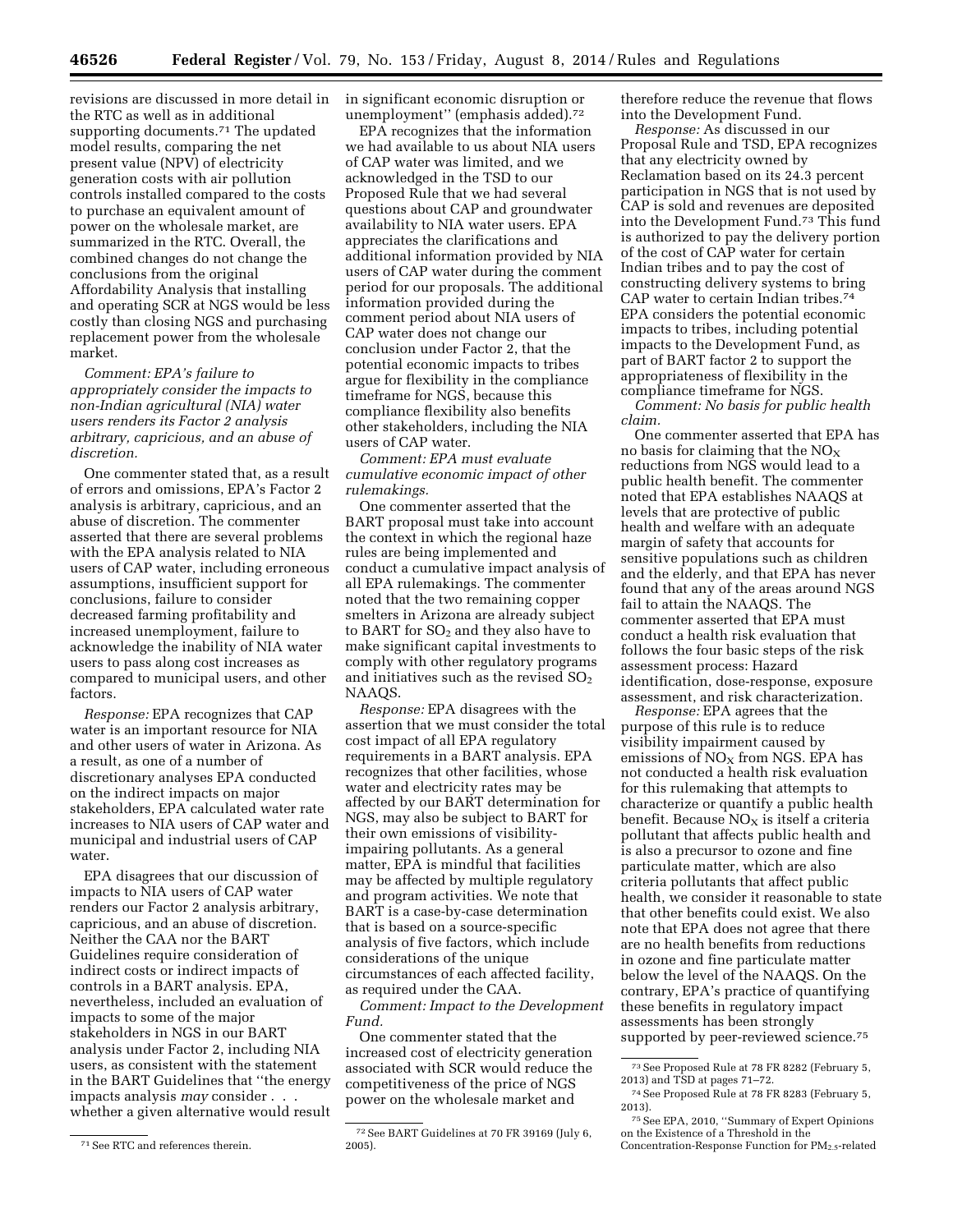# *D. Comments on Factor 3—Existing Controls at NGS*

*Comment: EPA failed to consider existing controls.* 

Based on EPA's statement in the Proposed Rule that the early installation of LNB/SOFA would not influence EPA's BART determination and EPA's use of a baseline scenario in the visibility modeling that did not include LNB/SOFA, the operator of the Kayenta Mine concluded that EPA failed to consider existing controls.

*Response:* EPA disagrees with the assertion that we failed to consider existing controls. As described in our Proposed Rule and consistent with the BART Guidelines (directing BART determinations to conduct the fivefactor analysis generally using a 2001– 2003 baseline) EPA evaluated LNB/ SOFA as a separate control technology in our BART analysis, as well as a technology that can be used in combination with post-combustion control technologies (i.e., SNCR and SCR).76 We also discussed the voluntary installation of LNB/SOFA in 2009–2011 under Factor 3: Existing Controls at NGS.77

As discussed in section 8.5 of the RTC, EPA properly considered baseline emissions over the period 2001–2003 in our analysis of cost-effectiveness and anticipated visibility benefits of controls. Therefore, although we did not ''consider existing controls'' in the exact manner preferred by the commenter, we appropriately considered the existence of LNB/SOFA in Factor 3 of our BART analysis. In addition, the ''better than BART'' framework that we used to assess and finalize BART alternatives explicitly accounts for the existing LNB/ SOFA.

*Comment: EPA should determine existing controls to be BART.* 

Several commenters noted that NGS spent millions of dollars on LNB/SOFA to reduce  $\mathrm{NO}_\mathrm{X}$  emissions to levels below the presumptive  $NO<sub>x</sub>$  emission levels in the BART Guidelines.

One commenter stated that installing LNB/SOFA prior to a requirement to do so under the RHR or any other CAA requirement has resulted in greater total  $NO<sub>x</sub>$  emission reductions in the first regional haze planning period than would be required by the most stringent EPA BART determination.

*Response:* EPA recognizes that the early and voluntary installation of LNB/

77 *Id.* at 8284.

SOFA on one unit per year in 2009– 2011 at NGS resulted in significant emission reductions from NGS. EPA agrees that the early installation of LNB/ SOFA on one unit per year was voluntary and resulted in significant  $NO<sub>X</sub>$  reductions in the first planning period for Regional Haze. However, based on our five-factor analysis, we have determined that SCR+LNB/SOFA is also cost-effective and would result in significant additional visibility improvement at a number of Class I areas. We therefore disagree that LNB/ SOFA should be determined BART for NGS.

#### *E. Comments on Factor 5—Anticipated Visibility Benefits*

*Comment: General Comments on Visibility.* 

Numerous commenters questioned the extent to which NGS impacts visibility at Class I areas or disputed EPA's analysis that installation of SCR at NGS would improve visibility. Many commenters asserted that the haze is produced from emissions from other sources.

Some commenters stated that the wind near and around the Grand Canyon blows predominantly west to east; thus, emissions from the NGS are pushed away from several Class I areas, not towards them.

*Response:* We are aware of the studies cited by commenters purporting to show that controls on NGS would yield little visibility improvement, and we address them in section 7.0 of the RTC. We are also aware of work performed by the Western Regional Air Partnership (WRAP) suggesting that the relative contribution of nitrate from point sources to visibility impacts is relatively small.78 The CAA and RHR require that BART be installed on certain old, large stationary sources as part of the overall approach to improving visibility at Class I areas. No control at an individual source will be sufficient to meet the goal of remedying existing impairment of visibility in mandatory class I Federal areas which result from manmade air pollution, as set out in section 169A of the CAA.

On the issue of wind direction, we note that the CALPUFF modeling uses three years of hourly meteorological input, which is based on meteorological modeling as well as observational data from stations throughout a large area. The input includes wind speed and direction, and would include the

particular wind direction patterns noted by the commenter. The more sophisticated meteorological treatment in CALPUFF enables it to track the pollutant plume from NGS, including its twists and turns over multiple days. We consider this approach to adequately account for variability in winds noted by the commenter.

*Comment: EPA underestimated visibility benefits of SCR.* 

One commenter stated that the visibility benefits of SCR are greater than those modeled by EPA because EPA underestimated SCR performance and because EPA overestimated the potential increase in sulfate emissions that may come with the addition of SCR controls by assuming an  $SO<sub>2</sub>$  to  $SO<sub>3</sub>$ conversion rate that is too high and using an erroneous value for the coal sulfur content. The commenter stated that its own modeling shows greater visibility improvement than demonstrated by EPA.

*Response:* We disagree that EPA underestimated the visibility benefits of SCR and we note that the commenter's assertion that the visibility benefits are even better would not change our proposed determination under Factor 5 that the anticipated visibility benefits of SCR+LNB/SOFA are significant and support our proposed BART limit for  $NO<sub>x</sub>$ , achievable with SCR+LNB/SOFA. Please see the RTC for a detailed discussion of EPA's responses to the commenter's specific assertions.

*Comment: EPA overestimated visibility impact of NGS by using background ammonia concentrations that were too high.* 

Several commenters argued that EPA's assumed ammonia background concentration of 1 part per billion (ppb), the default value recommended by the Interagency Workgroup on Air Quality Modeling (IWAQM), is unrealistically high compared to measured values in the area, resulting in artificially high model projections of visibility impacts, particularly in the winter.79 The commenter noted that the use of a constant value of 1.0 ppb for background ammonia concentration fails to account for known variations in monthly or seasonal ammonia concentration.

One commenter cited an analysis conducted on behalf of SRP by AECOM and Dr. Ivar Tombach. The commenter stated that the Tombach study compared modeled predictions of

Mortality Technical Support Document.'' Available from *[http://www.epa.gov/ttn/ecas/regdata/Benefits/](http://www.epa.gov/ttn/ecas/regdata/Benefits/thresholdstsd.pdf)  [thresholdstsd.pdf.](http://www.epa.gov/ttn/ecas/regdata/Benefits/thresholdstsd.pdf)* 

<sup>76</sup>See Proposed Rule at 78 FR 8280, 8284 and 8285 (February 5, 2013).

<sup>78</sup>See, *e.g.* WRAP PM Source Apportionment Technology (PSAT) results, available on WRAP Technical Support System, Source Apportionment Web page at *[http://vista.cira.colostate.edu/TSS/](http://vista.cira.colostate.edu/TSS/Results/SA.aspx) [Results/SA.aspx.](http://vista.cira.colostate.edu/TSS/Results/SA.aspx)* 

<sup>79</sup> *Interagency Workgroup On Air Quality Modeling (IWAQM) Phase 2 Summary Report And Recommendations For Modeling Long Range Transport Impacts* (EPA–454/R–98–019), EPA OAQPS, December 1998, *[http://www.epa.gov/](http://www.epa.gov/scram001/7thconf/calpuff/phase2.pdf) [scram001/7thconf/calpuff/phase2.pdf.](http://www.epa.gov/scram001/7thconf/calpuff/phase2.pdf)*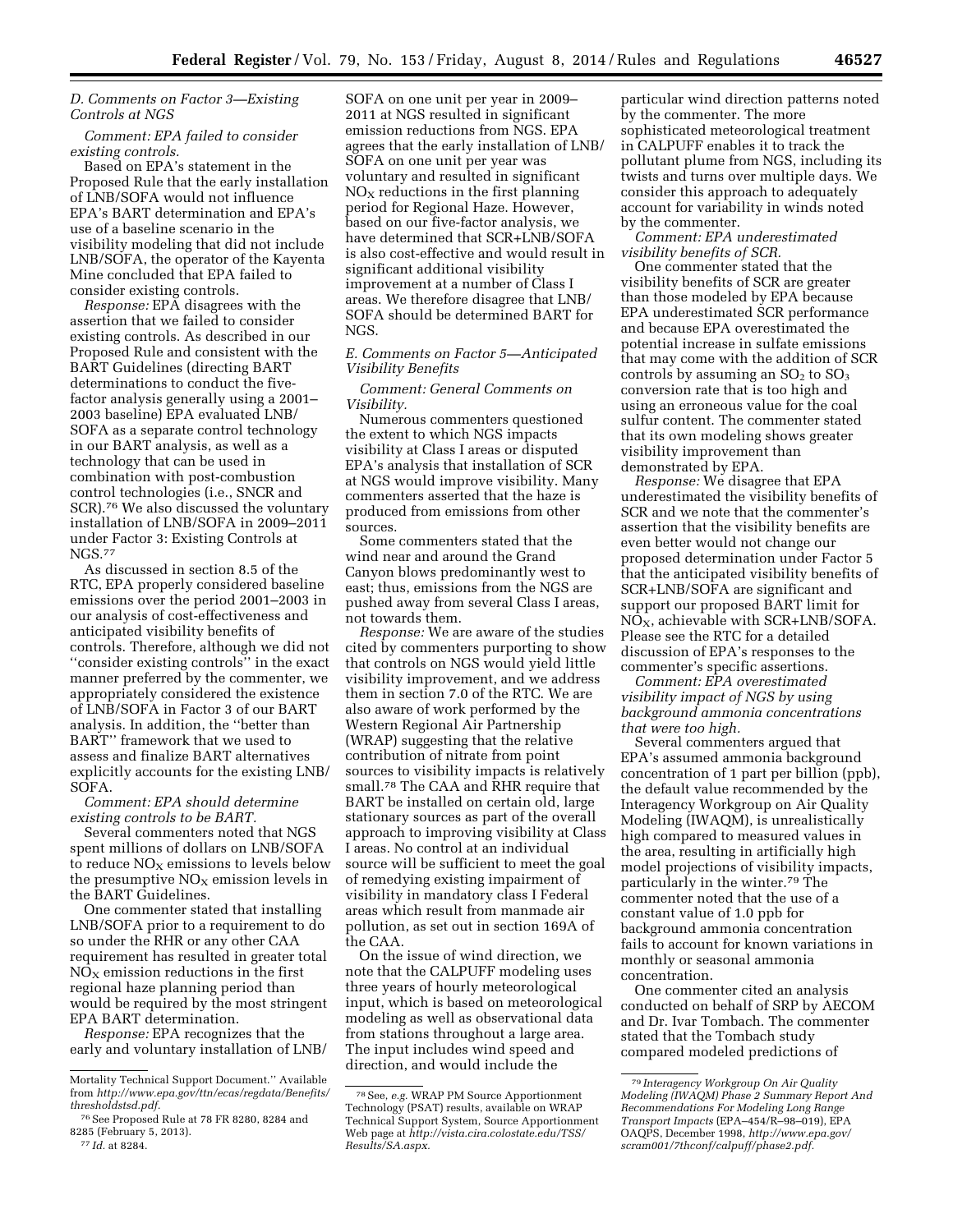ammonium nitrates using both EPA's and AECOM's ammonia background concentrations to measured ammonia values, demonstrating that the EPA's assumptions over-predict actual measured values by a factor of 10 or more in some cases.

One commenter noted that when the IWAQM guidance was issued 14 years ago, CALPUFF did not have the capability of accommodating monthly ammonia background concentrations as it has since been updated to do. The commenter asserted that EPA's reliance on a constant value is an outdated approach.

*Response:* EPA has already considered and addressed the same arguments and data provided by commenters related to background ammonia concentrations in other rulemakings, including our final rule for Four Corners Power Plant.80 As summarized briefly below, EPA disagrees that our use of the IWAQM default background ammonia concentration for arid areas of 1 ppb was inappropriate. Please see the RTC for the full response to this comment.

We have carefully reviewed the comments and concluded that, on balance, the evidence does not support using lower values for background ammonia concentrations, as argued by the commenters, in estimating the visibility impacts from NGS. Much of the existing measured data cited by the commenters is from other states and may not be representative for evaluating visibility impacts from NGS.81 Further, existing data sometimes represent ammonia alone rather than total ammonia and ammonium. Because ammonium represents part of the pool of ammonia that could be available to interact with the  $SO_2$  and  $NO_X$  emitted from stationary sources, it should be accounted for in the value for background ammonia concentrations used in the model. In several of the research papers cited by commenters, the amount of measured ammonium is comparable to and at times much greater than the amount of ammonia.<sup>82</sup> Measurements made by SRP closer to NGS over December 2009 to April 2010, which included ammonia and ammonium, showed that depending on time and location, typical ammonia concentrations ranged from 0.2 ppb to

82 See RTC and references therein.

0.8 ppb and the concentration of total ammonia and ammonium ranged from 0.6 to 1.2 ppb, which is considerably higher than the 0.2 ppb winter values used in SRP's modeling.83 Although some of the ammonium may not be available to interact with pollutants from NGS, the sum of ammonia and ammonium provides an upper bound estimate of background ammonia concentrations, and represents a conservative estimate for modeling.

We further note that there are measurements of gaseous ammonia alone that show concentrations close to or greater than the concentration of 1 ppb, even in winter when ammonia concentrations are expected to be lowest. Winter measurements, representing 3-week averages, ranged from 1.1 ppb to 1.8 ppb at a monitor at the Farmington Airport in northwestern New Mexico.84 Measurements from the winters of 2011–2013 from the AMoN network ranged from 1.1 to 1.3 ppb for Farmington, and 0.7–0.9 ppb for Chiricahua, in southeastern Arizona.85

We further note that there is significant variability in the concentrations of ammonia measured at different times and places. Even the SRP monitoring report (Tombach & Paine, 2010, cited above) describes a surprisingly high spatial variability in ammonia concentrations. Because of the variability and its unknown causes, the data collected for SRP did not lead to a clear picture of appropriate and representative background ammonia concentrations to use with CALPUFF.

Finally, we note that using the background ammonia concentrations recommended by commenters does not change our conclusion under Factor 5 because CALPUFF modeling of SCR shows substantial visibility benefits even using the alternative assumptions.86 Using a background ammonia concentration of 1 ppb ammonia, EPA modeled the greatest benefit from SCR+LNB/SOFA to be 5.4 deciviews at Capitol Reef NP, and modeled a visibility benefit exceeding 1 to 2 deciviews at ten additional Class I areas. Using the ammonia concentration recommended by some commenters (ranging from 0.2 ppb in winter to 1.0 ppb in summer), EPA modeled the greatest benefit of SCR to be 2.3 dv, and modeled a visibility benefit exceeding 1

deciview at nine Class I areas, with three of these nine areas having a benefit of approximately two deciviews. Even assuming a lower ammonia concentration, the modeling demonstrates that the installation of SCR+LNB/SOFA at NGS would have a significant beneficial impact on visibility at a number of Class I areas. Our conclusion as to the appropriate BART Benchmark for NGS would not accordingly change.

*Comment: EPA should have used an updated version of CALPUFF.* 

Several commenters asserted that EPA erred in using CALPUFF version 5.8 in its modeling rather than the more recent CALPUFF version 6.42, released by TRC. One commenter argued that CALPUFF version 6.42 predicts lower visibility benefits than version 5.8.

*Response:* We disagree with the commenters that a new CALPUFF version should be used for the BART determination. We relied on version 5.8 of CALPUFF because it is the version approved by EPA through a public notice and comment rulemaking, in accordance with the Guideline on Air Quality Models (''GAQM'', 40 CFR part 51, Appendix W, section 6.2.1.e).87 CALPUFF version 6.4 is not approved by EPA for regulatory purposes, and we do not agree that the changes made to this most recent version of CALPUFF were simple model updates to address bugs. A full evaluation of a new model such as CALPUFF version 6.4 is needed before it should be used for regulatory purposes as errors that are not immediately apparent can be introduced along with new model features.

*Comment: Closure of Mohave Project did not improve visibility and shows CALPUFF is unreliable.* 

One commenter discussed the findings of an analysis conducted after the closure of the Mohave Power Project (MPP) (a 1,580 MW coal-fired power plant) to evaluate whether the closure had resulted in improved visibility in Grand Canyon National Park.88 The commenter indicated that although CALPUFF version 5.8 modeling predicted that the plant had a significant impact on visibility in the Grand Canyon, this study concluded that there was ''virtually no evidence that the MPP closure improved visibility in the Grand Canyon.'' The commenter asserted that this study raises questions about the reliability of CALPUFF.

*Response:* We disagree that the Terhorst & Berkman (T&B) study cited by the commenters raises questions about CALPUFF's reliability. The

<sup>80</sup>See RTC and references therein.

<sup>81</sup>See e.g., SRP comments Appendix G, ''Measurements of Ambient Background Ammonia on the Colorado Plateau and Visibility Modeling Implications'', Prepared by Salt River Project, Contributors: Ivar Tombach and Robert Paine, September 2010. Referred to here as ''SRP monitoring report'', or Tombach & Paine 2010.

<sup>83</sup>SRP monitoring report, or Tombach & Paine 2010, and SRP comments Appendix C. ''Revised BART Analysis for the Navajo Generation Station Units 1–3'' (January 2009) and Appendix I. ''Visibility Modeling Using Upgraded CALPUFF Model'' (February 2011).

<sup>84</sup>See RTC and references therein.

<sup>85</sup> *Id.* 

<sup>86</sup>See RTC and references therein.

<sup>87</sup>See RTC and references therein.

<sup>88</sup>See RTC and references therein.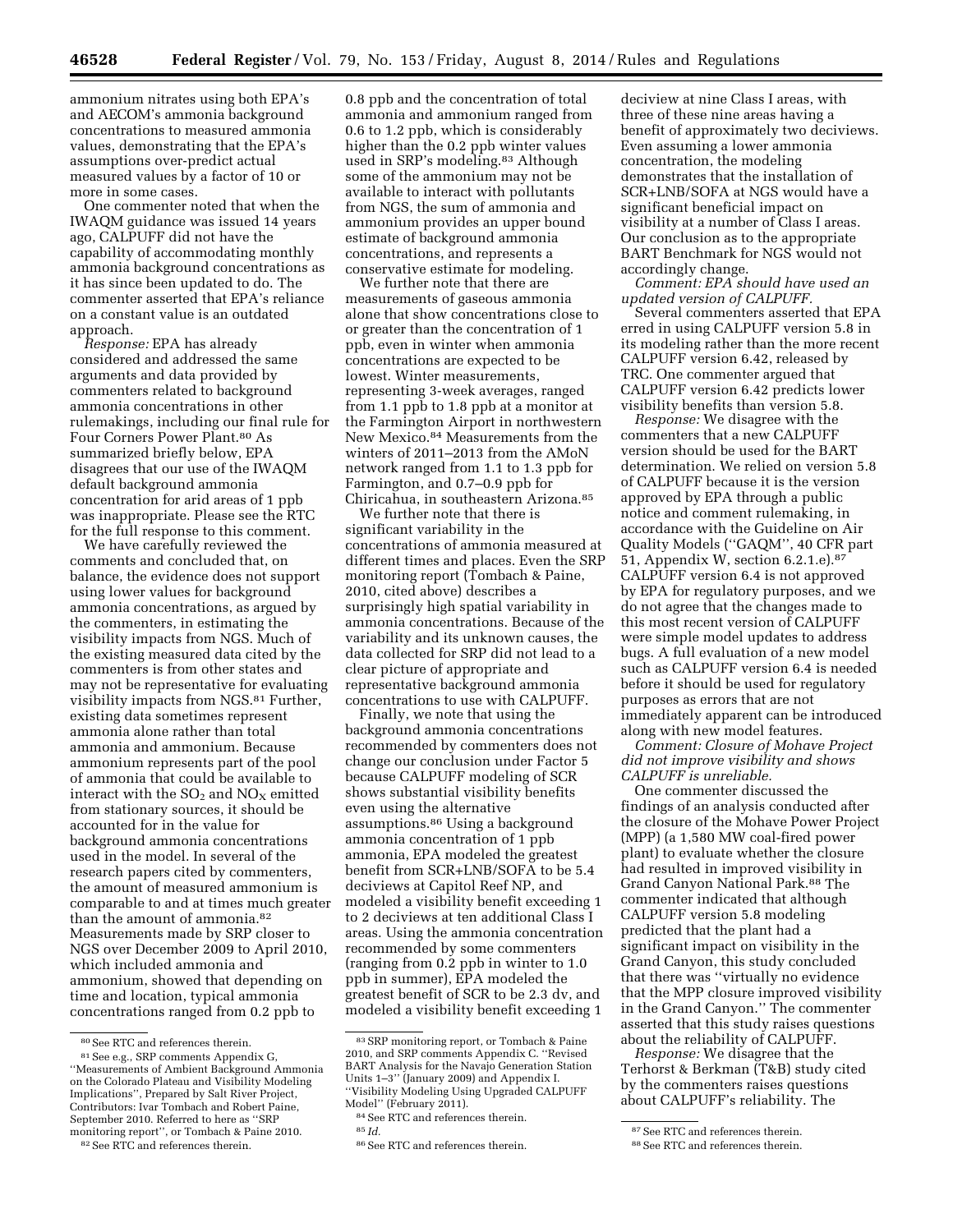conclusion in the T&B study on the effect of MPP closure is actually similar to that from earlier analyses, which also predicted improvements less than the human perceptibility threshold of 1 dv. A response to the T&B study written by White *et al.,* stated that the T&B analysis is ''misleadingly presented as discrediting previous studies and their interpretation by regulators. In reality the T&B analysis validates a consensus on MPP's visibility impact that was

established years before its closure.'' 89 White *et al.,* explicitly addressed the purported disagreement between the T&B methodology and results from CALPUFF, pointing out that the comparison was flawed in several ways. First, the ambient data relied upon by T&B are collected only every third day; this results in an insufficient number of days for a valid statistical comparison to the 98th percentile results reported from CALPUFF. Another important flaw is that when T&B translated visibility extinction into deciviews, they used recent polluted conditions as the background for comparison, whereas the BART Guidelines and the CALPUFF results use natural conditions as background.90 When the T&B results are computed using natural background, they are substantially larger, and generally in agreement with CALPUFF results.

# *F. Comments on BART Determination for NOX*

*Comment: BART limit for NGS should be 0.04 lb/MMBtu.* 

One commenter argued that the final BART emission limit should be more stringent and no higher than 0.04 lb/ MMBtu. The comment noted that permitting authorities have required lower  $NO<sub>X</sub>$  limits than 0.055 lb/MMBtu in recent BACT determinations based on SCR in combination with combustion controls.

*Response:* EPA disagrees with the commenter that the BART Benchmark for NGS should be 0.04 lb/MMBtu. We note that the commenter has not provided any specific information to

show that NGS could demonstrate continuous compliance with an emission limit of 0.04 lb/MMBtu. The commenter generally argued that SCR systems are typically designed to achieve 90 percent removal. EPA notes that although an SCR system can be designed to a specific target, the design target is typically not equivalent to the actual emission limit.<sup>91</sup> EPA proposed a limit of 0.055 lb/MMBtu achievable with SCR+LNB/SOFA, and using a baseline emission rate of 0.35 lb/ MMBtu, this represents a removal efficiency of 84 percent.92 However, as noted elsewhere in the RTC, the limit of 0.055 lb/MMBtu, which accommodates startup, shutdown, and low-load operation, is based on a design target of 0.03 lb/MMBtu. This represents a design target removal efficiency of 91 percent for SCR+LNB/SOFA (from a baseline of 0.35 lb/MMBtu), or 88 percent for SCR alone (i.e., from 0.24 lb/MMBtu).

EPA disagrees with the commenter's assertion that emission limits associated with BART must meet BACT or the lowest emission rate ever achieved with that technology at any coal-fired power plant. The BART Guidelines state that: ''[i]n assessing the capability of the control alternative, latitude exists to consider special circumstances pertinent to the specific source under review, or regarding the prior application of the control alternative'', (70 FR 39166) and that ''[t]o complete the BART process, you must establish enforceable emission limits that reflect the BART requirements . . .'' (70 FR 39172). The five-factor BART analysis described in the Guidelines is a case-bycase analysis that considers site specific factors in assessing the best technology for continuous emission controls. After a technology is determined as BART, the BART Guidelines require establishment of an emission limit that reflects the BART requirements, but does not specify that the emission limit must represent the maximum level of control achieved by the technology selected as BART. For these reasons, EPA is not using the lower limit recommended by the commenter in setting the BART Benchmark.

*Comment: BART limit for NGS should be in the range of 0.07–0.08 lb/MMBtu.* 

Several commenters asserted that the  $NO<sub>X</sub>$  emission limit EPA proposed for NGS is unachievable. One commenter noted that the averaging period for the proposed limit of 0.055 lb/MMBtu includes periods when the SCR is unable to operate such as startup, shutdown, and periods of load-cycling. The commenter made the following arguments: (1) The S&L analysis submitted by the commenter shows that the proposed emission limit is unachievable on a continuous basis; (2) the  $NO<sub>x</sub>$  emissions achieved in other SCR retrofit situations do not justify the proposed emission limit.

*Response:* EPA disagrees with the commenter that the limit used in setting the BART Benchmark for NGS should be higher than our proposed limit of 0.055 lb/MMBtu, in the range of 0.07 to 0.08 lb/MMBtu.93

The S&L report generally argues that because the emission limit is established based on a 30–BOD average basis, the proposed emission limit of 0.055 lb/MMBtu is not consistently achievable at NGS. The S&L analysis is based on a design target of 0.03 lb/ MMBtu and suggests an emission limit in the range of 0.07–0.08 lb/MMBtu would be required to accommodate periods of load-cycling operation, startups, and shutdowns. S&L is recommending a limit that is 2.3 to 2.7 times higher than the design target, or a compliance margin of 133 to 167 percent.

The S&L report discusses the temperature limitations associated with SCR and explains that at temperatures below a specific minimum operating temperature, a component of the SCR system (i.e., ammonia injection) must cease to prevent ammonium salt formation on the catalyst. S&L asserts that a minimum operating temperature of 580 °F is typical for retrofit SCR control systems installed on coal-fired electric generating units with similar coal sulfur content and states that this temperature corresponds with a gross load of approximately 650 MW (650 gross MW, or MWg). S&L further assumes that SRP will likely modify the units to increase flue gas temperatures at lower operating loads by installing one of several options for low load temperature control. In their analysis, S&L assumes the low load temperature control would be achieved with a waterside bypass (to allow water to bypass the economizer tube bundles during low-load operation). The S&L report

<sup>89</sup>W.H. White, R.J. Farber, W.C. Malm, M. Nuttall, M.L. Pitchford, B.A. Schichtel, *Comment on ''Effect of coal-fired power generation on visibility in a nearby national park (Terhorst and Berkman, 2010)'',* Atmospheric Environment 55 (2012) 173– 178. doi:10.1016/j.atmosenv.2012.02.076. Also available at: *[http://www.dri.edu/marc](http://www.dri.edu/marc-pitchford?showall=&start=2)[pitchford?showall=&start=2.](http://www.dri.edu/marc-pitchford?showall=&start=2)* 

<sup>90</sup>EPA considered and rejected comments on the proposed BART Guidelines that visibility impacts should be evaluated relative to current degraded visibility conditions and concluded that ''[u]sing existing conditions as the baseline for single source visibility impact determinations would create the following paradox: The dirtier the existing air, the less likely it would be that any control is required.'' (70 FR 39104 at 39124, July 6, 2005).

<sup>91</sup>EPA's Environmental Appeals Board has recognized that PSD emission limits must be set to allow fluctuations in operations, stating: ''To account for these possibilities, a permitting authority must be allowed a certain degree of discretion to set the emissions limitation at a level that does not necessarily reflect the highest possible control efficiency, but will allow the permittee to achieve compliance consistently.'' In Re Masonite Corporation, 5 E.A.D. 551, 560–61 (1994). 92See RTC and references therein.

<sup>93</sup>The response included in this Final Rule is abbreviated and excludes the graphs and tables EPA generated to support our response. For additional detail, please see the RTC.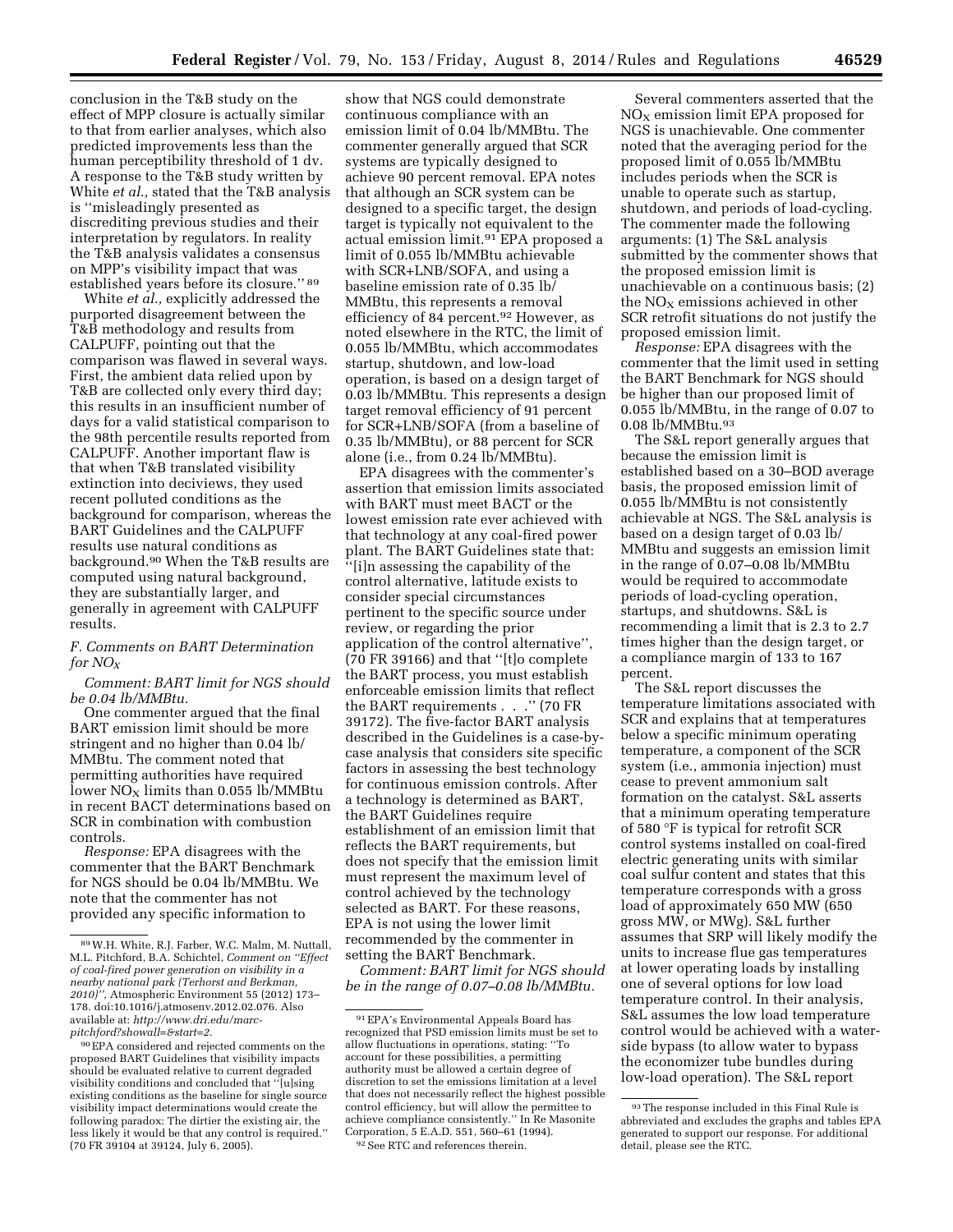states ''[b]ased on a preliminary review of the available systems, a water-side bypass system should be capable of increasing the temperature of the bulk flue gas by approximately 25 °F to 65 °F during low-load operation. For this evaluation, a low-load temperature control system capable of achieving a temperature increase of 65 °F during low-load operations was assumed for modeling purposes.'' S&L further estimates that this would correspond to a minimum gross load of 450 MWg for the SCR to operate, or operation at 55 percent capacity.

Using the assumption that the SCR would not operate at loads below 450 MWg, S&L used 2012 operations data at NGS to estimate emission rates at NGS assuming a design target of 0.03 lb/ MMBtu with actual steady-state operations achieving 0.04 lb/MMBtu. S&L modeled eighteen different operating scenarios and identified seven scenarios, which included periods of low load cycling along with unit startup and shutdowns, that resulted in the maximum 30–BOD average for each unit and facility-wide, that exceeded 0.055 lb/MMBtu. The highest 30–BOD average S&L modeled was 0.077 lb/MMBtu for Unit 2, achieved under 3 different operating scenarios involving low-load cycling.

SRP and S&L did not provide the underlying data used in the S&L analysis. Therefore, EPA evaluated the S&L report by reviewing emissions data from the EPA Air Markets Program Data (AMPD) for multiple years, as well as emissions data from other facilities that were constructed or retrofit with SCR. EPA sought to understand 2012 operations at NGS within the context of longer term operational trends at the facility, as well as understand the minimum operating load assumed by S&L for NGS within the context of minimum operating loads at other facilities with SCR.

EPA evaluated the reported hourly gross load operating data for Units 1–3 at NGS for the years 2001, 2003, 2010, 2011, 2012, and 2013.94 Emission data from AMPD show that NGS, and in particular, Unit 2, spent a higher percentage of operating hours at gross loads below 450 MWg in 2012 compared to other years. The 2012 gross load profiles for Unit 2 (as well as Units 1 and 3) are characteristic of loadcycling units, with significant periods of time below the purported SCR minimum operating load of 450 MWg, particularly in the spring. Please see the RTC for more detail. In 2010, Unit 2 also operated for significant periods of time

at loads below 450 MWg. However, these periods in 2010 occurred following the major outage on Unit 2 (following installation of LNB/SOFA on that unit). Although Units 1–3 at NGS did appear to operate as load-cycling units and operated below 450 MWg for significant periods of time in 2012, this type of operation does not appear to be characteristic of typical operation at NGS, based on our evaluation of previous years, as well as 2013.

Based on the gross load operating profiles for six years, EPA estimated the rolling 30–BOD averages for each BOD to determine whether the operating profiles (which included actual startup, shutdown, and load-cycling in each year) would result in 30–BOD averages that would exceed 0.055 lb/MMBtu. Based on our analysis, EPA projected the highest 30–BOD average to be 0.079 lb/MMBtu (Unit 2 in 2010). Using 2012 data, representative of load-cycling operation, EPA projected the highest 30–BOD average to also occur on Unit 2 (0.075 lb/MMBtu). Similarly, S&L projected the highest 30–BOD average in 2012 was from Unit 2, at 0.077 lb/ MMBtu. Therefore, although the scenarios modeled by S&L and EPA were not identical, the highest 30–BOD averages projected by EPA and S&L, using similar starting assumptions, were comparable. Our analysis, of projected SCR performance, which included emission and operating profiles of actual startup and shutdown events, and load-cycling in various years, showed that Unit 3 was not projected to exceed 0.055 lb/MMBtu in any of the evaluated years, and that there were several years within these six selected years that Units 1 and 2 would also not exceed 0.055 lb/MMBtu.

The analysis of projected 30–BOD average emission rates assumes that S&L's value of 450 MWg (or 55 percent capacity) for the minimum operating load to operate SCR at NGS is correct. EPA notes that 450 MWg was a value that S&L assumed based on preliminary analysis of available low load temperature control systems. SRP submitted a similar S&L analysis to EPA for Units 1 and 3 at Coronado Generating Station (CGS).95 Units 1 and 2 at CGS are 430 MWg Riley-Turbo units that typically operate as load-cycling units. CGS burns low-sulfur coal from the Powder River Basin (PRB coal). With the application of low-load temperature controls on these units, S&L's analysis suggests that the minimum operation load for SCR on Units 1 and 2 at CGS would be 138 MWg (or 32 percent capacity). This is significantly lower

than the 55 percent capacity S&L assumed for NGS. S&L stated that the coal sulfur content will affect the minimum operating load for SCR. NGS does not burn PRB coal; however, NGS does burn low-sulfur coal from the Kayenta Mine. AECOM, SRP's consultant for visibility modeling, reported the maximum sulfur content of the coal as 0.593 percent based on daily data for the 2001–2003 period. For comparison, various sources reference PRB coal as generally low-sulfur coal with a sulfur content of less than 1 percent, or a mean of 0.5 percent.96 In contrast, high sulfur coal is typically above 3 percent.97

EPA evaluated emission data of eight well-performing units burning PRB coal and generated empirical estimates for minimum operating loads and capacity requirements for SCR operation at those facilities. Based on this analysis (see RTC for further detail), EPA estimated capacity requirements for SCR operation that ranged from 35 percent to 46 percent, with an average value of 40 percent. Using the average (40 percent) and the maximum (46 percent) capacity requirement to operate SCR, EPA projected that NGS would meet a limit of 0.055 lb/MMBtu (on a 30–BOD average) for all but 3 cases (i.e., Units 1 and 2 in 2012, and Unit 2 in 2010) under the 46 percent capacity requirement. Under the 40 percent capacity requirement to run SCR, Units 1 and 2 in 2012 would remain below 0.055 lb/MMBtu and for Unit 2 in 2012 the highest 30–BOD average was projected to be exactly 0.055 lb/MMBtu. Operation of Unit 2 in 2010 was not typical of normal operation. Please see RTC for more detail on this analysis.

The S&L report concludes that even with a design target for SCR of 0.03 lb/ MMBtu, a limit of 0.07–0.08 lb/MMBtu is required to accommodate periods of startup, shutdown, and load-cycling operation. EPA agrees that load-cycling operation appears to be an important factor; however, EPA concludes that the critical S&L assumption, that the units at NGS must operate at approximately 55 percent capacity in order for the SCR to operate, was not sufficiently supported and was acknowledged by S&L to be an assumption based on a preliminary review of available lowload temperature control systems. EPA also notes that in the S&L revised 2013 cost analysis, S&L included costs for hot water recirculation systems which

<sup>&</sup>lt;sup>94</sup> See RTC and references therein. 95 See RTC and references therein.

<sup>96</sup>See, for example, publication from the U.S. Geological Survey, figure PQ–4 and Table PQ–1, available at *[http://pubs.usgs.gov/pp/p1625a/](http://pubs.usgs.gov/pp/p1625a/Chapters/PQ.pdf) [Chapters/PQ.pdf.](http://pubs.usgs.gov/pp/p1625a/Chapters/PQ.pdf)*  97 *Id.*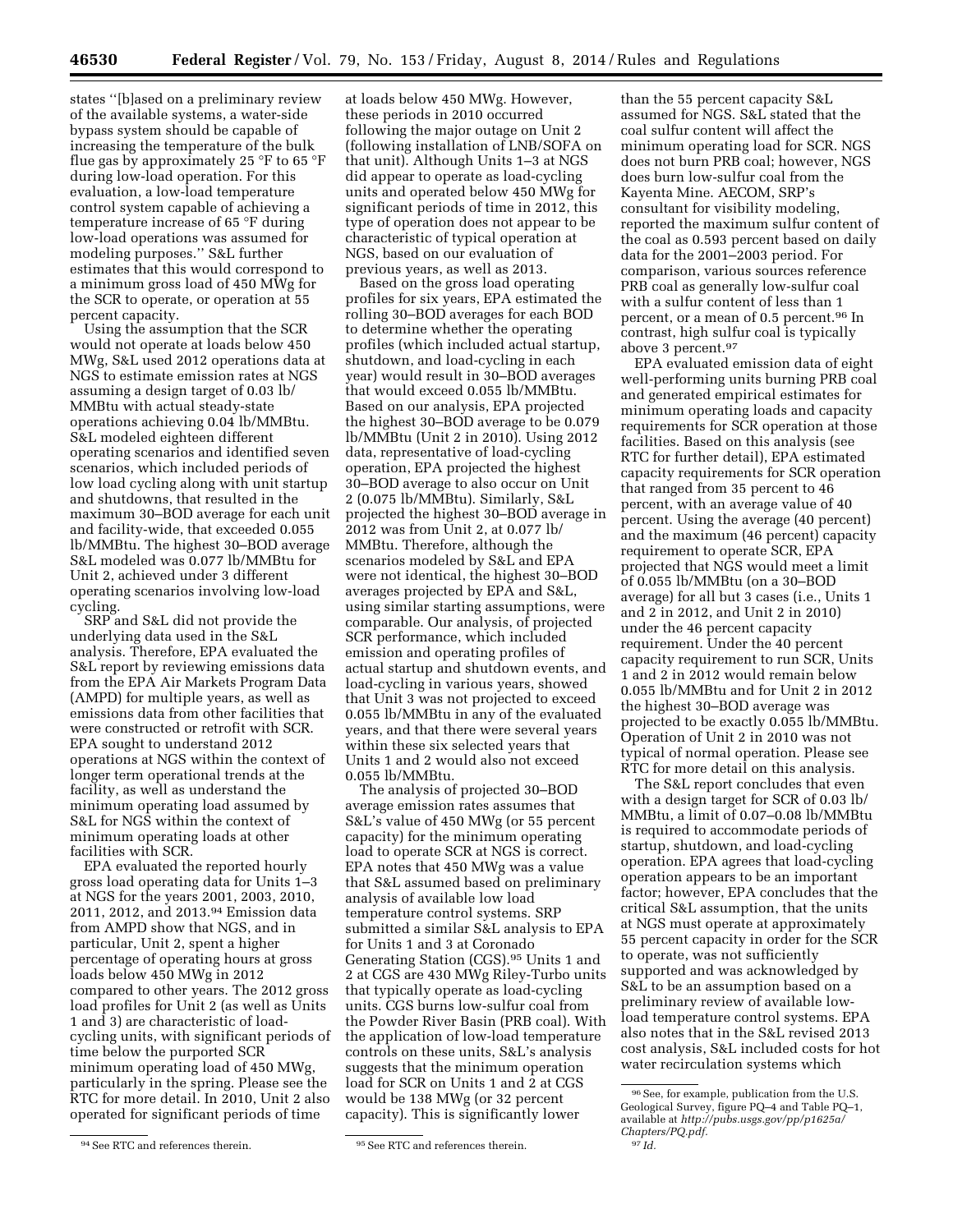''maintains SCR in operation at *all* plant operating loads'' (emphasis added).98

In summary, EPA is finalizing a BART Benchmark based on an emission limit for NGS of 0.055 lb/MMBtu on a rolling 30–BOD basis. In determining the achievability of this limit, EPA has conducted an analysis that considers actual periods of startup, shutdown, and low-load cycling. Based on the understanding that S&L would design the SCR system at NGS to a design target of 0.03 lb/MMBtu, the BART limit of 0.055 lb/MMBtu represents an adequate compliance margin to accommodate periods of startup, shutdown, and loadcycling operation.

*Comment: Presumptive Limit for NOX*. Several commenters noted that with existing LNB/SOFA controls, NGS emits  $NO<sub>x</sub>$  at rates below the presumptive limit of 0.28 lb/MMBtu established by the EPA in the BART Guidelines. A commenter stated that to properly justify departure from the presumptive BART limit, EPA must evaluate the impacts of the presumptive BART limit in its five-factor analysis.

*Response:* EPA disagrees with the comment that installation of LNB/SOFA at NGS should satisfy BART simply because it meets the presumptive limit for  $NO<sub>X</sub>$  of 0.28 lb/MMBtu in the BART Guidelines for tangential-fired boilers burning bituminous coal. Presumptive BART limits, and the corresponding technology upon which those limits are based, do not preclude states or EPA from setting limits that differ from those presumptions based on case-specific consideration of the relevant BART factors. The presumptive limits generally represent a minimum level of control for BART for various types of power plants, based on EPA's assessment of the typical costs of controls and likely visibility benefits.99 EPA further disagrees with the assertion that we did not evaluate the impacts of the presumptive BART limit in our fivefactor analysis. The presumptive BART limit of 0.28 lb/MMBtu is based on the installation and operation of modern combustion controls. EPA evaluated LNB/SOFA (at a limit of 0.24 lb/MMBtu, which is each unit's existing permitted  $NO<sub>x</sub>$  limit for operation with LNB/ SOFA) in the five-factor analysis on which our proposed rule was based. Please see our RTC for a detailed discussion.

*Comment: Install SCR within 3.5 years*.

One commenter stated that the CAA requirement for BART to be installed ''as expeditiously as practicable'' requires installation and full implementation of SCR on all three units at NGS within 3.5 years rather than five years. The commenter stated that EPA provided no site-specific factors at NGS that would require a longer-than-average installation time for SCR (particularly in light of the fact that it appears contractors in the region will not be overwhelmed).

*Response:* EPA disagrees with the commenter that a 3.5-year compliance deadline for the installation of SCR would be practicable for NGS. EPA agrees that there are numerous sources of information, including EPA's response to comments on its BART determination for SJGS, to suggest that on average, the time required to design and construct an SCR system can range from 37 to 43 months. The commenter also cites EPA documents suggesting that it generally takes 21 months to design, install, and test one SCR unit, and 35 months for SCR installation at power plants with multiple SCR units, and another publication that suggests that SCR can be installed in less than five years (i.e., document from The Brattle Group). Our RTC contains a detailed discussion of our conclusion that the Brattle Group estimate of 47 months (nearly 4 years) applies to one unit, not multiple units at one facility.100

In addition, although EPA cited one facility where the retrofit of seven units required 35 months, EPA also stated ''ideally, longer than 35 months would allow for all the retrofits to occur over a period of several years so that facility owners can properly plan outages and suppliers can properly plan for resource availability.'' 101

The commenter also states that ''it appears contractors in the region will not be overwhelmed'' to justify why installation time for SCR should not be longer than average.<sup>102</sup> We note that ''installation time'' is one part of compliance, and that EPA must also consider time for design, procurement, and permitting. We also note that the commenter did not provide any support for its statement that contractors in the region will not be overwhelmed. We note that several EGUs in the southwest have compliance dates for the

installation of SCR around 2018.103 Therefore, EPA anticipates that leading up to 2018, numerous coal-fired EGUs in the region will be retrofited with post-combustion controls.

In taking action to finalize a BART Benchmark, EPA is retaining the five year compliance period as proposed. Because BART compliance at NGS involves the design, procurement, and installation of SCR on three units and upcoming ownership changes at NGS as discussed in our proposed rule, EPA is determining that a five-year BART compliance timeframe at NGS is as expeditious as practicable. This is within the range cited by the commenters and the facility operator (i.e., average of 21 to 47 months per unit, or 35 months to 67 months for multiple units at one facility) and is consistent with the CAA which requires BART compliance as expeditiously as practicable but no later than five years following the effective date of the final rule.104

#### *G. Comments on BART for PM*

*Comment: Support/opposition for finding not to establish PM BART*.

Several commenters supported EPA's statement in the Proposed Rule that ''[b]ecause emissions of PM are well controlled at NGS through federally enforceable limits, EPA is not proposing that it is ''necessary or appropriate'' under the TAR to determine BART for PM emissions at NGS.''

Some commenters noted that implementation of the Mercury and Air Toxics Standards (MATS) in the near future will establish an additional federally enforceable limit for PM of 0.03 lb/MMBtu. The commenters added that the BART Guidelines provide that one can generally rely on MACT standards for purposes of BART.

In contrast, two commenters asserted that EPA was incorrect to determine that it need not evaluate BART for control of PM at NGS. The commenter asserts that the existing PM limit of 0.06 lb/MMBtu was not based on a BART analysis and does not reflect a well-controlled PM emission rate for a coal-fired EGU.

One commenter asserted that the electrostatic precipitators (ESPs) at NGS do not represent the best system of control for PM. The commenter believes that EPA's determination is inconsistent with recent BART and BACT

<sup>98</sup>See page 1–2 of the Sargent and Lundy report prepared for SRP, dated January 2, 2014, included as Appendix U to the SRP comment letter in the docket for this rulemaking.

<sup>99</sup>See 77 FR 14604, 14608–14610 (March 12, 2012) for a detailed discussion of the presumptive limits.

<sup>100</sup>See May 2012 Brattle Group document, page 12 and page 17, in the docket for this rule. 101See EPA 2002 Multipollutant Strategies

document, page 22, in the docket for this rule.

<sup>102</sup>See page 17 of the EarthJustice comment letter, in the docket for this rule.

<sup>103</sup>See Final BART FIP for Four Corners Power Plant an compliance dates under the BART Alternative at 77 FR 51620 at 51648 (August 24, 2012) and Final Regional Haze FIP for Arizona (phase 1) at 77 FR 72512 at 72578 (December 5, 2012).

<sup>104</sup>See section 169A of the CAA (sections 169A(b)(2)(A) and (g)(4)).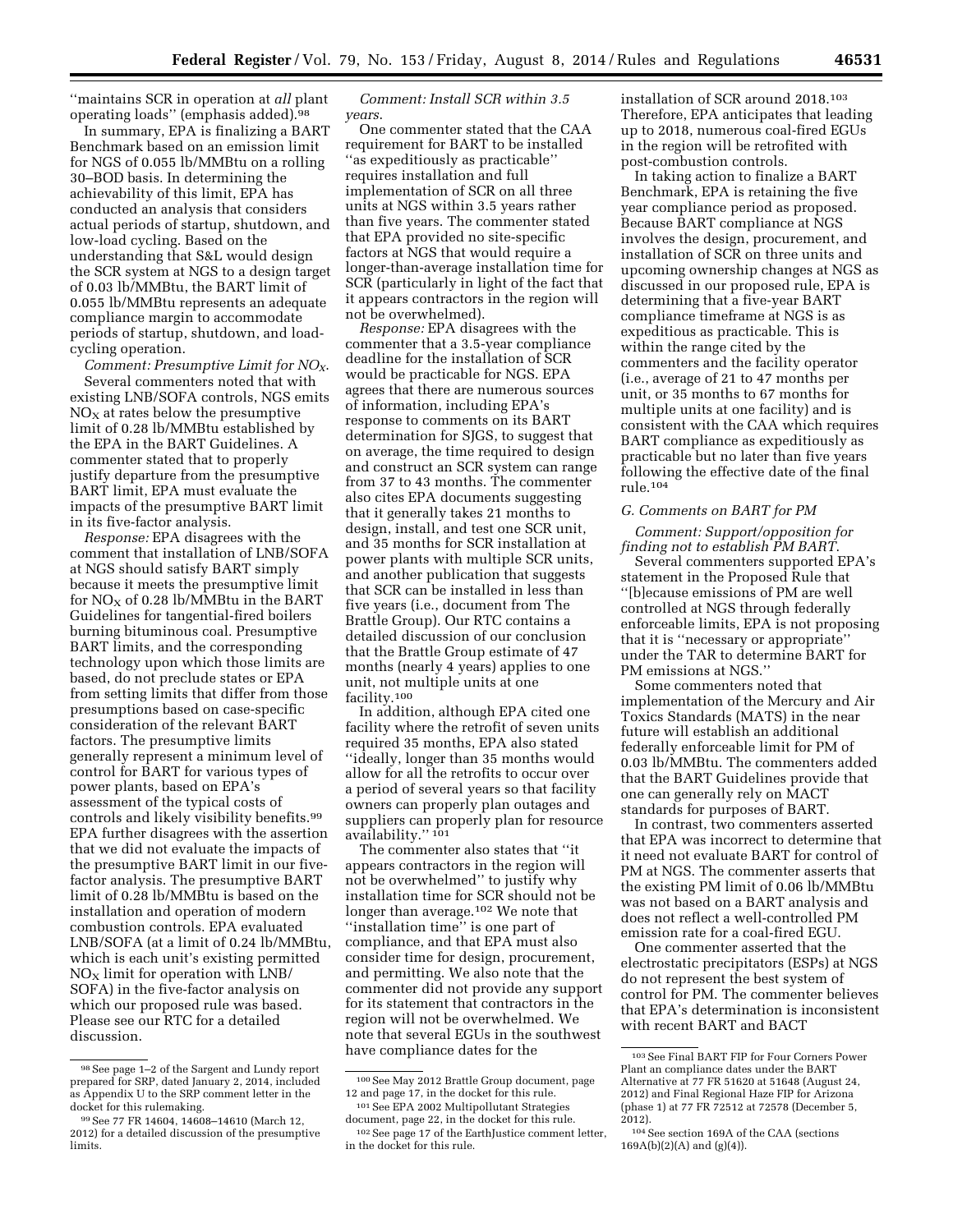determinations for coal-fired utility boilers that set emissions limits for PM of 0.015 lb/MMBtu or lower based on the use of fabric filter baghouses. The commenter concluded that EPA should revise its determination and complete a BART analysis for PM that includes evaluation of fabric filter baghouses.

*Response:* EPA agrees with the comment that it is not necessary or appropriate to require BART for PM emissions from NGS at this time. As we stated in our proposed rule: ''Emissions of PM and  $SO<sub>2</sub>$  are controlled by hotside electrostatic precipitators (HS– ESPs) and wet scrubbers, respectively.'' 105 Because NGS will be required to comply with the PM emissions limits in the MATS rule, EPA continues to find that it is not necessary or appropriate at this time to promulgate a BART emission limit for PM from NGS. EPA is not determining that the existing PM emission limit for NGS is BART. Instead, it is EPA's position that it is not necessary or appropriate under our discretionary authority under the TAR, promulgated at 40 CFR 49.11, to conduct a BART determination for PM emissions because they are currently well-controlled and will be further reduced by compliance with the 0.03 lb/ MMBtu emission limit in the MATS rule.

One commenter asserted that EPA should require fabric filter baghouses as BART for PM. EPA cannot agree or disagree that baghouses would be required as BART for PM because, as described above, we have determined that it is not necessary or appropriate at this time to conduct a BART determination for PM at NGS.

#### *H. Comments on BART for SO2*

*Comment: Support for finding that Reasonable Progress is met for SO2.*

Several commenters noted that EPA recognized in the Proposed Rule that the emission limits EPA established for  $SO<sub>2</sub>$ in 1991 were determined to achieve greater reasonable progress than would BART. Several commenters agreed that no additional emission limits or controls should be required as a result of BART for  $SO<sub>2</sub>$  emissions. One commenter noted that the existing  $SO<sub>2</sub>$ limit at NGS is more stringent than the BART Guidelines' presumptive  $SO<sub>2</sub>$ limit.

*Response:* EPA agrees with these comments. As EPA stated in our proposal in February 2013, the  $SO<sub>2</sub>$ emissions limit established in EPA's 1991  $SO<sub>2</sub>$  FIP was determined to be better than BART under the visibility regulations addressing reasonably

attributable visibility impairment. Specifically, EPA determined that promulgating a  $SO<sub>2</sub>$  emission limit of 0.10 lb/MMBtu on an annual average basis would result in greater cumulative  $SO<sub>2</sub>$  emissions reductions and visibility improvement over time than would the SO2 BART limit that EPA had proposed for NGS. NGS installed a wet flue gas desulfurization system to reduce  $SO<sub>2</sub>$ emissions on each of its boilers in 1997– 1999.106

#### *I. Comments on EPA's BART Alternative*

*Comment: Support for EPA's authority for ''better than BART.''* 

Several commenters discussed and supported EPA's policy and legal rationale for its discretion to approve ''better than BART'' alternatives and to provide an extended period for implementation of such an alternative at NGS. One commenter also opined that the 5-year compliance period for BART that is defined in section 169A(g)(4) of the CAA applies by its terms only to: (1) SIPs, by providing that the BART compliance date shall be no later than ''*five years after the date of approval of a plan revision under this section'';* and (2) FIPs promulgated under CAA section 110(c), by providing that the BART compliance date under any such FIP shall be no later than ''five years after . . . the date of promulgation of such a plan revision in the case of action by the Administrator under section 110(c).'' The commenter concluded that because the FIP for NGS is not promulgated under section 110(c) of the CAA, the 5-year timeframe for BART does not apply to NGS.

*Response:* EPA agrees with the comment in support of our action to find that the TWG Alternative meets the framework established in our Proposed Rule. EPA agrees that we have the legal authority under the CAA and RHR to implement a ''better than BART'' alternative.107 EPA agrees that we have the authority under the CAA and the TAR to extend the compliance date that will apply to the ''better than BART'' alternative pursuant to CAA Section 301(d)(4) and 40 CFR 49.11(a), as discussed in detail below.

We also note that regardless of whether the commenter is correct that the CAA does not require compliance with the BART requirements within five

years for sources subject to a FIP in Indian country, we consider five years to be a reasonable timeframe for the installation and operation of SCR at NGS. To the extent the commenter is correct that the timing provisions of section 169A(g)(4) are outside the scope of EPA's action to implement a FIP in Indian country under section 301 and the TAR, this further supports EPA's determination that extending the compliance deadline beyond 2018 for a BART alternative at NGS is appropriate.

EPA also agrees with the comment that approving the TWG Alternative for NGS will not compromise the ultimate goal of the RHR based on progress toward eliminating human-caused visibility impairment in Class I areas by 2064.108 The TWG Agreement provides that NGS will cease conventional coalfired generation in 2044. Because the TWG Agreement included this provision, we are including a provision in the Final Rule that requires the operator of NGS to cease conventional coal-fired generation by December 22, 2044.109 The TWG Agreement further states that the Navajo Nation may elect to operate NGS after December 22, 2044 consistent with EPA approval. EPA is not including this provision in the regulatory requirements at § 49.5513(j)(3)(iii); however, EPA expects that NGS would be substantially modified if the Navajo Nation were to elect to continue operation of the facility after NGS ceases conventional coal-fired generation in 2044, and that NGS would then need to meet all applicable regulatory and permitting requirements in existence at that time. In addition, any power generating units that may be built to replace NGS would also be subject to environmental review and air permitting requirements.

*Comment: General opposition to EPA's ''better than BART'' determinations*.

One commenter stated that EPA may approve an alternative to BART only under certain limited circumstances, with the fundamental legal requirement being a demonstration that the alternative will ''achieve greater reasonable progress toward natural visibility conditions'' as supported by the clear weight of evidence. The commenter indicated that there are two ways EPA can make such a

<sup>105</sup> 78 FR 8279 (February 5, 2013).

<sup>106</sup>EPA initially codified the requirements for NGS to meet an  $SO<sub>2</sub>$  emission limit in an existing FIP for the State of Arizona. See 40 CFR 52.145. After promulgation of the TAR, EPA moved the NGS SO<sub>2</sub> FIP to 40 CFR 49.5513

<sup>107</sup>See 40 CFR 51.308(e)(2); *CAWCD* v. *EPA,* 990 F.2d 1531 (9th Cir. 1993); *CEED* v. *EPA,* 398 F.3d 653 (D.C. Cir. 2005); *UARG* v. *EPA,* 471 F.3d 1333 (D.C. Cir. 2006).

<sup>108</sup>See CAA section 169A(1)(a).

<sup>109</sup>See 79 FR 12944, 12950 (March 7, 2014). ''While it is true that the Regional Haze Rule and BART Guidelines do not contemplate unit retirements as a potential BART option, neither rule prohibits states or EPA from considering a shutdown as part of a BART determination if the strategy is proposed by the owner of a BARTeligible source.''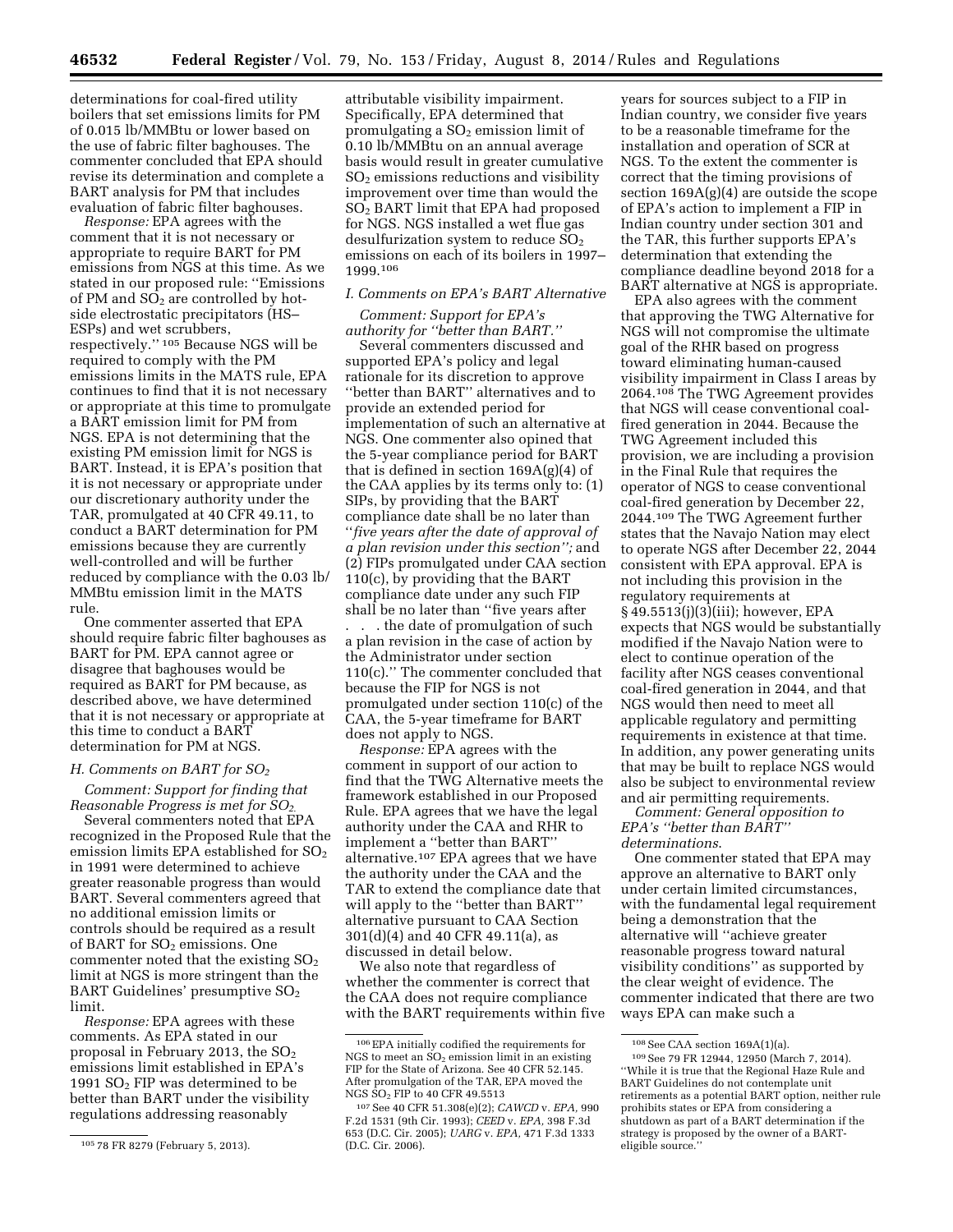demonstration: (1) Showing that the distribution of emissions is substantially similar under BART and the alternative measure, and that the alternative measure provides greater emissions reductions; or (2) performing modeling to demonstrate that visibility does not decline in any affected Class I area and there is an overall improvement in visibility. The commenter stated that the EPA may not use the first prong of the above test because the TWG Alternative distributes emissions over time differently than BART. Because the TWG Alternative also results in reductions of  $SO<sub>2</sub>$  and PM, the commenter states that the pollutants reduced are also distributed differently. The commenter added that a BART alternative must ensure that all necessary emission reductions occur in the first planning period, which ends in 2018, and that any emission reductions resulting from the alternative measure must be surplus to reductions required under other provisions of the CAA.

*Response:* EPA disagrees with the commenter's statement that the TWG Alternative fails to demonstrate that it will ''achieve greater reasonable progress toward natural visibility conditions.'' As explained below, we disagree with the various comments underlying the argument that our framework for analyzing the TWG Alternative is flawed.

EPA appropriately focused on a comparison of the emissions reductions from BART and the TWG Alternative, rather than using visibility modeling to compare the two approaches. As the commenter noted, EPA's regulations provide a specific two-pronged test that may be used to demonstrate that a BART alternative achieves greater reasonable progress. In this rulemaking, EPA has applied the first prong of that test to demonstrate that the TWG Alternative provides for greater reasonable progress. The first prong of the test, set out in 40 CFR 51.308(e), states that if the distribution of emissions is not substantially different under BART and the alternative, and ''the alternative measure results in greater emission reductions,'' the alternative may be deemed to achieve greater reasonable progress. Because both BART and the TWG Alternative apply to the same source the geographic distribution of emissions is similar.<sup>110</sup>

EPA therefore applied this test to determine whether the TWG Alternative provided for greater reasonable progress, taking into account total  $NO<sub>x</sub>$  emissions over the 2009 to 2044 period from both BART and the TWG Alternative.

The commenter argues, however, that the emissions must be temporally similar in order for this test to apply. When EPA added § 51.308(e)(3) to the regional haze regulations in 2005, however, we made clear that EPA intended this test to apply where the geographic distribution of emissions between the BART and an alternative were similar.<sup>111</sup> This approach is reasonable, as visibility modeling is not needed to demonstrate that a greater reduction in emissions from a source will result in greater visibility benefits than a lesser reduction in emissions from the same source. Accordingly, to the extent that the regulations are not clear that the test applies where the geographic distribution of emissions is similar, our interpretation is a reasonable one. In concluding that this test is the appropriate one to apply, EPA is not ignoring the commenter's argument that the TWG Alternative distributes emissions over time very differently than would BART, and that in the near term, visibility would improve more rapidly if EPA were to require the installation of BART controls sooner. It is not necessary to model the visibility impacts of the TWG Alternative and BART, however, to reach that conclusion.<sup>112</sup>

111 70 FR 39136.

112Although the commenter argues that visibility modeling is required to demonstrate that the TWG Alternative makes greater reasonable progress, the commenter notes only in passing the second test set out in the regulations at 40 CFR 51.308(e)(3) governing situations where BART and a BART alternative will result in dissimilar distributions of emissions. In such situations, greater reasonable progress may be shown if visibility modeling shows that (i) visibility does not decline in any Class I area, and (ii) there is an overall improvement in visibility by comparing the average differences between BART and the alternative over all affected Class I areas. Even absent visibility modeling, it seems clear that the TWG Alternative, which requires NGS to reduce emissions from current levels, will not cause visibility to decline in any Class I area. Visibility modeling done by EPA in response to comments regarding the limited benefits of SO<sub>2</sub> and PM reductions suggests that the TWG Alternative also passes the second half of this test. As explained in the RTC, EPA modeled the visibility impacts of TWG Alternatives A1, A2, and A3 (the operating scenarios that include reductions in alternative pollutants). See RTC for further discussion. This modeling shows that the cumulative visibility benefits of the TWG

EPA is accordingly determining that the provisions for retiring capacity and installing SCR under the TWG Alternative achieve a similar geographic distribution of emissions and that the appropriate test to apply is whether the alternative provides for greater emissions reductions than BART. In applying that test, EPA considers it reasonable to consider the cumulative emissions under BART and the BART alternative, rather than to simply compare annual emissions in some future year under the two scenarios. This approach provides a reasonable mechanism to give credit to NGS for its early reduction in  $NO<sub>x</sub>$  emissions from the installation of combustion controls.

The commenter also objects to EPA's decision to approve a BART alternative that will not be fully implemented by 2018. EPA agrees that the regional haze rule requires BART alternatives to be fully implemented by states by 2018, the end of the first planning period for states that were required to submit regional haze plans.113 As noted in the Proposed Rule, given the deadline for the submittal of regional haze SIPs, EPA's regulations accordingly built in an additional five years beyond the BART compliance date for the implementation of BART alternatives.114

We note that in this action, although the TWG Alternative will not be fully implemented until 2044,  $NO<sub>x</sub>$  emissions from NGS have already declined from historical levels, and significant additional declines in emissions are expected in 2019 and again in 2030. Nonetheless, we acknowledge that we are looking forward to 2044 for full implementation of the TWG alternative, well beyond the 2018 date in the RHR. We explained the basis for our proposed decision to set the compliance period for the TWG Alternative in the Supplemental Proposal. EPA's reasoning on this issue is grounded in CAA section 301 and the TAR. The TAR generally exempted Tribes from the CAA submittal deadlines that applied to States. EPA interprets the requirement in 40 CFR  $51.308(e)(2)(iii)$  to constitute a reasonably severable RHR submittal deadline that applies to States but not

<sup>110</sup> In providing states with the flexibility to adopt alternative measures in lieu of BART, EPA assumed that under the BART alternative provisions, states would most likely adopt a trading program rather source specific BART controls. See, e.g., 40 CFR 308(e) (a regional haze SIP must contain BART limits unless the State demonstrates that ''an emissions trading program or other alternative will

achieve greater reasonable progress. . .''). The geographic distribution of emissions under a trading program is unlikely to be similar to that under source-specific BART. In contrast, the geographic distribution of emissions under a ''better than BART'' alternative that applies only to the BART source in question would be similar.

Alternative outweigh those associated with BART. Although we have not modeled the visibility impacts of Alternative B, compliance with the 2009–2044 and 2009–2029  $N\overline{O}_X$  Caps will require NGS to achieve emission reductions similar to those required under Alternative A1 because the 2009–  $2029$  NO<sub>x</sub> Cap is based on emissions that would be expected to occur under Alternative A1 (closure of one unit in 2019) and the 2009–2044  $NO<sub>x</sub>$  Cap applies to all alternatives under the TWG Alternative.

<sup>113</sup> 40 CFR 51.308(e)(2)(iii).

<sup>114</sup> 78 FR 8288.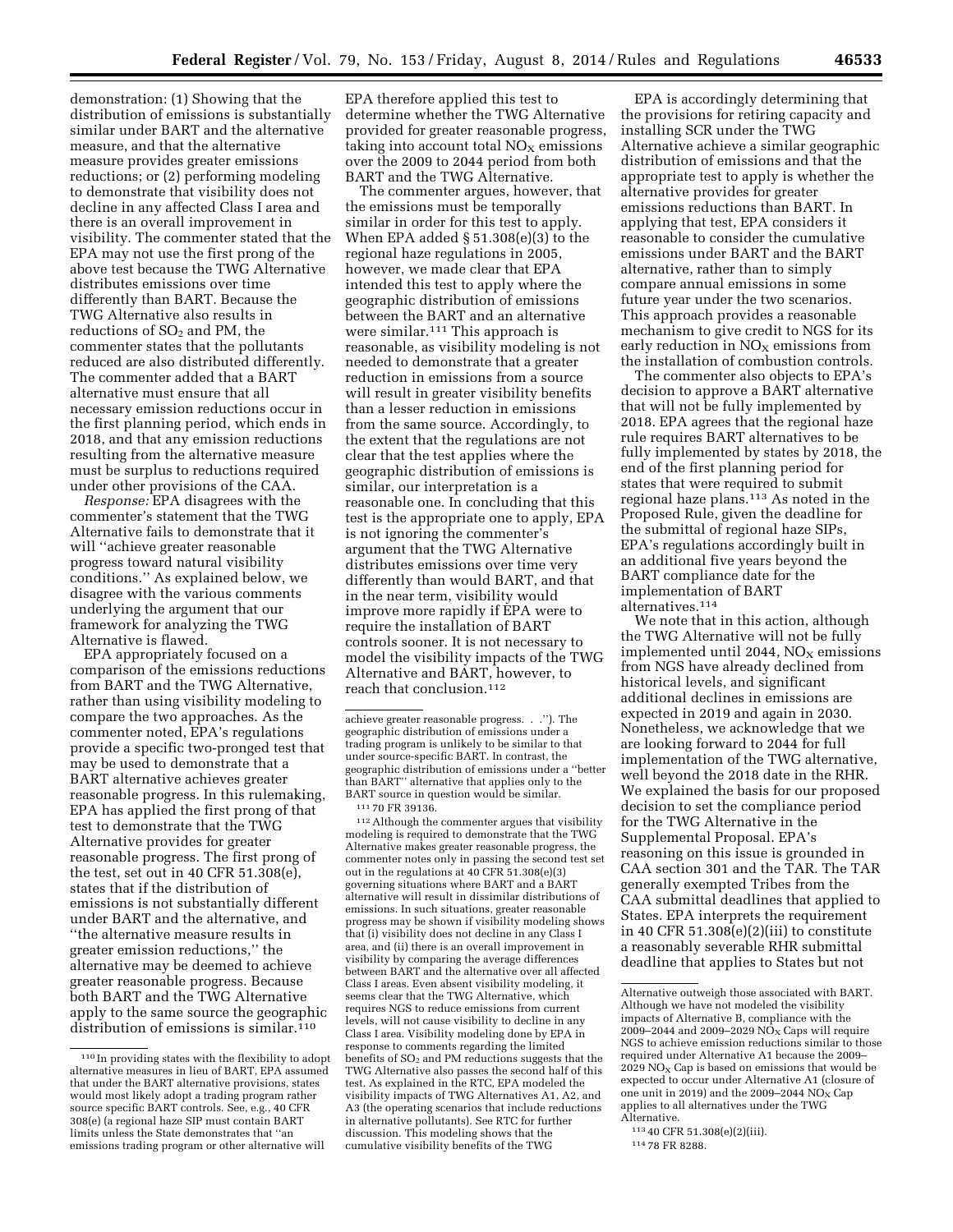to Tribes. If the alternative measure is promulgated by the State, it must<br>"submitfal and" 'submit[s] an implementation plan containing the following plan elements and include[s] documentation for all required analyses: . . . (iii) A requirement that all necessary emission reductions take place during the period of the first long-term strategy for regional haze.'' Therefore, it is a required ''plan element'' for a State-only required implementation plan submittal. See 40 CFR 51.308(b)(3) (requirements for States to submit longterm strategies). Because it is not mandatory for the Tribe to submit a long-term strategy, there is no mandatory requirement for the Tribe to ensure that all emissions reductions from a better than BART alternative occur within some deadline.

This result is equitable as well as reasonable. States were required to submit SIPs in 2007, allowing 11 years for a ''better than BART'' alternative to be achieved in 2018. Because this is a FIP for a source in Indian country, and we are only now implementing the requirement in 2014, it is equitable to extend the compliance time as well. Please see the RTC for a more detailed discussion.

In summary, EPA is determining that the TWG Alternative is ''better than BART" based on achieving greater NO<sub>X</sub> emissions reductions over a similar geographic distribution, within the date of the goal specified in the RHR of achieving natural conditions in 2064. Given the requirement to cease conventional coal-fired generation at NGS in 2044, and with cumulative emissions over 2009 to 2044 being less than the BART Benchmark, the TWG Alternative satisfies the requirements of the RHR with respect to  $NO<sub>x</sub>$  BART as applied to Navajo Nation based on the TAR.

*Comment: EPA overestimated the BART Benchmark.* 

Aside from its assertions that an approach using a BART Benchmark based on total emissions is not lawful under the CAA, one commenter (an organization representing itself and several other non-governmental organizations) stated that EPA's assumptions in calculating a numerical value for the BART Benchmark included errors and improper credits. Specifically, the commenter asserted that: (1) EPA's credit for the early installation of LNB/SOFA runs counter to the Regional Haze Rule, EPA's longstanding policies, and EPA's specific statements regarding the haze determination for NGS, (2) EPA's proposal to delay BART due to the LNB/ SOFA credit creates a dangerous

precedent that threatens to significantly undermine the regional haze program, (3) EPA made a number of errors in its calculations that all have the effect of artificially inflating the BART Benchmark. The specific errors purported by the commenter are outlined in more detail in the RTC. The commenter asserts that in total, assuming a final rule by July 1, 2014, their recommended revisions to the BART Benchmark would reduce the estimated emissions under BART during EPA's chosen timeframe (2009–2044) by nearly 100,000 tons, a reduction of approximately 26 percent. The commenter asserted that if EPA persists in using the emission cap framework, EPA must correct the  $NO<sub>x</sub>$  cap to prevent alternatives from being compared to an artificially inflated estimate of total  $NO<sub>x</sub>$  emissions.

*Response:* EPA disagrees with the assertion that we are delaying BART. As stated elsewhere in the RTC, as well as in our Proposed Rule and Supplemental Proposal, EPA did not propose to ''delay BART.'' EPA proposed to provide additional flexibility in the compliance timeframe for alternatives to BART.115

The commenter alleges that ''EPA's claimed reliance on ''early'' LNB/SOFA as an excuse to avoid or delay what is legally required is misplaced and without foundation in the facts or law.'' 116 The commenter cites three sources to support its assertion that the LNB/SOFA credit runs counter to the RHR and EPA's long-standing policies: (1) Page 18 of a report written by Victoria Stamper (Stamper Report), which was commissioned by the commenter and submitted as part of its comments,117 (2) page 35728 of the July 1, 1999 Regional Haze Rule, and (3) section IV.D.4.d of the BART Guidelines.118 EPA disagrees with these assertions.

First, the commenter's use of quotation marks around the word ''early'' implies that the LNB/SOFA modifications were not, as a factual matter, installed early. However, EPA notes that in 2008, when the operator of NGS began discussions with EPA regarding the permitting requirements associated with the significant increase in carbon monoxide (CO) emissions that

would result from the installation of LNB/SOFA, EPA had already begun our process for evaluating BART for NGS, but had not yet proposed a BART determination or put forth our ANPR. Therefore, no requirement existed that mandated the installation of LNB/SOFA at NGS. In addition, the operator of NGS was aware that a BART determination, that would likely involve but may not be limited to LNB/SOFA, was forthcoming. As noted in our Proposed Rule, the operator of NGS could have waited until the compliance date for BART to initiate any reductions in  $NO<sub>x</sub>$ emissions; however, the operator elected in 2008 to seek the necessary permit to install LNB/SOFA on one unit per year over 2009–2011.119 Thus, because the LNB/SOFA modifications were made in 2009–2011,  $NO<sub>x</sub>$ emissions from NGS declined from a high of over 35,000 tons in 2002 to less than 20,000 tons after 2011.120 Although some of the decline in total  $NO<sub>x</sub>$ emissions can be attributed to a decrease in capacity utilization (i.e., decline in heat input of approximately 13 percent when comparing 2002 to 2013), the dominant contributor to the decline in  $NO<sub>X</sub>$  emissions from NGS was from the installation of LNB/SOFA over 2009–2011. EPA considers these emission reductions to be real reductions that were not required (i.e., voluntary and surplus) and were achieved in advance of any actual requirement to reduce emissions (i.e., early).

In addition, each of the three citations provided by the commenter does not support its assertions that our proposal to credit NGS for the early installation of LNB/SOFA runs counter to the Regional Haze Rule or EPA's longstanding policies. These three citations merely address the appropriate baseline period to use in the five-factor BART analysis. Page 18 of the Stamper Report supports our use of 2001–2003 as the baseline period for our BART determination for NGS and cites to 64 FR 35728 of the July 1, 1999 Regional Haze Rule that discusses EPA's determination that the most appropriate baseline period would be over the 2001 to 2004 timeframe. The baseline period is used for evaluating the costs and visibility benefits of controls. The Stamper Report also cites Section IV.D.4.d of the BART Guidelines at 40 CFR Part 51 Appendix Y, that states baseline emissions should generally

<sup>115</sup>See 78 FR 8288, column 1, describing our proposed BART determination. See also 78 FR 8289, section titled ''Legal Rationale for Extending Compliance Schedule for Alternative Measures for NGS.

<sup>116</sup>See page 22 of the EarthJustice comment letter dated January 3, 2014 (document 0367 in the docket for this rule).

 $^{\rm 117}$  See document number 0372 in the docket for this rule.

<sup>118</sup> *Id.* page 21.

<sup>119</sup>See Proposed Rule at 78 FR 8289 (February 5,

<sup>&</sup>lt;sup>120</sup> See RTC and references therein. In 2011, NGS emitted 19,900 tons of  $NO<sub>x</sub>$ , in 2012, NGS emitted nearly 16,500 tons of  $NO<sub>X</sub>$  and in 2013, nearly  $17.500$  tons of NO<sub>x</sub>.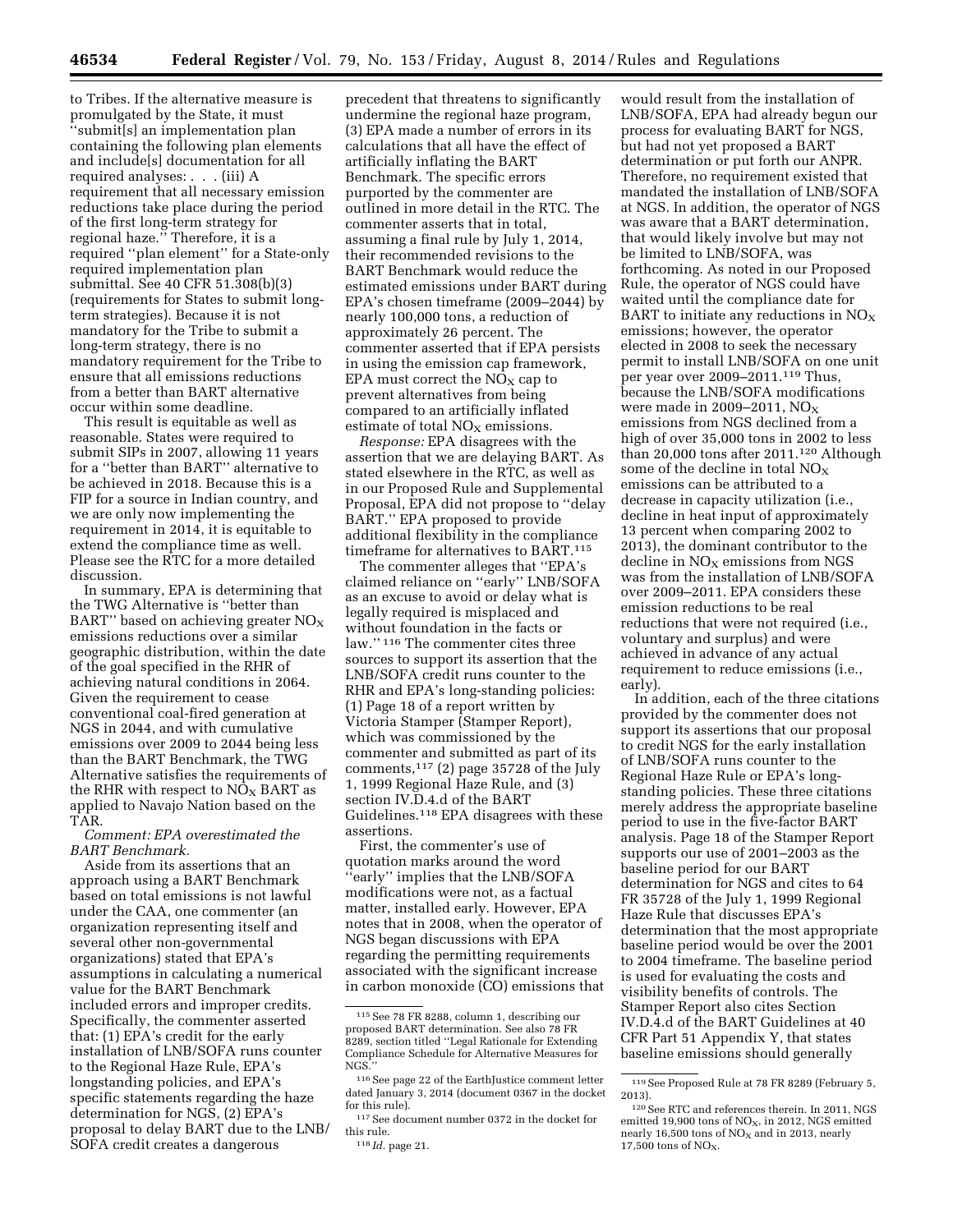represent a realistic depiction of anticipated emissions for the source based on actual emissions from a baseline period.

The commenter also cited the discussion in our Proposed Rule under Factor 3, where we described, in 2008, how the early installation of LNB/SOFA would not prejudice the implementation of more effective controls for BART. As stated previously, we did not use the LNB/SOFA credit to justify a less stringent determination of BART for NGS. The commenter characterizes the credit as a shift in course from the agreements and understandings established in 2008 during the PSD permit process for the installation of LNB/SOFA. EPA disagrees. As stated in our Proposed Rule, citing the Ambient Air Quality Impact Report from the 2008 Proposed PSD Permit, EPA stated that the early installation of LNB/SOFA systems would not affect the baselines for cost or visibility improvements, and therefore will not influence EPA's determination of the  $NO<sub>X</sub>$  reductions required for BART.121 EPA's BART analysis for NGS was consistent with this statement. As previously noted, EPA used the 2001–2003 period as the baseline for determining costeffectiveness and visibility benefits of controls, and determined, based on our analysis of all five factors, that SCR+LNB/SOFA is an appropriate BART Benchmark for NGS.

The commenter relies on EPA's statements about the appropriate baseline period to support an assertion that in a BART analysis, EPA should not give consideration or credit for controls installed after the baseline period. As stated in section 5.0 of the RTC (section 5.0), although we appropriately acknowledged the installation of LNB/ SOFA after the baseline period at NGS under Factor 3 (existing controls at the facility), our analysis of costeffectiveness and anticipated visibility benefits appropriately compared SCR+LNB/SOFA against the 2001–2003 baseline period.122

EPA's proposed credit for early installation of LNB/SOFA was not associated with our five-factor analysis or BART determination for NGS. Rather, EPA discussed the LNB/SOFA credit in our framework for evaluating alternatives to BART. Specifically, in

discussing our framework for BART Alternatives, EPA calculated the cumulative  $NO<sub>X</sub>$  reductions achieved early because the operator of NGS elected to install LNB/SOFA on one unit per year over 2009–2011, instead of waiting for the compliance period for BART. In our Proposed Rule and Supplemental Proposal we used this value, the LNB/SOFA credit, when comparing BART Alternatives to BART. As discussed elsewhere in the RTC, EPA's proposal to allow BART Alternatives to take credit for the early installation of LNB/SOFA at NGS is a reasonable use of our discretion under the TAR.123

EPA disagrees with the assertion that this credit creates a dangerous precedent that threatens to significantly undermine the regional haze program. EPA notes that part of our rationale for the better than BART framework for NGS (including the credit for the early installation of LNB/SOFA and the adjusted compliance timeframe for BART Alternatives) was the potential impacts to numerous tribes that rely on NGS and/or CAP, as well as EPA's regulations specifying that SIP submittal deadlines that apply to states do not apply to Tribes (or to EPA when implementing FIPs in Indian country). Further, EPA notes that the relationship between NGS and CAP is unique, the only other BART-eligible source in Indian country is the Four Corners Power Plant, and EPA has already completed the BART determination and FIP for this facility.124

EPA also disagrees with the assertion that we overestimated the BART Benchmark and  $NO<sub>X</sub>$  Cap. The commenter argues that SCR can meet a lower emission limit than proposed by EPA and that EPA should have set a compliance date within 3.5 years. As discussed in Section 8.1 of the RTC, EPA disagrees that the BART Benchmark should be based on an emission limit of 0.040 lb/MMBtu and that compliance should be required in 3.5 years. EPA is finalizing a BART Benchmark based on our determination requiring NGS to meet a limit of 0.055 lb/MMBtu within five years of the effective date of the Final Rule. Therefore, EPA is not revising the BART Benchmark or  $NO<sub>x</sub>$  Cap to assume a limit of 0.040 lb/MMBtu or a shorter compliance time for BART.

In addition, the commenter recommends that EPA use average heat input over the baseline period (i.e., over 2001–2003) rather than the average over the pre-LNB/SOFA time period (i.e.,

average over 2001–2008) to calculate future emissions. The commenter notes that our calculations for costeffectiveness use baseline heat input over 2001–2003 to calculate pre- and post-control emissions (approximately 5,264 tons per year). The commenter asserts that this inconsistency is arbitrary. The commenter correctly notes that EPA used the average heat input over 2001–2008 (the pre-LNB/ SOFA time period) to estimate emissions over 2009–2019 that would have occurred if the operator of NGS had not installed LNB/SOFA early, and emissions over 2019 to 2044 under BART (5,345 tons per year). The average heat input over the baseline period of 2001–2003 was 191,505,266 MMBtu, while the average heat input over 2001– 2008 was 194,373,910 MMBtu. This is a difference of about 1.5 percent. EPA agrees that use of the same 2001–2003 baseline heat input value for estimating pre- and post-control emission rates is appropriate and consistent with the RHR and BART Guidelines, particularly in light of the goal of understanding the effect of a given control technology on emissions (i.e., assume identical values for baseline and future heat input to isolate the impact of control technologies). However, this approach does not mean that an average from the three-year baseline period (2001–2003) is most appropriate for estimating future emissions in determining the BART Benchmark. EPA notes that the use of average heat input for 2001–2008 includes the baseline period recommended by the commenters and provides a larger data set, and therefore a more robust average value for estimating future emissions. EPA considers the use of an average value based on three years to be less robust than an average value based on eight years of data for representing potential future operation; therefore, EPA is retaining our use of the average heat input over 2001–2008 for estimating emissions over 2009–2044. EPA further notes that emission caps in permit requirements are typically established based on the facility's potential to emit (PTE) and would thus be calculated using maximum heat input values. The highest observed annual heat input value was 199,398,687 MMBtu and, if used in the  $NO<sub>X</sub>$  cap, would result in a significantly higher BART Benchmark.

The commenter also argues that in calculating the  $NO<sub>X</sub>$  cap, EPA should use a value that reflects an annual average for post-control emission rates rather than a rate based on a 30-day average limit of 0.055 lb/MMBtu. The commenter reviewed daily data from

<sup>121</sup>See 78 FR 8284 (February 5, 2013).

<sup>122</sup>We note that in *State of North Dakota* v. *EPA,*  the U.S. Court of Appeals for the Eighth Circuit vacated and remanded EPA's promulgation of a FIP for Coal Creek Station because EPA did not consider the existing pollution control technologies in use at Coal Creek Station that were voluntarily installed after the baseline period. This document is included in the docket for this rule.

<sup>123</sup>See 78 FR 62511 (October 22, 2013).

<sup>124</sup>See 77 FR 51620 (August 24, 2012).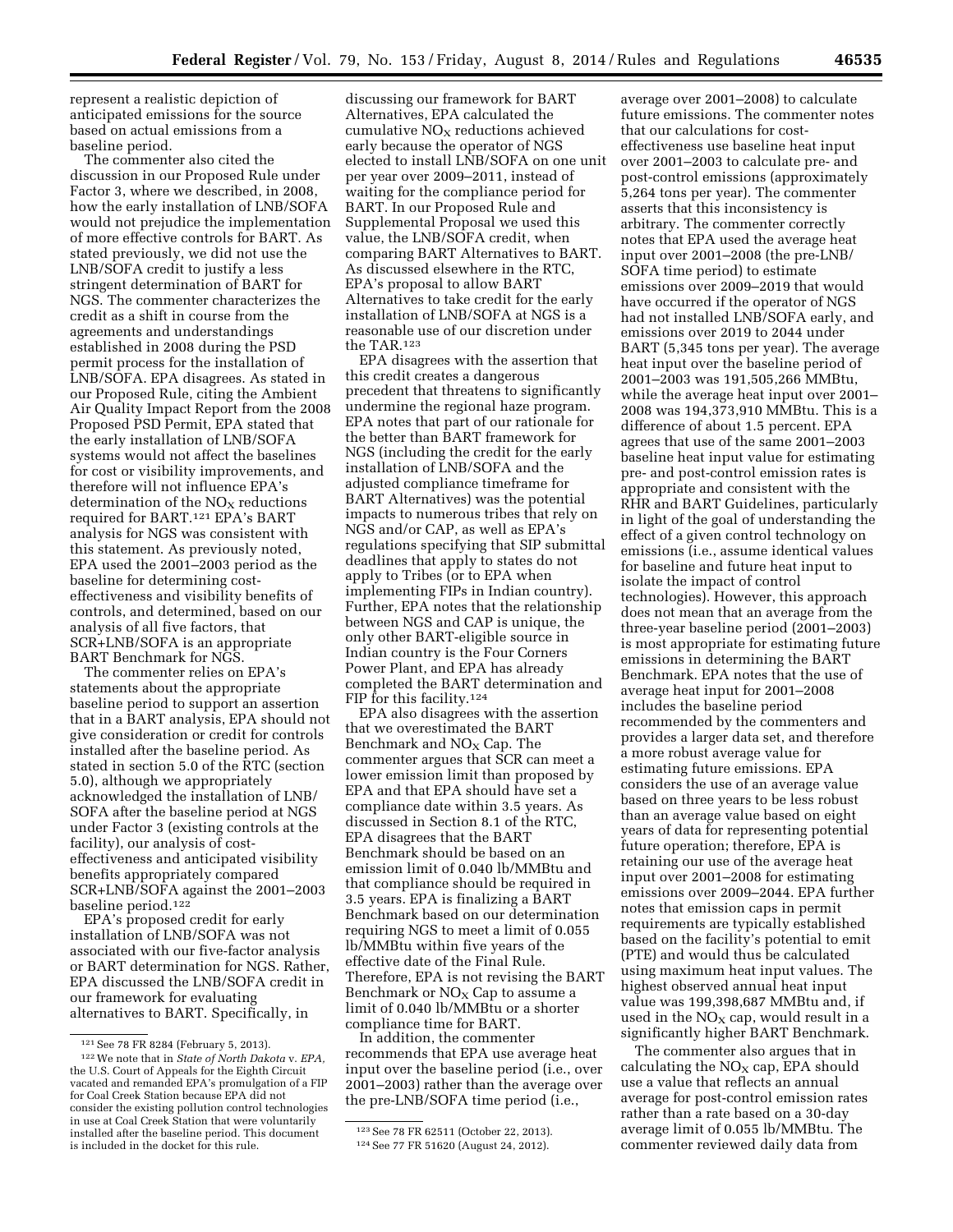2000 to 2013 and calculated the ratio of the maximum 30-day average rate to the annual rate for each year and determined an average ratio of 1.135. Based on this ratio, the commenter recommended that the BART emission limit of 0.055 lb/MMBtu (on a rolling average of 30 boiler operating days) be reduced by a factor of 1.135 as an estimate of what the annual average post-control emission rate would be at NGS (i.e., 0.048 lb/MMBtu). EPA agrees that generally, emission rates averaged over an annual basis are lower than emission rates averaged over a 30-day basis. However, EPA did not propose setting a BART limit for NGS on an annual average basis and EPA did not receive any comments suggesting that we do so. Without an enforceable annual limit, EPA considers it inappropriate to assume a lower emission rate in our calculation of the  $NO<sub>X</sub>$  Cap. We note that the BART Guidelines require that BART limits for EGUs be set on a rolling average of 30 boiler operating days. Therefore, although the BART Guidelines would not preclude establishing multiple emission limits over different averaging periods, the BART Guidelines do not require it.

Separately, the commenter also asserts that EPA overestimated the 2009–2044  $NO<sub>x</sub> Cap.$  The commenter represents  $EPA's NO<sub>X</sub> Cap$  as the scenario it calls "CAP–1" with a value of 494,899 tons. This value is consistent with the 2009–2044  $NO<sub>X</sub>$  Cap EPA proposed in our Supplemental Proposal.125 The commenter asserts that this value is overestimated because (1) actual heat input data should be used to calculate the  $NO<sub>X</sub>$  Cap; and (2) the LNB/ SOFA could be installed in two years.126 EPA disagrees with these assertions.

The commenter argues that for the period of 2009–2013, actual heat input data should be used to calculate the  $NO<sub>x</sub>$  Cap instead of the average heat input value over 2001–2008. EPA acknowledges that actual heat input data is available for the 2009–2013 period; however, EPA considers using the average value to be appropriate, recognizing that years of lower than average capacity utilization will be balanced with years of higher than average capacity utilization at NGS.

The commenter also asserts that LNB/ SOFA could have been required in two

years, on a separate compliance timeframe than installation of SCR and that this should have been incorporated in our calculation of the  $NO<sub>X</sub>$  Cap. EPA is not aware of any BART determination that required combustion controls on a different schedule than post-combustion controls. Although the commenter correctly notes that LNB/SOFA was installed in three years (on one unit per year over 2009–2011), EPA notes that the operator began the permitting process in 2008 and installed the LNB/ SOFA during periods of major outage for each unit, which occurs at NGS every six years for each unit.127 EPA expects that it would not have been practicable to require installation of LNB/SOFA within two years following the final rule because, in order to accommodate one year for permitting, it would have required major outages on all three units in the same year. Therefore, EPA does not consider it practicable to assume the LNB/SOFA would or could have been installed on a separate track from the SCR.

Although the commenter makes assertions related to purported overestimations of the BART Benchmark and the  $2009-2044$  NO<sub>X</sub> Cap separately, the commenter combines all of the assertions together to argue that the 2009–2044  $NO<sub>x</sub>$  Cap should be 373,029 tons (121,870 tons, or 25 percent, lower than EPA's proposed  $2009 - 2044$  NO<sub>x</sub> Cap of 494,899 tons). As outlined above, EPA disagrees than any of the purported corrections suggested by the commenter are necessary or appropriate for projecting annual emissions to calculate the 2009–  $2044$  NO<sub>x</sub> Cap.

*Comment: EPA double-counted the benefits of LNB/SOFA.* 

One commenter asserted that EPA double-counted the benefits of the early installation of LNB/SOFA, stating that EPA calculated cumulative emissions for the BART alternatives including the benefits of early reductions, then subsequently applied a LNB/SOFA credit again to BART alternatives.

*Response:* EPA disagrees with the assertion that we double-counted emission reductions associated with the early installation of LNB/SOFA.

In our February 5, 2013 proposed rule, EPA calculated the value of the LNB/SOFA credit based on the difference between total emissions under the BART scenario where LNB/ SOFA is installed concurrently with SCR and the actual scenario when LNB/ SOFA was installed early. The value of

this credit was then applied to total emissions over 2009–2044 under Alternative 1.128 Although our calculation of emissions under Alternative 1 did account for actual emissions with early installation of LNB/SOFA, and thus applying the LNB/ SOFA credit to the BART Alternative may appear to be double counting, it is not double-counting because the BART Alternatives were compared against a BART Benchmark that also accounted for actual emissions with early installation of LNB/SOFA. Thus, both the BART Benchmark and Alternative 1 were calculated the same way (actual emissions accounting for early LNB/ SOFA installation), and the LNB/SOFA credit was only applied to Alternative 1. An example of double-counting would have been if EPA had applied the LNB/ SOFA credit to cumulative emissions over 2009–2044 under Alternative 1 and then compared that value to total emissions over the same period under BART assuming LNB/SOFA and SCR were installed concurrently.

In our October 22, 2013 Supplemental Proposal, EPA approached the calculation from a different but equivalent perspective. The new calculation approach was used because it was more intuitive to apply and understand in the context of an enforceable cap on  $NO<sub>X</sub>$  emissions. In the Supplemental Proposal, the BART Benchmark was established as the total emissions over 2009–2044 that would have occurred if LNB/SOFA and SCR were installed concurrently, five years following the effective date of the final rule. Total emissions under BART Alternatives were then calculated using actual emissions beginning in 2009 (i.e., accounting for the early installation of LNB/SOFA) and projections for future emissions. Thus, in the methodology used in the Supplemental Proposal, the LNB/SOFA credit was applied to the BART Benchmark and  $NO<sub>X</sub>$  Cap, rather than to the TWG Alternative. This method is equivalent to the one used in the Proposed Rule but does not give the appearance of double-counting. In our Supplemental Proposal and supporting documents, EPA included calculations to show that these two methods are equivalent.129 The two methods are equivalent because what matters in the ''better than BART'' context is the difference between total emissions under BART and total emissions under

 $^{\rm 125}$  See Table 3 of our Supplemental Proposal at 78 FR 62516 (October 22, 2013).

<sup>&</sup>lt;sup>126</sup> See Table 3 of the report written by Nathan Miller and Raijit Sahu (Miller/Sahu Report) commissioned by the commenter and submitted with its comments. See document number 0370 in the docket for this rule.

<sup>127</sup>See tab titled ''Outage Cycle'' in the document titled ''EPA Analysis of BART Alternatives'' in document number 0004 in the docket for this rule.

<sup>128</sup>See document titled ''EPA Analysis of BART Alternative.xlsx'' in document 0004 in the docket for the rule.

<sup>129</sup>See Table 2 of the Supplemental Proposal (78 FR 62515, October 22, 2013) and document number 0191 titled ''Supplemental Better than BART Alterntives.xlsx'' in the docket for this rule.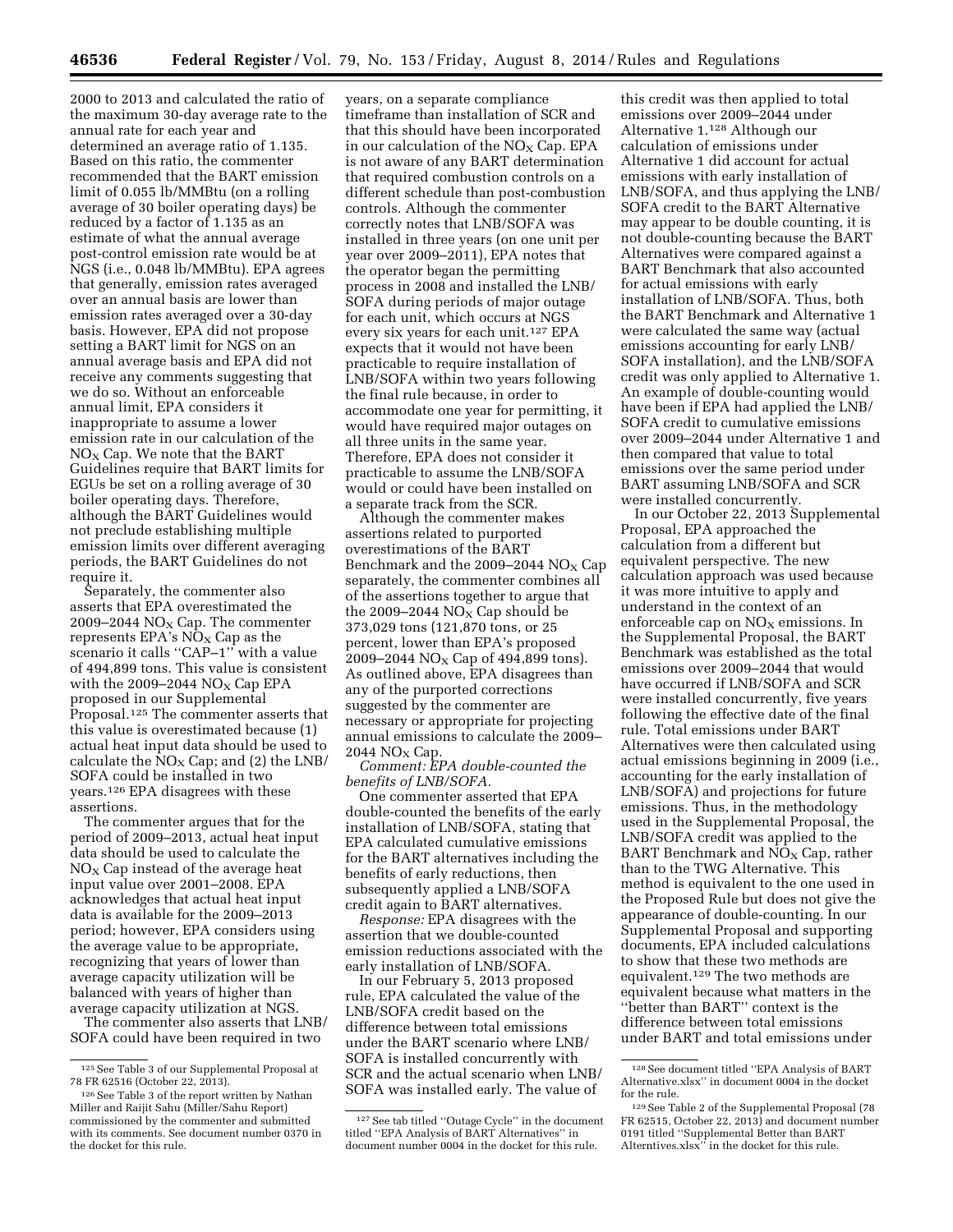the BART Alternative. Whether the LNB/SOFA credit is applied to BART or BART Alternatives will affect the absolute value of a total (e.g., using the numbers in Table 2 of the Supplemental Proposal, the LNB/SOFA credit represents a difference of 377,008 tons or 480,489 tons), but it does not affect the difference between BART and BART Alternatives. The method used in the Supplemental Proposal is more intuitive because BART and the BART Benchmark reflect total emissions over 2009–2044 that would have occurred if LNB/SOFA were installed concurrently with SCR, and the BART Alternatives reflect actual emissions without further credit or modification. Because no credits or modifications are made to actual emissions under the BART Alternatives, this method is the more logical accounting methodology for determining compliance with the 2009–  $2044$  NO<sub>x</sub> Cap.

*Comment: BART Alternatives would interfere with reasonable progress goals in other states.* 

One commenter stated delaying the compliance date for BART will allow NGS to continue emitting pollutants in excess of the levels modeled by the WRAP and will interfere with the ability of Arizona, Utah, and Colorado to meet their reasonable progress goals for 2018.

*Response:* The issue raised by the commenter is outside the scope of our rulemaking addressing the  $\rm{NO_{X}}$  BART requirements for NGS. Although 40 CFR 51.308(d)(3) requires states to submit long-term strategies that are sufficient to ensure that the state has included all measures needed to achieve its share of emission reductions agreed to through the regional planning process, the Navajo Nation has not yet submitted a long-term regional haze strategy. In addition, EPA has not yet found it necessary or appropriate to address these requirements through a FIP. If EPA determines it is necessary or appropriate to do so, we will take appropriate action.

Meanwhile, we note that for NGS, the WRAP assumed that  $NO<sub>X</sub>$  emissions in 2018 would equal 10,611 tons per year.  $NO<sub>X</sub>$  emissions under the TWG Alternative, in turn, will range from approximately 13,000 to 15,000 tons per year following the closure of one unit (or equivalent curtailment) at the end of 2019. We also note that the closure of one unit (or equivalent curtailment) by the end of 2019 would reduce not only  $NO<sub>X</sub>$ , but also emissions of  $SO<sub>2</sub>$ . Given the overall changes in emissions from the various regional haze actions since the WRAP made its projections, we will be better able to assess the need, if any, for further action once Arizona, Utah,

and Colorado have prepared regional haze SIPs for the second planning period.

# *J. Comments on the TWG Alternative and EPA's Supplemental Proposal*

*Comment: Opposition to TWG Alternative because it is premised on SCR as BART.* 

One commenter argued that the 2009– 2044  $NO<sub>X</sub>$  Cap used for the TWG Alternative is unduly and arbitrarily stringent because it is based on a limit of 0.055 lb/MMBtu, which the commenter believes is too stringent because (1) EPA should not have determined that SCR is BART and (2) even if SCR were the appropriate basis for BART, 0.055 lb/MMBtu is not achievable. The commenter stated that because Arizona agricultural users will phase out their use of CAP Ag Pool water by December 2030 pursuant to the 2004 Arizona Water Settlement Act (AWSA), capital costs that are collected in advance of SCR operation will be imposed on NIA users in exchange for no benefit. The commenter asserted that if EPA finalizes either of the ''better than BART'' alternatives without modification, it would be arbitrarily and capriciously apportioning compliance costs to NIA water users for which they are not responsible. Given EPA's acknowledgment of the compliance flexibility that exists with respect to the TAR, the commenter believes that the failure to consider potential ''better than BART'' alternatives that would afford compliance flexibility to all NGS stakeholders on an evenhanded basis constitutes an abuse of discretion on the part of EPA.

*Response:* EPA disagrees with the assertion that the TWG Alternative is unduly and arbitrarily stringent because it is based on a BART limit of 0.055 lb/ MMBtu. We consider the limit of 0.055 lb/MMBtu to appropriate for establishing the BART Benchmark for NGS. EPA addressed specific comments related to the BART limit in section 8.1 of the RTC. We also note that the TWG Alternative was developed as an agreement between diverse stakeholders, including SRP, the operator of NGS on behalf of itself and other co-owners, and the CAWCD. Although both entities submitted comments in opposition to the proposed BART limit of 0.055 lb/MMBtu, both parties signed the TWG Agreement that establishes the  $NO<sub>x</sub>$  Cap based on the proposed BART limit of 0.055 lb/ MMBtu.

The commenters indicate that their access to CAP Ag Pool water is expected to end in 2030, and assert that the timeframes for compliance with the

limit of 0.07 lb/MMBtu in 2030 would necessitate water rate increases prior to 2030. The commenter asserts that it is arbitrary and capricious for NIA water users to pay a few years of higher CAP water rates for controls that will not be operational until after their access to the CAP Ag Pool expires. EPA notes that the direct impact of compliance with the limit of 0.07 lb/MMBtu in 2030 under the TWG Agreement, presumably with installation and operation of SCR, would be on the cost of electricity generation. Increasing water rates are indirect impacts that result from the relationship between NGS and CAP. EPA does not set or determine water rates charged by CAWCD to the CAP Ag Pool or any other classes of CAP customers. EPA's proposed and final approval of requirements consistent with the TWG Agreement as a ''better than BART'' alternative is based on our review of the anticipated emission reductions associated with the TWG Alternative compared to BART. Although EPA, DOI, and DOE have committed to work together on many issues related to NGS, including funding for the federal portion of capital improvements at NGS, EPA does not determine how controls would be financed and how and when electricity or water rates would be adjusted to recover costs.

*Comment: TWG Alternative does not fully meet EPA's obligations to the Gila River Indian Community.* 

The Gila River Indian Community said that even though it fully supports the TWG Alternative, it is concerned that EPA has not met its obligations to the Community because of the significant costs on NGS and associated impacts on the Community. Rather, the commenter views the TWG Alternative as the first step in a process that will limit the impacts on the Community because only under the TWG Alternative will key U.S. commitments contained in the TWG Agreement be realized. Specifically, under the TWG Agreement, and as outlined by the commenter, DOI will work with the Community and other tribes in the area around NGS, to evaluate the actual impacts the regulatory requirements will have on NGS over time. The commenter specifically referred to the U.S. commitment to allocate \$10 million annually for 10 years starting in 2020, from the Reclamation Water Settlements Fund to reduce impacts to the Development Fund.

*Response:* EPA acknowledges the comment and is aware that costs associated with implementing the TWG Alternative will have implications for numerous Tribes, including the Gila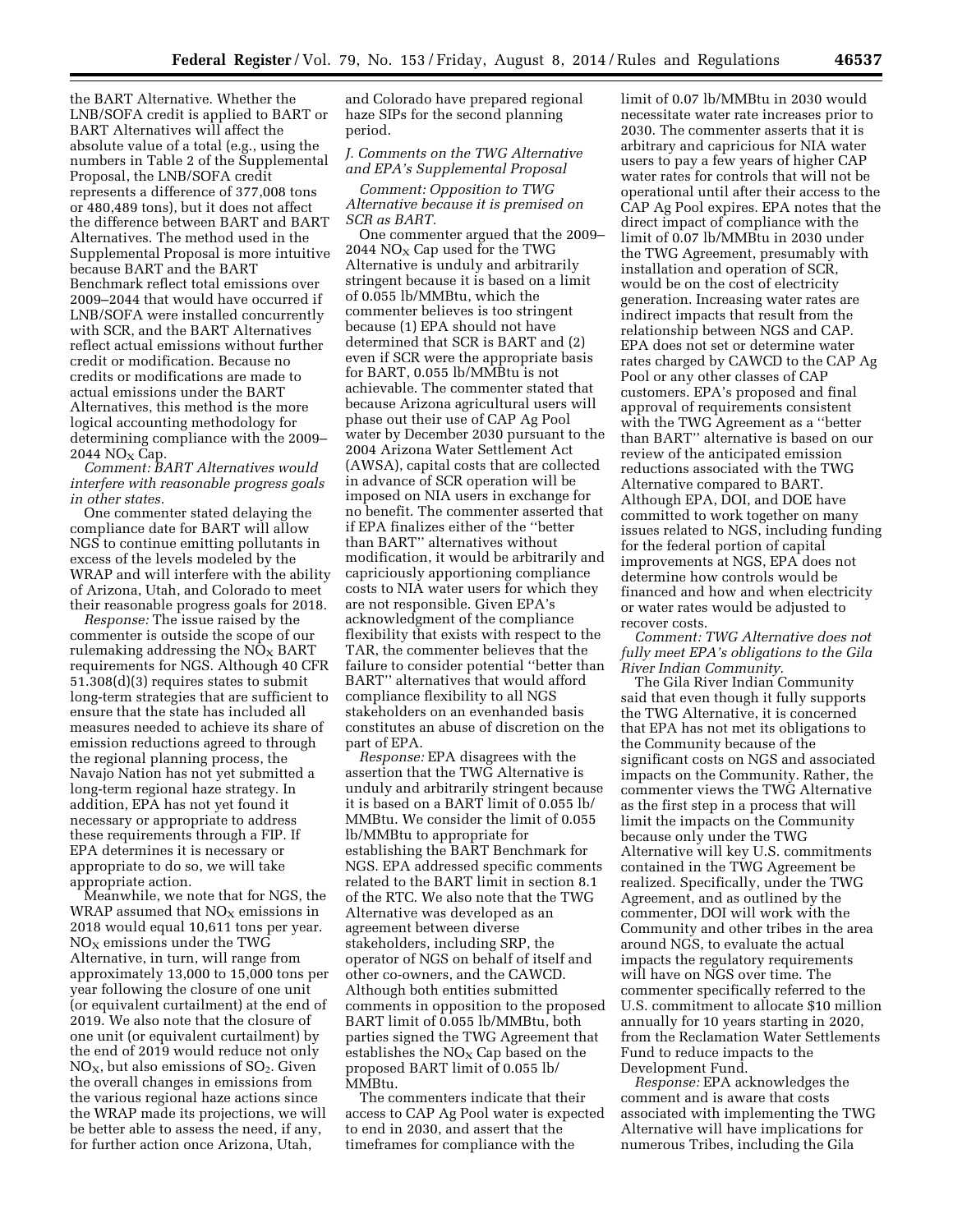River Indian Community. EPA is committed to continuing to work with the Department of the Interior and the Department of Energy in the Interagency Working Group on NGS, as laid out in the Joint Statement signed in January 2013 by the heads of the three agencies, to work with tribes to address long-term issues related to NGS. The provisions in the TWG Agreement that are not related to EPA's authority to evaluate BART or a ''better than BART'' alternative, however, are beyond the scope of this rulemaking.

*Comment: TWG Alternative is vague and unenforceable.* 

One commenter stated that a BART determination must include clear requirements for emissions reductions and a clear timeline for those reductions, to ensure continuing visibility improvements in Class I areas. The commenter indicated that without specific emission limits and/or commitments to retire specific amounts of capacity from specific units, as of a date certain, it is impossible to calculate the visibility improvements that will result from the TWG Alternative, particularly TWG Alternatives A3 and B, and it will be impossible for individuals or EPA to assess whether NGS is on track to meet the emission reductions necessary to ensure reasonable progress toward natural visibility in affected Class I areas.

*Response:* EPA disagrees with the assertion that the TWG Alternative is vague and unenforceable. EPA acknowledges that the TWG Alternative provides flexibility in a manner that appears complex. This complexity is a result of the role future ownership outcomes will have in determining the most reasonable compliance options in the future. Once the ownership issues are resolved, the scope of options under the TWG Alternative narrows. Although some flexibility still remains in the TWG Alternative, particularly under TWG Alternative B, the options for future operation of NGS are bounded by the limitations provided by the 2009– 2044 and 2009-2029  $NO<sub>x</sub> Caps.$ 

Contrary to the assertions by commenters, EPA included proposed regulatory language in our Supplemental Proposal that provided specific and enforceable timelines for achieving emission reductions under the TWG Alternative. The proposed language under 40 CFR 49.5513(j)(3)(i), ''Operating Scenarios to Comply with 2009–2044  $NO<sub>x</sub> Cap,"$  defines the timeframes and requirements under TWG Alternatives A1, A2, A3, and B, all of which must be implemented in a manner that ensures total  $NO<sub>x</sub>$ emissions over 2009–2044 remain below

the 2009–2044  $NO<sub>x</sub>$  Cap. Specifically, § 49.5513(j)(3)(i)(A) defines Alternative A1, and specifies the following requirements: (1) By December 31, 2019, the owner/operator shall permanently cease operation of one coal-fired unit and (2) by December 31, 2030, the owner/operator shall comply with a  $NO<sub>X</sub>$  emission limit of 0.07 lb/MMBtu on each of the two remaining coal-fired units. Alternative A1 is the simplest of the possible operating scenarios under the TWG Alternative and  $§ 49.5513(j)(3)(ii)(A)$  specifies that Alternative A1 applies under three potential future ownership possibilities.

TWG Alternative A2 is defined in § 49.5513(j)(3)(i)(B) and requires (1) by December 31, 2019, the owner/operator shall permanently cease operation of one coal-fired unit, and (2) by December 31, 2019, the owner/operator may elect to increase net generating capacity of the remaining two coal-fired units by a combined total of no more than 189 MW. The actual increase in net generating capacity shall be limited to the sum of 19 MW and the ownership interest, in net MW capacity of up to 170 MW, purchased by the Navajo Nation by December 31, 2019. The owner/operator shall ensure that any increase in the net generating capacity is in compliance with all preconstruction permitting requirements, as applicable, and (3) by December 31, 2030, the owner/operator shall comply with a  $NO<sub>X</sub>$  emission limit of 0.07 lb/ MMBtu on each of the two remaining coal-fired units. The future ownership possibilities that would trigger Alternative A2 are defined in  $§ 49.5513(j)(3)(ii)(B).$ 

TWG Alternative A3 is defined in § 49.5513(j)(3)(i)(C) and requires (1) by December 31, 2019, the owner/operator shall reduce net generating capacity of NGS by no less than 561 MW. The actual reduction in net generating capacity of NGS shall be determined by the difference between 731 MW and the ownership interest, in net MW capacity of up to 170 MW, purchased by the Navajo Nation by December 31, 2019, and (2) by December 31, 2030, the owner/operator shall comply with a  $NO<sub>X</sub>$  emission limit of 0.07 lb/MMBtu on two units. The future ownership possibilities that would trigger Alternative A2 are defined in  $\S 49.5513(j)(3)(ii)(C)$ .

TWG Alternative B is defined in  $§ 49.5513(j)(3)(i)(D)$  and requires that in addition to the 2009–2044  $\overline{NO_X}$  Cap, the owner/operator shall ensure compliance with the 2009–2029  $NO<sub>x</sub> Cap$ . The 2009–2044  $NO<sub>x</sub>$  Cap is defined in  $§ 49.5513(j)(2)(ii)$  as no more than 494,899 tons of  $NO<sub>X</sub>$ , and the 2009–2029  $NO<sub>x</sub> Cap$  is defined in § 49.5513(j)(2)(j) as no more than 416,865 tons of  $NO<sub>X</sub>$ . The 2009–2029  $NO<sub>X</sub>$  Cap is based on closure of one unit by December 31, 2019 and the 2009–2044  $NO<sub>x</sub>$  Cap is based on compliance with the BART emission limit of 0.055 lb/MMBtu by July 1, 2019. The future ownership possibilities that would trigger Alternative B are defined in § 49.5513(j)(3)(ii)(D). As described in § 49.5513(j)(4)(iv), if TWG Alternative B is triggered, the owner/operator must submit annual Emission Reduction Plans that contain the anticipated yearby-year emissions to ensure compliance with the 2009–2029 and 2009–2044  $NO<sub>x</sub> Caps.$ 

The commenter asserts that under the scenario of reduced capacity (three units remain open, i.e., TWG Alternative A3), EPA ignored other possible outcomes and simplistically assumed that two units would continue to operate at full capacity with SCR and the unit whose operation is curtailed would operate only with LNB/SOFA. The commenter asserts that there is no guarantee that the operator will choose to comply with TWG Alternative A3 in this manner. Although this specific arrangement under TWG Alternative A3 is not required, EPA disagrees that nothing compels the operator to comply with this operating scenario in a manner that reduces emissions comparably with the assumption that two units would operate at full capacity with SCR and the unit that is curtailed would operate with LNB/SOFA. EPA notes that under TWG Alternative A3, as well as all other TWG Alternatives, the owner/operator must operate the units at NGS so that total emissions remain below the 2009– 2044  $NO<sub>x</sub> Cap$  (as well as the 2009– 2029  $NO<sub>X</sub>$  Cap under Alternative B). For example, under TWG Alternative A3, if the operator chose to curtail all three units by a total of 561 MW equally and comply with a limit of 0.07 lb/MMBtu on two units and 0.24 lb/MMBtu on one unit, total emissions over 2009–2044 are not likely to comply with the 2009–2044  $NO<sub>X</sub> Cap.<sup>130</sup> Thus, the operator would$ be prohibited from operating in this manner and would need to, for example, significantly curtail operations to reduce emissions further, or risk violating the FIP.

As noted in our Supplemental Proposal, EPA estimated total  $NO<sub>x</sub>$ emissions over 2009–2044 for TWG Alternatives A1, A2, and A3 to provide assurance that the owner/operator could reasonably meet the 2009–2044  $NO<sub>x</sub>$ Cap under the specific terms of those alternatives. EPA does not need to

<sup>130</sup>See RTC and references therein.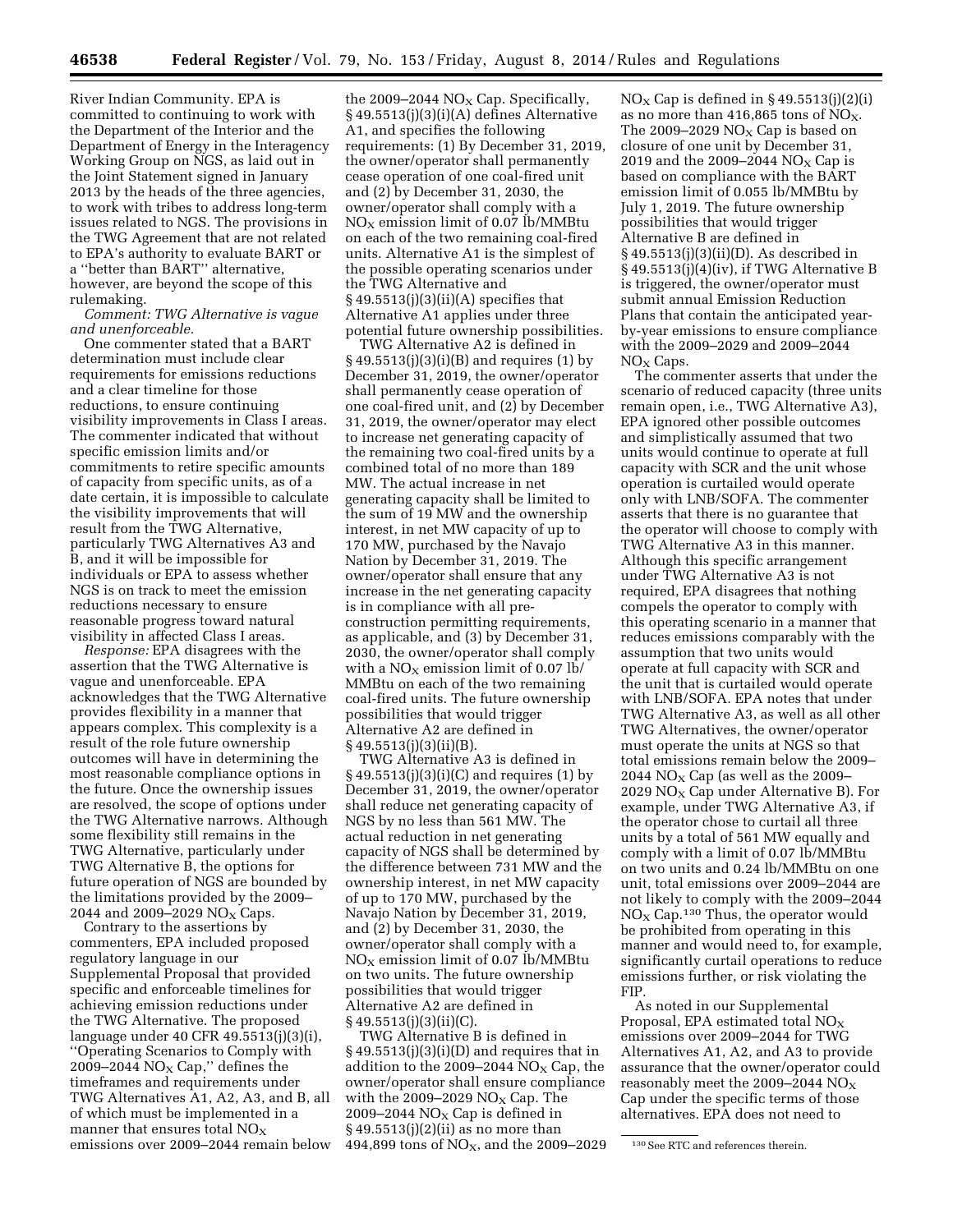determine that all operating possibilities that are consistent with the requirements of TWG Alternative A1, A2, and A3 would also meet the 2009– 2044  $NO<sub>x</sub>$  Cap. The regulatory requirements EPA is finalizing for the TWG Alternative provide specific dates on which the owner/operator must close a unit, curtail operations, and meet emission limits. While there is some flexibility in how emissions might be curtailed under TWG Alternative A3, the 2009–2044  $NO<sub>x</sub>$  Cap ensures that the operator does not implement a strategy that results in substantially more emissions than would be achieved by installing SCR on the two units that are operated at full capacity and curtailing operations on the unit that was not retrofit with SCR.

The commenter asserts that there are an infinite number of ways the operator could comply with the 2009–2029 and 2009–2044  $NO<sub>X</sub>$  Caps under TWG Alternative B. The commenter further states that the two possibilities EPA considered in our Supplemental Proposal are not likely to be the outcomes under TWG Alternative B. EPA agrees that TWG Alternative B provides more flexibility than TWG Alternative A. However, EPA disagrees that TWG Alternative B is so openended that it would not be enforceable or result in emission reductions at NGS. We note that the 2009–2029  $NO<sub>X</sub>$  Cap was calculated based on the closure of one unit with no additional increase in capacity (i.e., equivalent to emissions under TWG Alternative A1). Thus, the operator cannot maintain the status quo (operation of all three units at full capacity at a limit of 0.24 lb/MMBtu) and meet the 2009–2029  $NO<sub>X</sub>$  Cap. We recognize that several commenters are concerned about the flexibility under TWG Alternative B. However, as discussed further in the RTC, we note that the range of possible operating choices for TWG Alternative B is substantially constrained by the requirement to comply with the 2009– 2029 and 2009-2044  $NO<sub>x</sub> Caps.$ 

Although we disagree with commenters that the TWG Alternative is vague and unenforceable, in response to the concerns expressed by these commenters, to provide additional assurance that cumulative emissions of  $NO<sub>x</sub>$  from NGS under the TWG Alternative will not exceed the BART Benchmark, EPA is adding the following provisions to the Final Rule. Under all Alternatives, if cumulative emissions of  $NO<sub>X</sub>$  from NGS exceed the 2009–2044  $NO<sub>X</sub>$  Cap prior to 2044, the operator of NGS must permanently cease operation of NGS. In addition, under Alternative B, if cumulative emissions of  $NO<sub>x</sub>$ 

exceed the 2009–2029  $NO<sub>x</sub>$  Cap prior to 2029, the operator of NGS must temporarily cease operation of all units at NGS.131

One commenter asserted that EPA was incorrect to claim that the TWG Alternative would absolve NGS of obligations related to a Reasonably Attributable Visibility Impairment (RAVI) finding that may be made for NGS.132 EPA disagrees that we claimed that the TWG Alternative would absolve NGS of obligations related to RAVI. The commenter cited to footnote 21 in our Supplemental Proposal.133 In that footnote, we acknowledged that the TWG had intended their alternative to satisfy both the ''better than BART'' requirements of the RHR as well as any requirements of the RAVI program. Our footnote merely noted that there was no outstanding petition to certify impairment from NGS at any Class I area and outlined the process and requirements for triggering a BART determination under RAVI. Although we stated that a BART determination under RAVI would likely be the same as a BART determination under regional haze (i.e., an analysis of the five factors listed in the CAA), EPA did not make any conclusions or absolve NGS of any obligations related to RAVI because there is currently no action before EPA to make an attribution finding related to NGS.

EPA is finalizing the requirements of the TWG Alternative, consistent with Appendix B of the TWG Agreement, which require, among other things, emission reductions in 2019 and 2030. EPA is also adding as an enforceable requirement, the commitment from the TWG Agreement to cease conventional coal-fired electricity generation at NGS by 2044. EPA considers these timeframes to be consistent with the stated goal of section 169A of the CAA. EPA has addressed comments regarding consistency with EPA's regulations, including the RHR and the TAR, in section 8.5 of the RTC.

*Comment: Additional concerns with TWG Alternative.* 

The Hopi Tribe indicated that it has serious concerns with the proposed TWG Alternative for several reasons, including because the TWG Alternative does not specify the technology, i.e.,

either SCR or an equivalent that will be used to achieve the same level of  $NO<sub>x</sub>$ reductions as the BART proposal. The commenter states the TWG Alternative is ambiguous because both scenarios are vague and do not include the same level of assurance that the  $NO<sub>x</sub>$  reductions will be the same as under the BART proposal. Also, because the time NGS would be permitted to operate without SCR (or equivalent alternative) would be adjusted under the TWG Alternative, the commenter believes the TWG Alternative jeopardizes the goal of the CAA and the purpose of this regulation.

*Response:* Our proposed BART determination did not specify what technology must be used because BART is defined as an emission limit that represents the level of control representing BART, not a particular technology. Thus, our Proposed Rule and the Supplemental Proposal both imposed emission limits for  $NO<sub>X</sub>$ . The limits for BART (0.055 lb/MMBtu) and the TWG Alternative (0.07 lb/MMBtu) are based on what is achievable using a specific technology. Both limits are achievable with SCR, but the operator may consider using newer technologies, if available, as long as each unit complies with its applicable emission limit by its compliance date. The commenter also noted that the extended period for compliance under the TWG Alternative may jeopardize the goal of the CAA and the purpose of the RHR. Under section 169A of the CAA and the RHR, the goal of restoring visibility in Class I areas to natural conditions is set for 2064.134

*Comment: ''Arbitrary'' 2044 end date.*  One commenter stated that the 2009– 2044 period analyzed for the TWG Alternative is arbitrary because it is quite likely that one or more NGS units will operate beyond that time frame. The commenter asserted that if NGS units continue to operate for even 3 additional years, until 2047, the TWG Alternative permits outcomes that will result in greater total  $NO<sub>x</sub>$  emissions than the 2009–2044  $NO<sub>X</sub>$  Cap.

*Response:* EPA disagrees with the comment that the 2044 end date for the  $NO<sub>x</sub>$  Cap is arbitrary. EPA used 2044 as the end date in our calculations of the BART Benchmark. We selected 2009– 2044 as most appropriate because it includes the early installation dates for LNB/SOFA and extends until the anticipated 2044 termination date of the renewed site lease that was approved by the Navajo Nation.135 Under the TWG

<sup>131</sup>The combination of the 2009–2044 and 2009– 2029  $NO<sub>x</sub> Caps under TWG Alternative B means$ that if NGS exceeds the  $2009-2029$  NO<sub>x</sub> Cap prior to 2029 it must cease operation, but the operator may re-start operation after 2030 as long as cumulative emissions have not yet exceeded the 2009–2044  $NO<sub>x</sub> Cap.$ 

<sup>132</sup>See EarthJustice letter, page 10, footnote 25. 133See Supplemental Proposal, 78 FR 62513, footnote 21  $($ October 22, 2013).

<sup>134</sup> 40 CFR 51.308(d).

<sup>135</sup>See Footnote 60 in the Proposed Rule, 78 FR 8290 (February 5, 2013).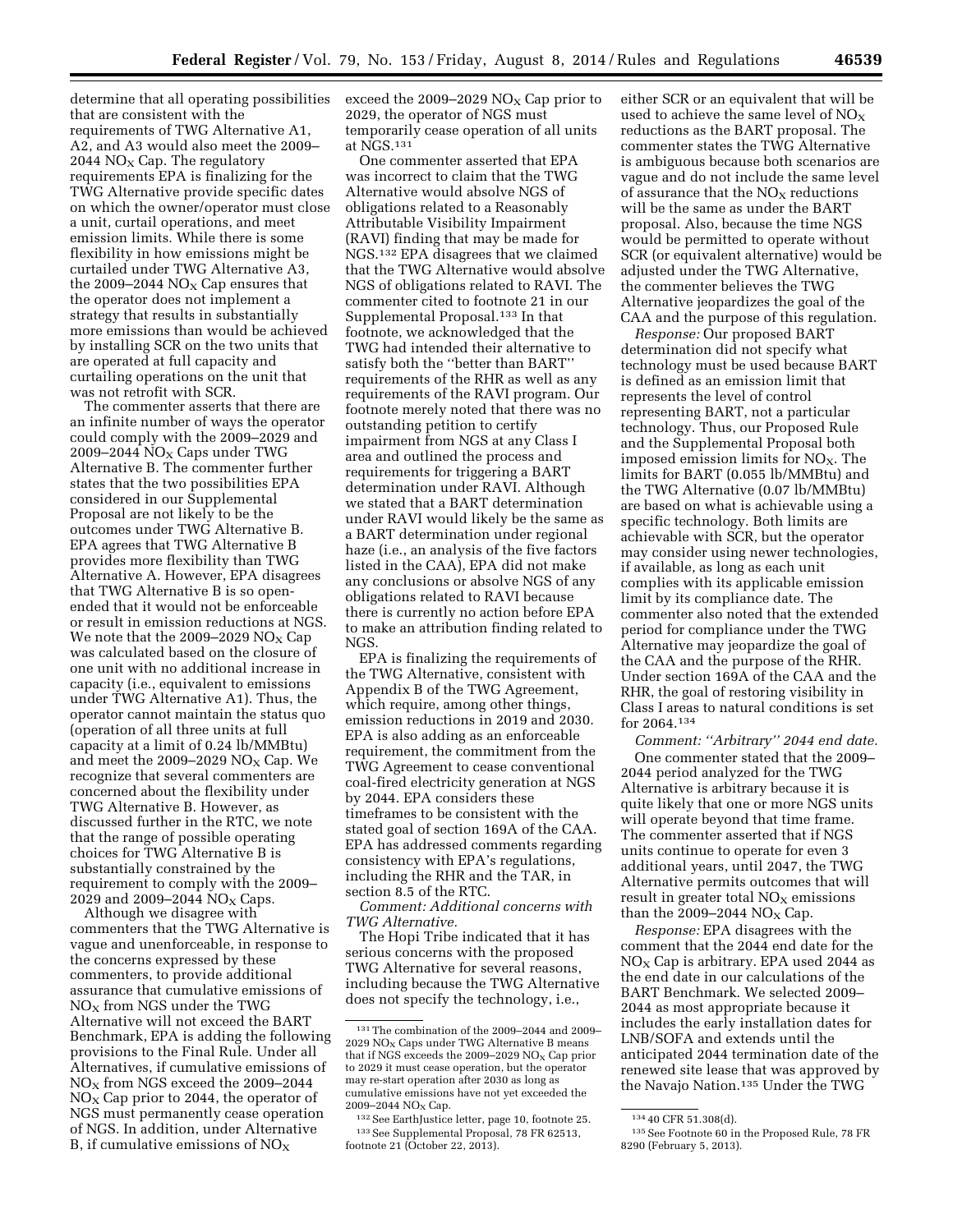Agreement signed by six entities including the Navajo Nation and SRP, the NGS Co-Tenants shall cease their operation of conventional coal-fired generating at NGS no later than December 22, 2044. At its election, consistent with the Lease Amendment, the Navajo Nation may continue plant operations at NGS after December 22, 2044 consistent with EPA approval.<sup>136</sup> Thus, the Navajo Nation may seek to operate NGS after 2044, however, EPA expects that operation of NGS after the owners cease conventional coal-fired generation would involve substantial modification to NGS and NGS would be required to meet all applicable regulatory and permitting requirements in existence at that time. To make this end date federally-enforceable, EPA is adding it as a requirement to the regulatory language in today's final action. EPA is adding the regulatory language in the Final Rule under 40 CFR  $49.5513(j)(3)(iii)$  stating that by December 22, 2044, the owner/operator shall permanently cease operation of all coal-fired units at NGS. At its election, the Navajo Nation may continue plant operation at NGS after December 22, 2044, consistent with EPA approval under the New Source Review program.

*Comment: Emissions under the TWG Alternative.* 

One commenter stated that neither EPA nor TWG have provided a comprehensive technical analysis of the emissions that are possible under the TWG Alternative. The commenter asserted that it is EPA's responsibility to provide an administrative record that contains comprehensive modeling and analysis for any BART proposal, but EPA left this critical component of the alternatives analysis undone.

The commenter provided its own calculations of emissions under TWG Alternative A and B and compared those estimates with its own calculation of a  $NO<sub>x</sub>$  Cap and BART Benchmark, and concluded that cumulative emissions from possible scenarios under the TWG Alternative are not lower than its  $NO<sub>x</sub>$  Cap or BART Benchmark.

*Response:* EPA disagrees with the comment that we have failed to provide a comprehensive technical analysis of the TWG Alternative. We also disagree with the assertion that our administrative record for this rulemaking is incomplete. As stated elsewhere in the RTC, EPA's analysis of the TWG Alternative is consistent with the required analyses for alternatives to BART outlined in the RHR.

<sup>136</sup> See Section VII.F of the TWG Agreement (page 14).

The comment relies on a report prepared by Nathan Miller and Ranijit Sahu (Miller/Sahu) for the commenter contending that EPA's evaluation of the TWG Alternative is incorrect. But the report changes the central inputs underlying our calculations for BART and the TWG Alternative. The specific technical reasons that we disagree with the inputs that Miller/Sahu changed  $(e.g., NO<sub>X</sub> emissions limit achievable)$ with SCR, heat input values from baseline period, annual vs. 30-day emission rates) are explained in detail in section 8.5 of the RTC.

Table 2 in the Miller/Sahu report depicts BART–1 as ''EPA BART (No Corrections),'' showing a value of 379,152 tons of cumulative  $NO<sub>x</sub>$ emissions over 2009–2044 that is nowhere traceable to EPA's documents.137 The Miller/Sahu report then makes several ''corrections'' to reach a value of 280,554 tons of  $NO<sub>x</sub>$ emissions. EPA has explained in detail why we disagree with each of the Miller/Sahu ''corrections'' in section 8.5 of the RTC and references therein. For the reasons set forth in section 8.5, we also continue to disagree that our calculation of the BART Benchmark or the  $NO<sub>x</sub>$  Cap has relied on any incorrect inputs.

Because we disagree with the ''corrections'' and the values presented in the Miller/Sahu report, we also disagree with the conclusions of Miller/ Sahu that the TWG Alternative fails to satisfy our requirements for demonstrating an alternative is ''better than BART''. The commenter cannot change the fact that its alternative preferences on the inputs for calculating BART are just preferences by simply calling them ''corrections.''

*Comment: Visibility modeling under the TWG Alternative.* 

One commenter stated that the TWG Alternative distributes emissions over time very differently than BART: While BART would require  $NO<sub>x</sub>$  reductions within 5 years, the bulk of the reductions in the TWG Alternative might not come until the end of the 2009–2044 period. The commenter stated that the additional analysis and modeling it conducted reveals that the TWG Alternative is likely substantially worse than BART.

*Response:* As discussed elsewhere in this document, because emission reductions achieved under the TWG Alternative will have the same geographic distribution as emission reductions under BART, EPA disagrees that visibility modeling is required for our evaluation of the TWG Alternative.

137 Miller/Sahu Report, Table 2 at p. 7.

We note that the commenter provided its own visibility modeling and EPA disagrees with methodologies used and conclusions drawn by the commenter.

The Miller/Sahu Report compared anticipated visibility impacts from the TWG Alternative against the anticipated visibility impacts based on its own preferences for the  $NO<sub>x</sub>$  Cap and BART Benchmark. Although the commenter asserts that its analysis shows that visibility under the TWG Alternative is substantially worse than under its preferences for the BART Benchmark and  $NO<sub>X</sub>$  Cap, their analysis also shows that when the TWG Alternative is compared to the BART Benchmark and  $NO<sub>X</sub>$  Cap as proposed by EPA, the TWG Alternative scenarios it explored that meet the 2009–2044 and 2009–2029  $NO<sub>x</sub> Caps$  (as applicable) generally result in lower or comparable visibility impacts as BART.138

EPA conducted visibility modeling to compare TWG Alternatives A1, A2, and A3 in 2019 and 2030 against the BART Benchmark.139 As indicated by commenters, other possibilities exist beyond the scenarios for the TWG Alternatives we considered explicitly in our Supplemental Proposal. EPA has stated elsewhere that we need not consider potential emissions under all possible scenarios in setting the  $NO<sub>x</sub>$ Cap, but must verify that NGS can reasonably be expected to comply with 2009–2044  $NO<sub>x</sub>$  Cap under the various constraints imposed under the TWG Alternatives (i.e., closure, curtailment, and a secondary 2009–2029  $NO<sub>X</sub>$  cap). However, EPA explored two other possibilities under TWG Alternative A3 that included reducing capacity on all three units equally or reducing capacity on two units and installing SCR on the two units that operate at reduced capacity.140 EPA did not include those two additional possibilities under TWG Alternative A3 in our visibility modeling analysis because those scenarios do not reduce emissions sufficiently to meet the 2009–2044  $NO<sub>x</sub>$ Cap.

Our visibility modeling of the TWG Alternatives compared to our proposed BART determination shows that, as expected, during the approximate 10 year period between 2019 and 2030, the visibility impacts of NGS under the TWG Alternatives are higher than the visibility impacts of NGS under BART. After 2030, when NGS achieves additional emission reductions through compliance with a limit of 0.07 lb/

<sup>138</sup>See Exhibit 2 to the Miller/Sahu report and RTC and references therein.

<sup>139</sup>See RTC and references therein.

<sup>140</sup> *Id.*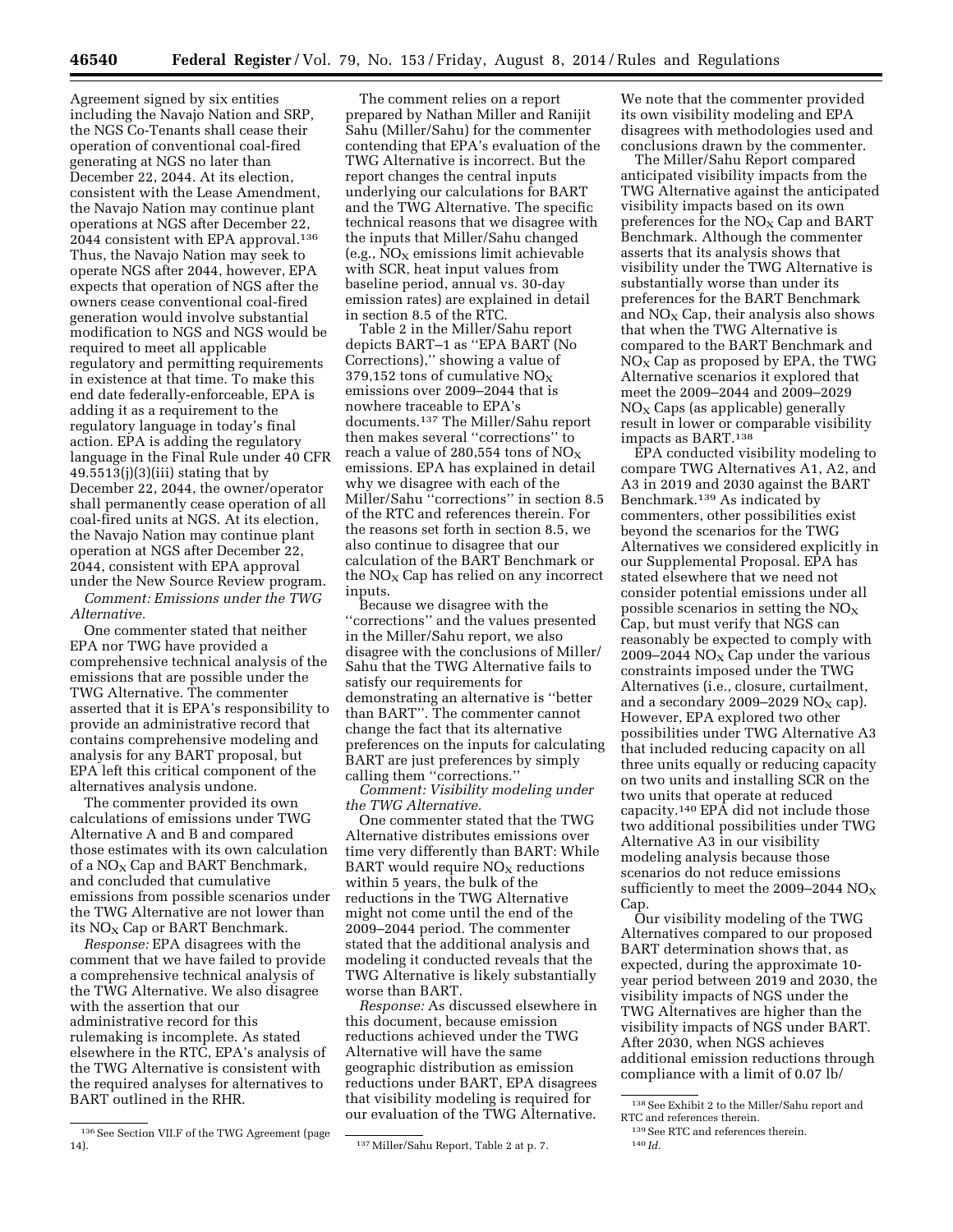MMBtu on two units, our modeling indicates that the visibility impacts under the TWG Alternatives are comparable to or lower than visibility impacts under BART (see RTC for further detail). These results are not surprising and mirror the comparative reduction in  $NO<sub>x</sub>$  emissions under the TWG Alternatives and the BART Benchmark over time, showing greater overall visibility improvement under the TWG Alternative than under the BART Benchmark.

As noted elsewhere in the RTC, EPA is including as part of the TWG Alternative, in the regulatory language in the Final Rule, a provision consistent with the TWG Agreement that the operator of NGS permanently cease conventional coal-fired generation by the end of 2044. Thus, under the TWG Alternative, the visibility impact of NGS is likely to be zero or near zero in 2045 and thereafter.141 Under BART, there would be no commitment or enforceable requirement to close after 2044, therefore, visibility impacts of NGS at all 11 Class I areas would be expected to continue in 2045 and thereafter. *Comment: Economic Impacts of the* 

*TWG Alternative.* 

The Hopi Tribe expressed concern that EPA did not assess the potential economic impacts of the TWG Alternative to the Hopi Tribe. The commenter opined that EPA recognized the significance of NGS to the Hopi Tribe in its analysis under Factor 2. Because the TWG Alternative includes closure of at least one unit in 2019, and EPA did not address the potential economic impacts of partial closure of NGS on the Hopi Tribe, the commenter contended that the Agency has not complied with the RHR and BART Guidelines. The Hopi Tribe noted that in the event capacity is reduced at NGS under the Supplemental Proposal, the amount of coal and water purchases from the Tribe would decrease leading to a decrease in income to the tribe from the sale of these. The commenter also stated that the Supplemental Proposal is not as effective in improving air quality and visibility for the Hopi Reservation. Extending the timeframe during which NGS can continue to operate without SCR or an equivalent technology would cause a continued air quality burden on the Hopi Tribe.

*Response:* EPA recognizes that the TWG Alternative, which includes

closure of one unit at NGS or equivalent curtailment of operation, may change the royalties and other payments related to coal and water that are paid to the Hopi Tribe. Although EPA evaluated cost-effectiveness and affordability of the options in our analysis of BART controls, we disagree that we must also conduct an economic impact analysis for alternatives to BART. The BART Guidelines provide little guidance on the evaluation of alternatives to BART and the RHR does not require an analysis of economic impacts of BART Alternatives. EPA's evaluation of potential impacts to tribes in our analysis of BART controls was used to inform our government-to-government consultation with tribes and is consistent with BART. In addition, we have held numerous government-togovernment consultation meetings with tribes to discuss NGS during this rulemaking. EPA continues to recognize the issues and concerns of tribes located in Arizona regarding NGS and is committed to continuing to work with our federal partners and the tribes through the Joint Federal Agency Work Group on NGS to help address these issues.

The Hopi Tribe also expressed concern that the TWG Alternative is less effective than BART at improving air quality and visibility on the Hopi Reservation. EPA notes that the purpose of the RHR is to reduce visibility impairment at Class I areas; however, EPA disagrees that the TWG Alternative is less effective than BART. Although the timeframe for implementation of the TWG Alternative (new reductions in 2019 and 2030) is longer than the timeframe for BART (in 2019), we note that BART would only reduce emissions of  $NO<sub>X</sub>$ , whereas the TWG Alternative, in 2019, would also reduce emissions of SO2, PM, CO2, and hazardous air pollutants as a result of the closure of one unit (or equivalent curtailment).

*Comment: Support for some changes EPA made to the TWG Agreement in the Supplemental Proposal.* 

The TWG noted that there were several differences between Appendix B to the TWG Agreement and EPA's Supplemental Proposal of the TWG Alternative. The commenters expressed support for some of the differences, and expressed concern with others. One commenter agreed with the methodology that EPA used to calculate the 2009–2044  $NO<sub>x</sub>$  Cap of 494,899 tons.

The commenter supported the additional requirement to report annual heat input, although this information is already reported through the Acid Rain Program. However, the commenters

requested that additional time be provided to ensure that the data submitted in the annual report are consistent with the data that the NGS operator submits to the Clean Air Markets Database (CAMD), in the annual emission inventory, and in the greenhouse gas (GHG) report required by 40 CFR part 98, which are not due until March 31st.

*Response:* EPA recognizes that the TWG supports some of the changes EPA made to Appendix B to the TWG Agreement, including EPA's revisions to the 2009–2044  $NO<sub>x</sub>$  Cap and the requirement to report annual heat input. EPA agrees that it is reasonable to require the timeframe for the reporting requirements under BART to generally be more consistent with other reporting requirements. Therefore, EPA is revising the regulatory language accordingly.

*Comment: Suggested addition to §§ 49.5513(j)(4)(iv)(A) and (B).* 

The TWG requested that EPA clarify the scope and content of the title V permit revision that is necessary to incorporate elements of the BART alternative by adding the language from Appendix B of the TWG Agreement to the requirements of the TWG Alternative.

*Response:* EPA did not include the language from the TWG Agreement related to the title V (part 71) operating permit in the regulatory language in our Supplemental Proposal because the title V (part 71) regulations require that the operating permits include all applicable requirements, which for NGS would include the permit limits that exist in its PSD permit (i.e., the limit of 0.24 lb/ MMBtu when operating with LNB/ SOFA) as well as the final requirements in this FIP (e.g., the limit of 0.07 lb/ MMBtu on two units in 2030). Therefore, a specific requirement in the FIP that directs the operating permit to incorporate applicable requirements is not necessary. However, to the extent the TWG requests consistency with the language in the TWG Agreement, although EPA considers it unnecessary, EPA will amend  $\S 49.5513(j)(4)(iii)$  as suggested by the commenter.

We further note that in the proposed regulatory language in our Supplemental Proposal, EPA inadvertently did not specify an averaging period for the emission limits under the TWG Alternative Operating Scenarios (§ 49.5513(j)(3)). Therefore, EPA is adding to the regulatory language that emission limits apply over a rolling average of 30 boiler operating days, to 40 CFR § 49.5513(j)(3), (j)(3)(i)(A)(2),  $(j)(3)(i)(B)(3)$ , and  $(j)(3)(i)(C)(2)$ .

*Comment: Another suggested addition to §§ 49.5513(j)(4)(iv)(A) and (B).* 

<sup>141</sup>EPA expects that if the Navajo Nation elects to operate NGS after the owners have ceased conventional coal-fired generation, this would likely involve substantial modifications to NGS and NGS would be subject to all applicable regulatory and permitting requirements in existence at that time.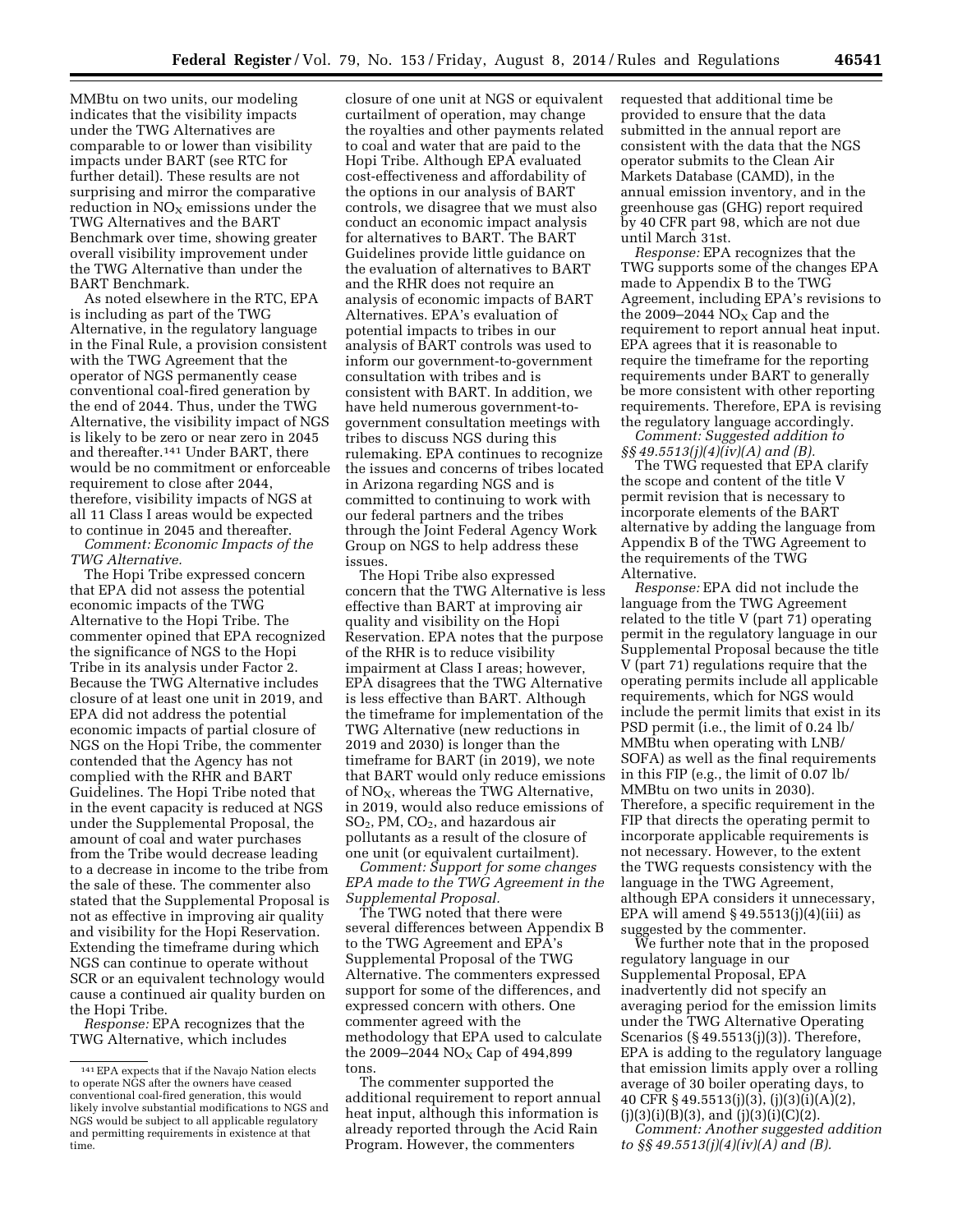The TWG stated that the Supplemental Proposal specified a short-term  $NO<sub>X</sub>$  limit of 0.07 lb/MMBtu for TWG Alternative A, but not for Alternative B as was included in the TWG Agreement.

*Response:* EPA agrees that if the owners of NGS elect to install SCR in order to comply with the applicable  $NO<sub>X</sub>$  Caps under TWG Alternative B, then it is useful to specify the emission limit that would apply. Although the limit of 0.07 lb/MMBtu (on a rolling average basis of 30 boiler operating days) would apply under TWG Alternatives A1, A2, A3, or B, EPA notes that the operator of NGS may need to operate SCR at an emission rate that is lower than 0.07 lb/MMBtu depending on their compliance with the  $NO<sub>x</sub> Cap$ , but the addition of this provision would prohibit emissions of  $NO<sub>X</sub>$ , when operating with SCR, to exceed 0.07 lb/ MMBtu (on a rolling average basis of 30 boiler operating days). EPA will amend the regulatory text accordingly.

*Comment: Omitted ownership outcome.* 

The TWG stated that the EPA described the NGS ownership outcomes in a manner that is different from the scenarios outlined in the TWG Agreement. The commenter indicated that the ownership outcomes appear to be consistent, except that one potential outcome was omitted—the scenario in which one or more of the existing NGS Participants (LADWP or NV Energy) remain in NGS, which would trigger Alternative B.

*Response:* EPA agrees that we inadvertently omitted from  $§ 49.5513(j)(3)(ii)(D)$  the potential scenario where one or both of the Departing Participants (i.e., LADWP or NV Energy) do not exit NGS as expected. EPA is updating the language to incorporate the omitted ownership possibility.

*Comment: Describe details of TWG Agreement more fully in the preamble to the Final Rule.* 

The TWG expressed concern that EPA only briefly described the elements of the TWG Agreement in the Supplemental Proposal. One member of the TWG asserted that the limited discussion does not accurately present the provisions of the Agreement as it relates to clean energy economic development for affected Tribes, the rigorous development and consideration of clean energy alternatives to NGS, mitigation of  $CO<sub>2</sub>$  emissions, and Local Benefit Fund to address concerns of the public in the vicinity of NGS and the Kayenta-Black Mesa Mine Complex. Should EPA proceed with this alternative in the Final Rule, the

commenter requested that the Agency fully describe the key elements in the preamble to the Final Rule.

*Response:* EPA acknowledges that the TWG Agreement contains additional provisions that will be beneficial to the tribes in the area and to the environment. However, EPA does not consider it appropriate to provide a detailed discussion of these additional provisions of the TWG Agreement in our Final Rule. EPA was not a signatory to the TWG Agreement and did not participate in the TWG Stakeholder group. The TWG Agreement speaks for itself and the participants and signatories are the appropriate entities to interpret the provisions of the TWG Agreement. EPA is finding that it is necessary or appropriate to regulate  $NO<sub>x</sub>$  emissions from NGS to reduce visibility impairment at the GCNP and 10 other Class I areas. The other measures described by the commenter are outside the scope of our authority for this action. Therefore, EPA is declining to provide any further discussion of the provisions in the TWG Agreement that go beyond addressing regional haze concerns associated with  $NO<sub>X</sub>$  emissions from NGS.

The comment also requests EPA to add certain language to the Final Rule. Specifically, the comment asks EPA to add: ''Nothing in this final rule shall preclude the NGS Participants from seeking to obtain greenhouse gas emission reduction credits, or similar commodities associated with activities committed to in the TWG Agreement, under any Federal or State law or policy to the extent permitted under such applicable law or policy.''

EPA is also declining to add the requested language to our Final Rule. EPA is not exercising any authority in this action other than implementing the BART provisions in CAA section 169A and the RHR, through our discretion in the TAR. It would be inappropriate in this action to take any position on the future use or regulation of GHG emission reductions or ''similar commodities.''

*Comment: TWG Alternative meets Reasonable Progress requirements.* 

One member of the TWG stated that the TWG Alternative was intended to meet not only BART requirements, but also reasonable progress requirements applicable to NGS through 2044. The commenter requested that EPA acknowledge, in the preamble to the Final Rule, that the TWG Alternative satisfies both the BART and reasonable progress requirements of the CAA through 2044.

*Response:* Today's final rule addresses the  $NO<sub>X</sub>$  BART requirements

of the RHR for NGS. We have not considered whether the TWG Alternative meets the reasonable progress requirements for NGS. We note that EPA has not made any finding pursuant to 40 CFR 49.11(a) that it is necessary or appropriate at this time to promulgate a FIP to meet the reasonable progress or other requirements under the RHR. The requirement for states to develop reasonable progress goals and long-term strategies to achieve those goals is set out in CAA section 169A and 40 CFR 51.308(d). There is no requirement that EPA address these requirements for sources on the Navajo Nation unless EPA makes a determination that it is necessary or appropriate for EPA to do so.

*Comment: Delete requirement to keep records of maintenance.* 

One member of the TWG requested that EPA delete the requirement that the NGS operator keep records of all major maintenance activities that occur at NGS. According to the commenter, the existing title V permit, which requires that the operator maintain and operate emission control equipment in a manner that is consistent with good engineering practices to keep emissions at or below applicable emissions limitations, provides sufficient assurance that emission control equipment will be operated and maintained in accordance with best practices.

*Response:* EPA is deleting the requirement proposed under § 49.5513(j)(7)(vi) to require the operator of NGS to keep records of all major maintenance activities at NGS because records of major maintenance activities are not needed for demonstrating compliance with the 2009–2044 or 2009–2029  $NO<sub>x</sub>$  Caps or other provisions of the TWG Alternative.

*Comment: Require recordkeeping for the life of the plant.* 

One commenter indicated that the requirement to maintain records for 5 years is insufficient and inappropriate for the compliance schedule associated with NGS and recommended that records be maintained from 2009 through the remaining operating life of the plant.

*Response:* EPA agrees that because the operator of NGS must ensure compliance with the 2009–2044  $NO<sub>x</sub>$ Cap, the operator of NGS should also maintain records for the life of the facility to demonstrate compliance with the TWG Alternative. In the regulatory language in our Final Rule, EPA is amending § 49.5513(j)(7) to require the owner or operator of each unit to maintain records, as required under  $\S 49.5513(j)(7)(i)$  to (vi), until the earlier of December 22, 2044 or the date that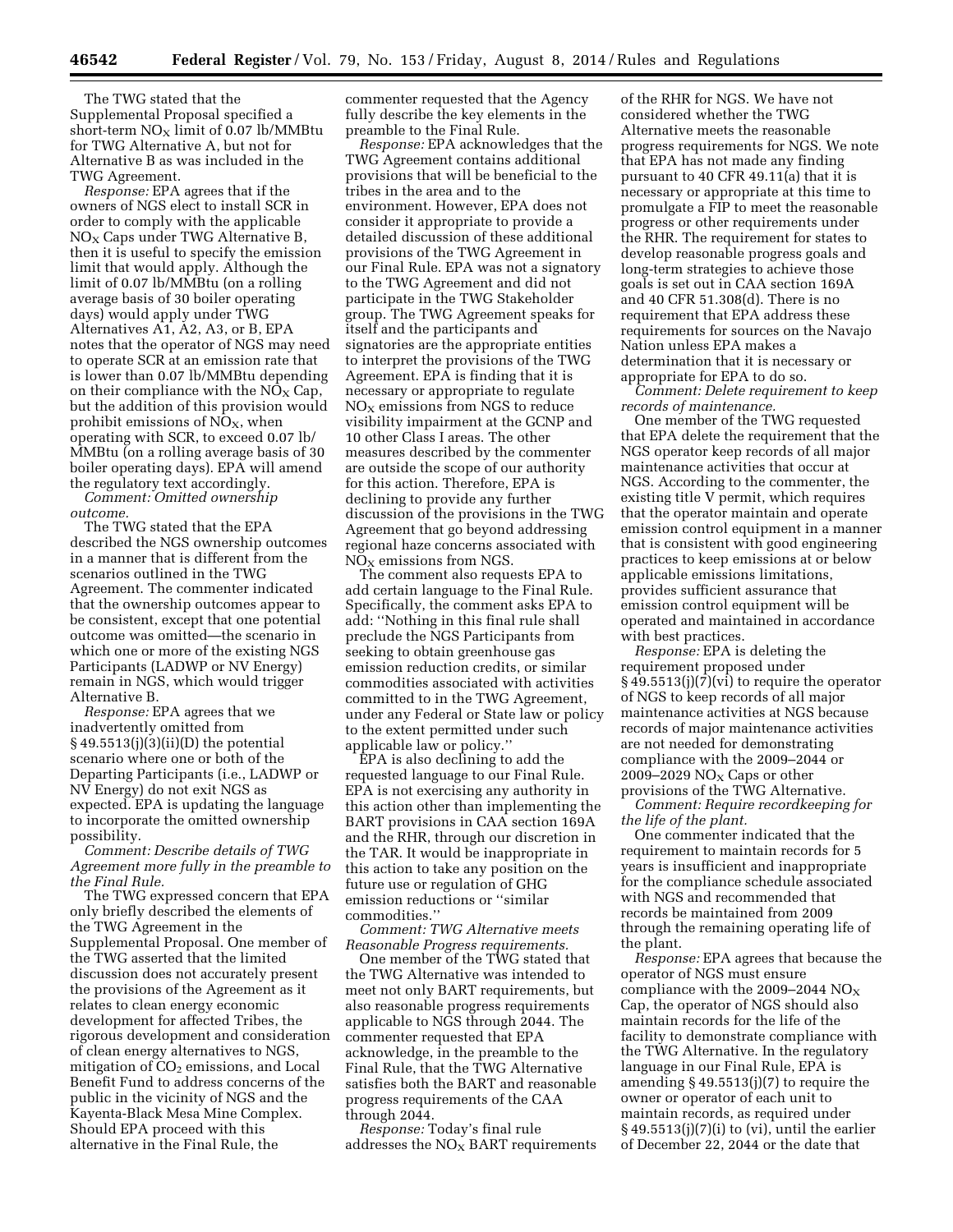the owners cease conventional coal-

fired operation of all units at NGS. *Comment: Concern that affected* 

*parties were excluded from TWG.*  Numerous commenters expressed

frustration that all affected parties were not included in the development of the TWG Alternative. The Hopi Tribe noted that they have a Generating Performance Agreement with SRP that should have mandated their involvement. The White Mountain Apache Tribe also noted that it was not party to the TWG Agreement. Another commenter noted that Executive Order (EO) 13175 requires that all tribal nations be consulted on these types of regulations, and asserted that EPA and DOI violated this EO. Another commenter argued that the TWG did not include grassroots organizations and discouraged their participation in TWG public forums.

One commenter stated that the EPA did not give the public enough time to comment on the TWG Alternative before proposing approval of it and, on that basis, demanded that the EPA withdraw its proposed approval. The commenter added that the TWG Agreement assumes that the Hopi will support the Kayenta Mine Lease extension when it expires in 2025, but the Hopi have yet to discuss the extension with the 12 Hopi independent villages, which is a requirement in the Hopi Constitution. Furthermore, the commenter noted that the TWG Agreement ignores the requirement of completing an EIS and ROD before the NGS site lease with the Navajo Nation expires in 2019. The commenter argued that DOI's signing of the TWG Agreement, without the fulfillment of these requirements, violates NEPA. The commenter added that in 1989, the Hopi Tribe rejected the Draft Kayenta Mine-Black Mesa Mine EIS in its entirety, and implied that the decision to accept the TWG proposal could compromise EPA's final decision.

*Response:* EPA recognizes that there are affected tribes and other stakeholders that were not invited to participate in the Technical Work Group. EPA was not involved in the formation of the TWG and not involved in any meetings or discussions of the TWG.142 As discussed in section 10.0 of the Response to Comments document, consistent with Executive Order 13175: Consultation and Coordination with Indian Tribal Governments, EPA consulted with tribes early and regularly during the development of this rulemaking for NGS. We note that the Regional Administrator for Region 9 spoke with Chairman of the Hopi Tribe, LeRoy Shingoitewa, on September 13, 2013 about the TWG Alternative and notified elected leaders or legal counsel for five tribes when EPA signed the Supplemental Proposal. EPA also held individual and joint consultation meetings with tribal leaders in Phoenix, Arizona on December 9 and 10, 2013.

EPA disagrees that we did not provide the public enough time to review the TWG Alternative. EPA posted the TWG Alternative to the public docket on July 26, 2013, the same day it was submitted to EPA.143 EPA reviewed the TWG Alternative and on September 25, 2013, signed a Supplemental Proposal that put forth the TWG Alternative as an additional better than BART alternative for public comment. On October 22, 2013, the Supplemental Proposal was published in the **Federal Register**.144 The public had nearly six months to review the TWG Agreement and Alternative as submitted to EPA and approximately three months to review and comment on EPA's Supplemental Proposal. EPA also notes that EPA's rulemaking is not subject to NEPA.

*Comment: EPA's relationship to the TWG is confusing.* 

The White Mountain Apache Tribe stated that although EPA stated it was not involved in the Technical Work Group, EPA was a signatory of the ''Joint Federal Agency Statement Regarding Navajo Generating Station,'' the scope of which includes numerous elements that reference EPA's commitments, along with the Departments of the Interior and Energy, in relation to NGS. The commenter suggests that EPA was involved in a legal triangulation with the TWG signatories and that such action is an extra-jurisdictional exercise by EPA, to which the Tribe does not consent. The commenter concludes that the Tribe cannot consider the TWG Alternative unless its published form is changed by EPA to fully disentangle the proposal from the signatory group and all non-BART Agreement terms, and additional public comment is thereafter allowed.

*Response:* We disagree that the Joint Federal Agency Statement Regarding Navajo Generating Station indicates that EPA was involved in the TWG. The Joint Federal Agency Statement was signed by the Administrator of EPA and the Secretaries of the Interior and

Energy on January 4, 2013. Among other things, that document acknowledged that each of the three federal agencies has an interest in the operation of NGS and set forth the goals of the agencies with respect to NGS and energy production in the region served by NGS.

Although EPA clearly has an interest in reducing the visibility impacts of NGS, EPA was not part of the TWG. EPA did not participate in any of the substantive discussions and negotiations of the TWG. Two representatives of EPA attended the beginning of the first meeting of the TWG but only to present a summary of EPA's February 5, 2013 Proposed Rule.145 After the initial meeting, EPA was not involved with the TWG until the TWG Agreement was completed. As such, EPA disagrees with the commenter that EPA is ''entangled'' with the TWG.

The TWG was not primarily composed of federal agencies. The TWG had two Tribes (Gila River Indian Community and the Navajo Nation), two environmental organizations (Environmental Defense Fund and Western Resource Advocates), two Arizona utilities (CAWCD and SRP) and DOI. Appendix B of the TWG Agreement contains provisions relating to BART but there were several other provisions of the TWG Agreement that are beyond the scope of BART and are not part of EPA's rulemaking in this action.

For all the above reasons, EPA does not agree with the assumption underlying the comment that the White Mountain Apache Tribe ''cannot consider the TWG Alternative unless its published form is changed by EPA to fully disentangle the proposal from the signatory group and all non-BART Agreement terms.'' EPA does not agree that any further public comment is warranted.

#### *K. Other BART Alternatives*

#### *Comment: Suggested BART Alternative from EarthJustice.*

Despite its objections to the proposed BART alternatives, one commenter suggested an alternative that includes (1) an enforceable requirement that one NGS unit shut down by 2020 and (2) an enforceable requirement that the remaining two units install SCR and meet a  $NO<sub>X</sub>$  emission limit of 0.065 lb/ MMBtu by the beginning of 2020. The

<sup>142</sup>At the request of the TWG, at their kick-off meeting, EPA presented a summary of our Proposed Rule and framework for BART Alternatives. The presentation at the TWG kick-off meeting was generally the same presentation EPA provided to other stakeholders. See document 0033 in the docket for the rule.

<sup>143</sup>See document number 0122 in the docket for this rule.

<sup>144</sup>See document number 0182 and 0186 in the docket for this rule.

<sup>145</sup>At the request of the TWG, at their kick-off meeting, EPA presented a summary of our Proposed Rule and framework for BART Alternatives. The presentation at the TWG kick-off meeting was generally the same presentation EPA provided to other stakeholders. See document 0033 in the docket for the rule.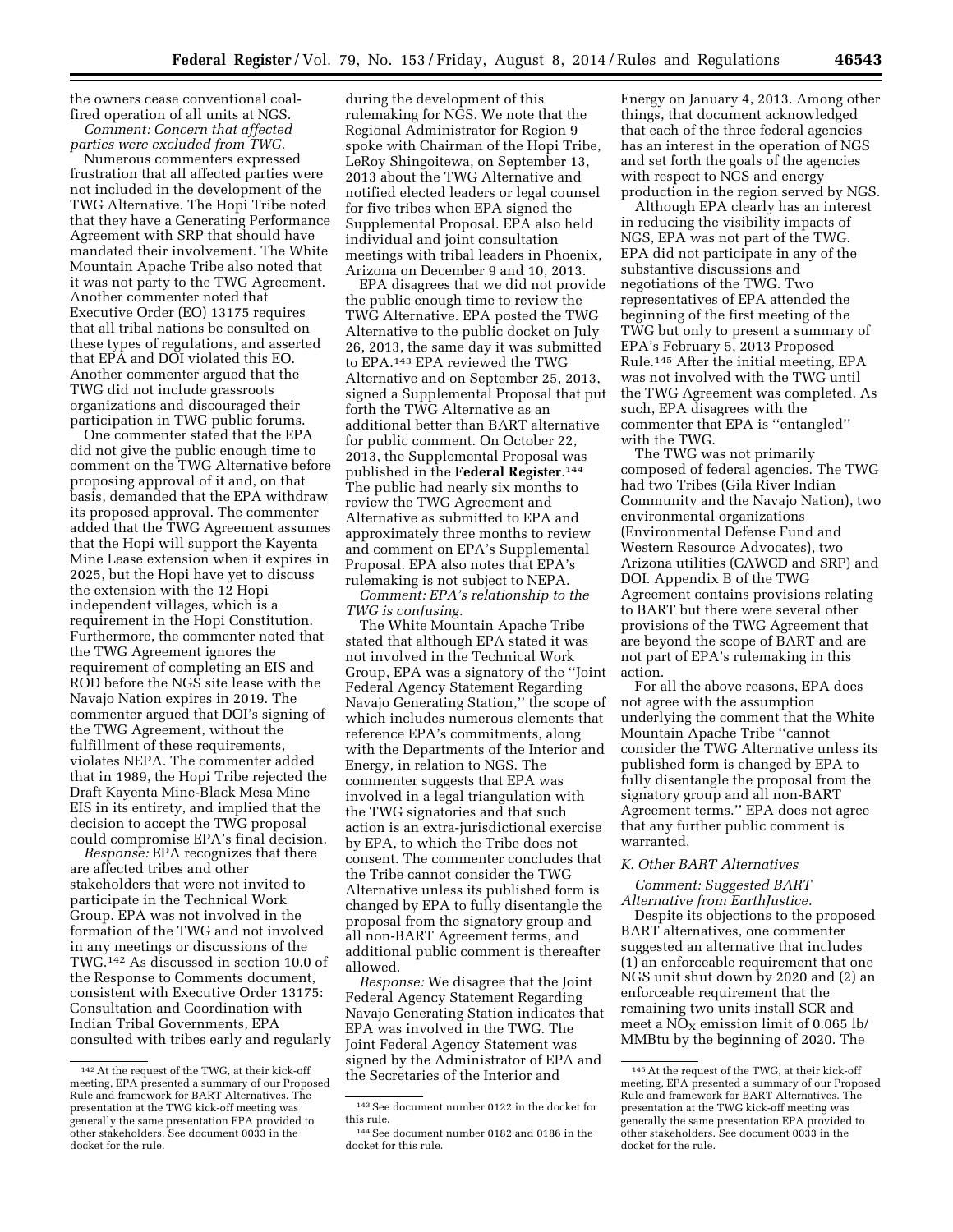commenter recognized that other alternatives may exist, but asserted that for any alternative to comply with the minimum legal requirements, it must produce better visibility outcomes in Class I areas than BART and demonstrate that it does so through the use of visibility modeling.

*Response:* Neither the BART requirements nor the provisions in the RHR governing alternatives to BART requires that BART sources cease operation. As such, EPA does not consider it appropriate for the Agency to require the shutdown of one unit of NGS by 2020 absent the consent of the owners. Regardless of whether the suggested alternative would provide for earlier and greater visibility improvement, it is not an option at this time. As explained in this rulemaking, the TWG Alternative does comply with the legal requirements for BART alternatives.

#### *Comment: Suggested BART Alternative from CAP NIA Users: New controls should not be required until after 2030.*

One commenter presented a table purporting to show EPA's calculations of the  $NO<sub>X</sub>$  caps that would apply for a range of potential BART emission limits: 0.055, 0.06, 0.07, and 0.15 lb/ MMBtu. According to the commenter, the  $NO<sub>x</sub>$  cap that would apply under limits of 0.06 and 0.07 lb/MMBtu would exceed the proposed 2009–2044  $NO<sub>X</sub>$ CAP by 2.5 and 7.5 percent, respectively. The commenter asserted that these differences would have imperceptible impacts on visibility and that, therefore, the use of the  $NO<sub>X</sub>$  cap based on a limit of 0.055 lb/MMBtu unduly constrained TWG Alternative A and resulted in an unwarranted requirement to install SCR on two NGS units by 2030, which would impose inequitable compliance costs on agricultural water users. The commenter stated that a  $NO<sub>X</sub>$  cap based on a BART limit of 0.06 or 0.07 lb/MMBtu would be very similar to the proposed 2009–2044  $NO<sub>X</sub>$  Cap, but would provide enough of an incremental increase to add 3 years of additional compliance flexibility for the installation of SCR on two units.

The same commenter also stated that based on the 2009–2044  $NO<sub>X</sub>$  Cap as proposed in the Supplemental Proposal, TWG Alternative A contains unused ''headroom'' that renders the operation of SCR by 2030 unnecessary. According to the commenter, TWG Alternative A has the effect of forcing  $NO<sub>X</sub>$  emissions to a level that is at least 33,000 tons below the  $NO<sub>X</sub>$  cap, which the commenter believes makes the requirement to install and operate SCR by 2030 artificially stringent and

unnecessary, and therefore arbitrary and capricious. The commenter indicated that the headroom under TWG Alternative A1 would yield more than 6 years of additional compliance flexibility for the operation of SCR, and TWG Alternatives A2 and A3 would yield more than 3 years. The commenter concluded that EPA should revise the TWG Alternatives to provide the maximum amount of compliance flexibility for installation of SCR on NGS so as to not unnecessarily impose costs on NIA water users.

*Response:* EPA disagrees with the assertion that new controls should not be required until after 2030. As stated previously, the TWG Agreement was a negotiated agreement, submitted to EPA, representing diverse interests. EPA evaluated the TWG Alternative to determine whether it was consistent with our framework for better than BART alternatives. Thus, although a few commenters may believe that the timeframes for compliance in the TWG Alternative are too stringent, the TWG Alternative is consistent with our proposed framework and it is consistent with the level of control in Appendix B to the TWG Agreement, which the operator and owners of NGS, as well as CAP, two tribes and two environmental organizations, have determined is acceptable.

As stated elsewhere in the RTC, we disagree with the assertion that BART for NGS is an emission limit associated with SNCR (0.15 lb/MMBtu) or a less stringent limit associated with SCR (0.06 or 0.07 lb/MMBtu). Therefore, the additional time for compliance suggested by the commenters using higher BART Benchmarks or  $NO<sub>x</sub>$  Caps is not appropriate. The commenters further assert that NGS could comply with a limit of 0.07 lb/MMBtu in 2032 and 2033 and still maintain total emissions below the 2009–2044  $NO<sub>x</sub>$ Cap. EPA disagrees with commenters that the ''unused headroom'' warrants additional time to comply with the limit of 0.07 lb/MMBtu. The emission estimates that EPA presented in our Supplemental Proposal for the TWG Alternative involved projecting future emissions to 2044 based on average heat input at NGS over 2001–2008. Heat input in the future is expected to be variable and could possibly remain higher than average over an extended period of time, significantly affecting the total flexibility or compliance margin. EPA's analysis was provided simply to assess whether operation consistent with the requirements under each TWG Alternative (A1–A3) could reasonably be determined to maintain emissions below the 2009–2044 NOX

Cap and were not intended to represent actual year-by-year emissions in the future. Thus, the ''unused headroom'' is theoretical and could be smaller or larger than cited by the commenters.

#### *L. Other Comments*

# *Comment: Disproportionate impacts to tribes*.

The Tonto Apache Tribe and the San Carlos Apache Tribe commented that both the original BART proposal and the proposed TWG Alternative are contrary to the obligations of the United States and its trust responsibilities to Indian Tribes under CAP. The commenters stated that both regulatory programs would have disproportionate impacts on tribes with CAP contracts. The commenters noted that environmental quality is of utmost importance to the tribes, but that clean air is the responsibility of all citizens. Therefore, the commenters assert that because the United States owns 24.3 percent of NGS, the costs of compliance for that 24.3 percent share should be shared among all American people, who will benefit from cleaner air. The commenters urged EPA to develop an alternative regulation that does not place additional burden on Indian Tribes.

*Response:* EPA agrees that our proposed BART determination and the TWG Alternative will impact tribes with CAP water contracts. We note that the Joint Federal Agency Statement on NGS reflects the U.S. Government's recognition of its responsibilities related to NGS and trust responsibility to Indian tribes affected by NGS.

Although EPA is finalizing a BART Benchmark for NGS, the regulatory requirements of this Final Rule will include only the requirements and compliance timeframes for the TWG Alternative as proposed in our Supplemental Proposal. Under the TWG Alternative, emission reductions at NGS would be achieved in phases, including closure of one unit or the equivalent in 2019, and compliance with an emission limit achievable with SCR in 2030. We note that the closure of one unit was possible because of the planned divestment of LADWP and NV Energy from NGS by 2019. Because LADWP and NV Energy are unrelated to CAP, EPA does not expect substantial compliance costs to be borne by Reclamation (and thus, tribes or other CAP water users) due to the first phase of emission reductions at NGS in 2019. EPA further notes that the 2030 compliance date for meeting an emission limit achievable with SCR on two units at NGS is approximately 16 years from the present day. As stated elsewhere in the RTC, the requirements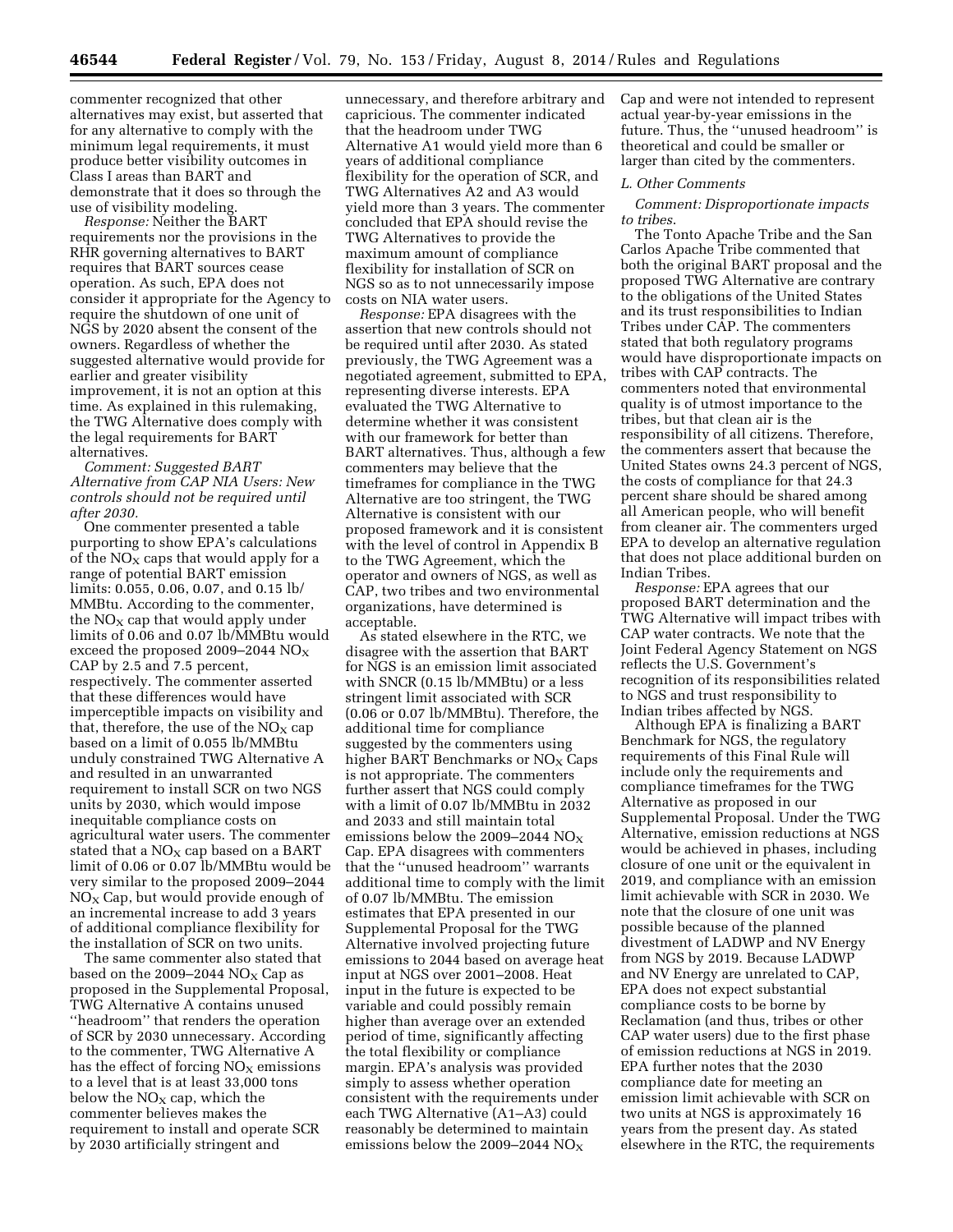under BART and the TWG Alternative include emission limits, rather than technology requirements. Thus, 16 years from now, although SCR will be capable of meeting the emission limit, other technologies or options may become available for the operator of NGS to more cost-effectively meet the  $NO<sub>x</sub>$ emission limit of 0.07 lb/MMBtu.

EPA recognized the potential impacts to tribes of our proposed BART determination and sought ways to provide flexibility and a framework for affected stakeholders to develop alternative approaches to BART. EPA has determined that the TWG Alternative achieves greater emission reductions than would otherwise be achieved under our BART determination, while providing additional time for compliance. This additional time allows the DOI, DOE, and EPA time to work with tribal stakeholders to identify and implement strategies for achieving the goals outlined in the Joint Federal Agency Statement on NGS.

*Comment: EPA lacks authority to regulate NGS* 

Several commenters indicated that EPA overstepped its authority and stated that EPA's proposal hinders the state's ability to deal with environmental issues on a local level. One commenter stated that EPA's regulations are an attack on free enterprise, and believes that the agenda of the current administration is to ban all coal-fired power plants regardless of the economic effect.

*Response:* EPA disagrees that it has overstepped its regulatory authority and disagrees that any State has authority to regulate air pollution from sources located on the Navajo reservation. EPA's authority to regulate NGS is established in sections  $301(a)$  and  $301(d)(4)$  of the CAA and the TAR. Section 301(d)(4) authorizes EPA to directly administer provisions of the CAA in Indian country under certain circumstances. The State of Arizona lacks authority to regulate air pollution sources located on the Navajo reservation.

EPA disagrees that the regulations promulgated in this action, which are requirements consistent with the TWG Agreement, constitutes an attack on free enterprise. The TWG Alternative was submitted to EPA by a stakeholder group that had determined it was a more cost-effective approach to continuing to operate NGS than a prior proposal by EPA. EPA considered the direct costs of compliance in our five-factor BART analysis, and although not specifically required in the BART Guidelines, EPA also considered numerous indirect impacts and costs in our analysis of

Factor 2. The comment provides no information other than conclusory statements that EPA failed to adequately consider the cost of compliance. EPA also disagrees that there is any agenda or effort to ban coal burning electricity generation. The TWG Agreement, as agreed upon by the members of the TWG, includes a provision that specifies continued operation of NGS as a conventional coal-fired power plant until 2044 when its lease with the Navajo Nation expires. Therefore, this rulemaking does not constitute a ban on burning coal.

*Comment: Lack of Consultation with Tribes*.

The Navajo Nation commented that EPA should improve communication at the start of any rulemakings to ensure that the Navajo Nation can provide meaningful information. The commenter said that even when the Agency develops supporting rule information like the RIA the Navajo Nation would like to be involved as it could impact the Nation. The commenter pointed out that EPA has known for decades that the Navajo Nation would be impacted by regulation of NGS and FCPP. The commenter quoted excerpts from Executive Order 13175—Consultation and Coordination with Indian Tribal Governments and said that the standard for determining if a regulation has tribal implication is not whether it ''impose[s] substantial *direct compliance costs* on tribal governments,'' but rather a regulation has ''substantial *direct effects* on one or more Indian tribes.''

The Navajo Nation stated that it was not consulted during the development of the ANPR and indicated that in August of 2009, one day prior to the ANPR for NGS and FCPP, EPA made a courtesy call to the President of the Navajo Nation. The Navajo Nation believes that if early and meaningful consultation with the Nation had occurred this could have led to an adequate analysis of BART controls and careful examination of non-air quality impacts.

The Gila River Indian Community expressed similar concerns regarding the lack of consultation. During a consultation on August 7, 2012, the commenter stated that it was their understanding that EPA would describe to the Community the proposed regulation prior to the rulemaking being issued. Instead, the commenter said, EPA called the night before issuing the rule, which the commenter said was inadequate and inconsistent with the expectations regarding consultation. The commenter also understood that the rule was to be proposed in September

2012 but it was not proposed until January 2013 and in the meantime several stakeholders provided additional input to the Agency. However, the Community was not consulted during this time. In addition, the Community expects an explanation of the final rule after it is issued by EPA.

The Hopi Tribe also commented on the lack of consultation and involvement of tribes in developing the regulation. The commenter submitted multiple letters to EPA indicating its concern about not being involved in the development of the rule or consulted but without providing pertinent information. In one of the letters, the commenter said that the government acknowledged the Hopi Tribe as a stakeholder and the intention to work with the Tribe; however, contrary to statements in the Joint Federal Agency Statement on NGS to work with tribes, the Hopi Tribe was not included in the TWG.

The Hopi Tribe specifically indicated that it was denied information regarding the TWG Alternative and the development of the alternative, something the commenter pointed out is essential in order to provide relevant and useful comments to EPA. The commenter said that it has submitted two Freedom of Information Act (FOIA) requests to DOI, which included documentation related to NGS and information documenting DOI's representation of the Hopi Tribe during the negotiation of the TWG Alternative. The commenter said that until it has the information requested via FOIA, it is not able to provide written comments on the TWG Alternative.

The Hopi Tribe asserted that it is has been treated differently than other tribal stakeholders in the TWG Agreement. For example, the TWG Agreement states that SRP will advocate to EPA the Navajo Nation's treatment as state (TAS) status. The Hopi Tribe indicated that the TWG Alternative protects the economic interests of the Navajo Nation and the Gila Indian Community but compromises the coal revenues of the Hopi Tribe and contains no mitigation measures for the significant and adverse economic impact. The Hopi Tribe indicated that it will be disproportionately and adversely affected by the reduced capacity at NGS.

The Kaibab Band of Paiute Indians expressed similar concerns regarding the lack of involvement of Indian Tribes and demanded that EPA consider the requests of the Kaibab Paiute. The commenter referred to the TWG Agreement and requested that the Kaibab Paiute Indian Reservation receive \$2.5 million of the \$5 million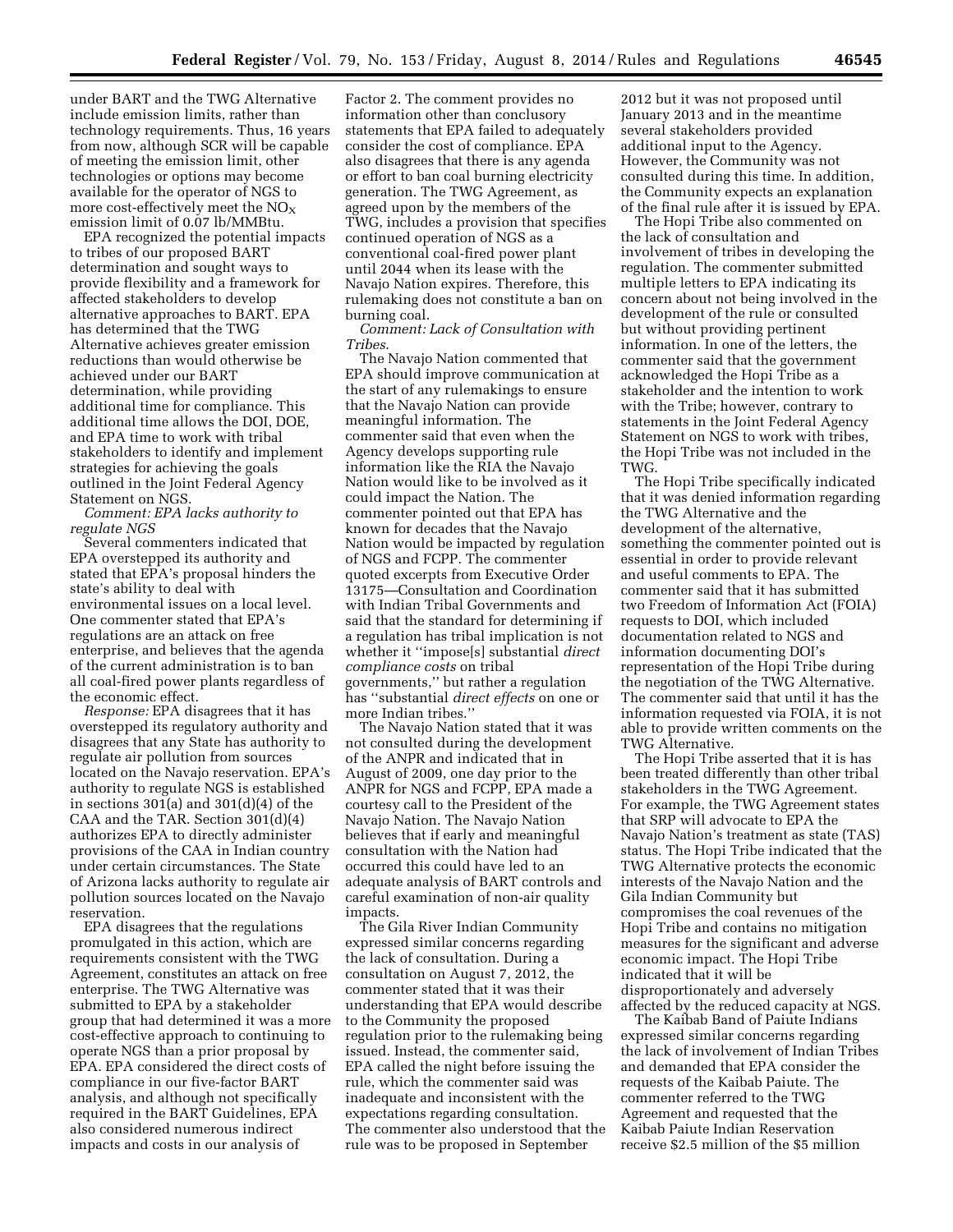Local Benefit Fund designated for community projects within 100 miles of NGS (the reservation is 60 miles from NGS). Also, the commenter said that the TWG Agreement promotes the development of clean energy, and based on that provision of the agreement, the commenter requested a 250 MW solar farm.

The Tohono O'odham Nation objected that a number of Indian nations that would be substantially affected by the rule were excluded from the TWG. The commenter noted that it is particularly concerned with maintaining CAP water delivery under whatever rule is finalized by EPA.

*Response:* EPA understands the importance of NGS to numerous tribes located in Arizona and the importance of our trust responsibility to Indian tribes affected by NGS. As a result, we have attempted to ensure that these tribes were consulted throughout the rulemaking process. We respectfully disagree that there was a lack of consultation with tribes.

EPA agrees with the Navajo Nation that Executive Order 13175 defines ''policies that have tribal implications'' to refer to regulations or other actions that have substantial direct effects on one or more Indian tribes.146 We disagree that EPA's discussion of direct compliance costs on tribal governments is not a correct standard for consideration and note that section 5(b) of EO 13175 further states that

To the extent practicable and permitted by law, no agency shall promulgate any regulation that has tribal implications, that imposes substantial direct compliance costs on Indian tribal governments, and that is not required by statute . . .

In our discussion of EO 13175, we included consideration of substantial direct compliance costs to tribal governments, as well as the broader consideration of substantial direct effects on one or more Indian tribes. We conclude that our proposed action on NGS *will* have tribal implications and may have substantial indirect effects on tribes, but will not impose substantial direct compliance costs on Indian tribal governments. We also conclude that this rule is appropriate under the CAA because NGS is a facility that is subject to BART.

In our proposed rule, EPA provided a document that listed all written or telephone correspondence as well as consultation meetings between EPA and Tribes on NGS. Although the commenter suggests that EPA's telephone call to the President of the

Navajo Nation one day prior to the signature of the ANPR in August 2009 was our first communication with the Nation on the subject, we note that the timeline includes a meeting between EPA and the Navajo Nation that occurred two months prior to the ANPR to discuss EPA's plans to move forward on an ANPR related to our ongoing BART analyses for FCPP and NGS.147 EPA further notes that the ANPR was not a proposed rule. The ANPR was an Advanced Notice of Proposed Rulemaking where we provided the public advance notice of our intention to develop rulemakings for FCPP and NGS. EPA included some initial analysis of two of the BART factors and stated that the ''specific purpose of this ANPR is for EPA to collect additional information.'' 148 Subsequent to the publication of the ANPR in the **Federal Register** on August 28, 2009, and prior to our proposed rule on NGS, EPA held four consultation meetings with tribes in 2009, eight consultation meetings with tribes in 2010, eight consultation meetings in 2011, and ten consultation meetings with tribes in 2012.149 Of these meetings, at least eight were held as group consultation sessions where all tribes in Arizona were invited to participate and were provided the opportunity to request individual consultation meetings as well.150

The Navajo Nation, the Hopi Tribe, the Gila River Indian Community, the Tohono O'odham Nation, the Ak-Chin Indian Community, the Pascua Yaqui Tribe, the Fort McDowell Yavapai Nation, and the Yavapai-Apache Nation, and the Inter Tribal Council of Arizona submitted comments to EPA on the ANPR. EPA summarized and provided responses to comments received from tribal governments in the TSD for our proposed rule on NGS.151 The primary concerns expressed by the tribal governments related to the economic importance of NGS and the relationship of NGS with CAP and Indian Water

148See 74 FR 44313 at 44314 (August 28, 2009).

149See document titled ''2013\_0109 Timeline of all tribal consultation on NGS.pdf'' in document number 0005 in the docket for the rule at and document titled ''Updated Timeline of all Tribal Consultation on NGS\_for Final Rule.pdf'' in the docket for the rule.

 $^{150}\,Id.,$  and see, e.g., document  $0008$  in the docket for the rule.

151See page 25 and 26 of the TSD to the Proposed Rule, document 0014 in the docket for this rule.

Settlement Agreements. The Navajo Nation also commented on specific aspects of the five-factor analysis for BART, and the Hopi Tribe submitted an economic study it had commissioned that expresses concern that regulatory actions would force NGS to close. In our proposed rule and in our development of our proposed framework for BART Alternatives, including the credit for early installation of LNB/SOFA, EPA recognized the importance of NGS to tribes in Arizona, both in contributing to the economies of the Navajo Nation and Hopi Tribe, and in serving as a source of electrical power for CAP and a source of revenue to the Lower Colorado River Basin Development Fund, as related to water settlement agreements with numerous tribes in Arizona. Based on this recognition, EPA put forth additional options for greater flexibility in the compliance timeframe and invited stakeholders to develop and submit additional BART Alternatives to EPA for consideration.

Following the publication of our proposed rule on February 5, 2013, EPA engaged in 17 consultation meetings with tribes prior to the January 2014 close of the public comment period.152 Of these meetings, at least two were held as group consultation sessions where all tribes in Arizona were invited to participate and were provided the opportunity to request individual consultation meetings as well.153 EPA received comment letters on our proposal and Supplemental Proposal from the Navajo Nation, the Gila River Indian Community, the Tohono O'odham Nation, the Ak-Chin Indian Community, the Tonto Apache Tribe, the San Carlos Apache Tribe, and the Kaibab Band of Paiute Indians.154 At the request of two tribes for additional time beyond January 6, 2014 to submit comments, EPA agreed that we would consider comments from tribal governments submitted after the close of the comment period. The White Mountain Apache Tribe submitted comments on February 5, 2014.155 In addition, in response to their request to EPA for information related to NGS, we provided responsive documents to the Hopi Tribe on January 7, 2014.156 As shown in additional correspondence,

<sup>146</sup>*[http://www.gpo.gov/fdsys/pkg/WCPD-2000-11-](http://www.gpo.gov/fdsys/pkg/WCPD-2000-11-13/pdf/WCPD-2000-11-13-Pg2806-2.pdf)  [13/pdf/WCPD-2000-11-13-Pg2806-2.pdf](http://www.gpo.gov/fdsys/pkg/WCPD-2000-11-13/pdf/WCPD-2000-11-13-Pg2806-2.pdf)*.

<sup>147</sup>See listed item indicating consultation meeting on June 10, 2009 between Laura Yoshii, Acting Regional Administrator of EPA Region 9, and President Joe Shirley, Jr., of the Navajo Nation, to discuss moving forward on the ANPR for Four Corners Power Plant and NGS. See document titled ''2013\_0109 Timeline of all tribal consultations on NGS.docx'' in document number 0005 in the docket for this rule.

<sup>152</sup>See document titled ''Updated Timeline of all Tribal Consultation on NGS\_for Final Rule.pdf'' in the docket for the rule.

<sup>153</sup> *Id.* 

<sup>154</sup>See comment numbers 0340, 0317, 0387, 0402, 0419, and 0421 in the docket for the rule.

<sup>155</sup>See comment number 0440 in the docket for the rule.

<sup>156</sup>See document titled ''2014\_0107 EPA Letter to Chairman Honanie with Enclosure 1.pdf'' in the docket for this rule.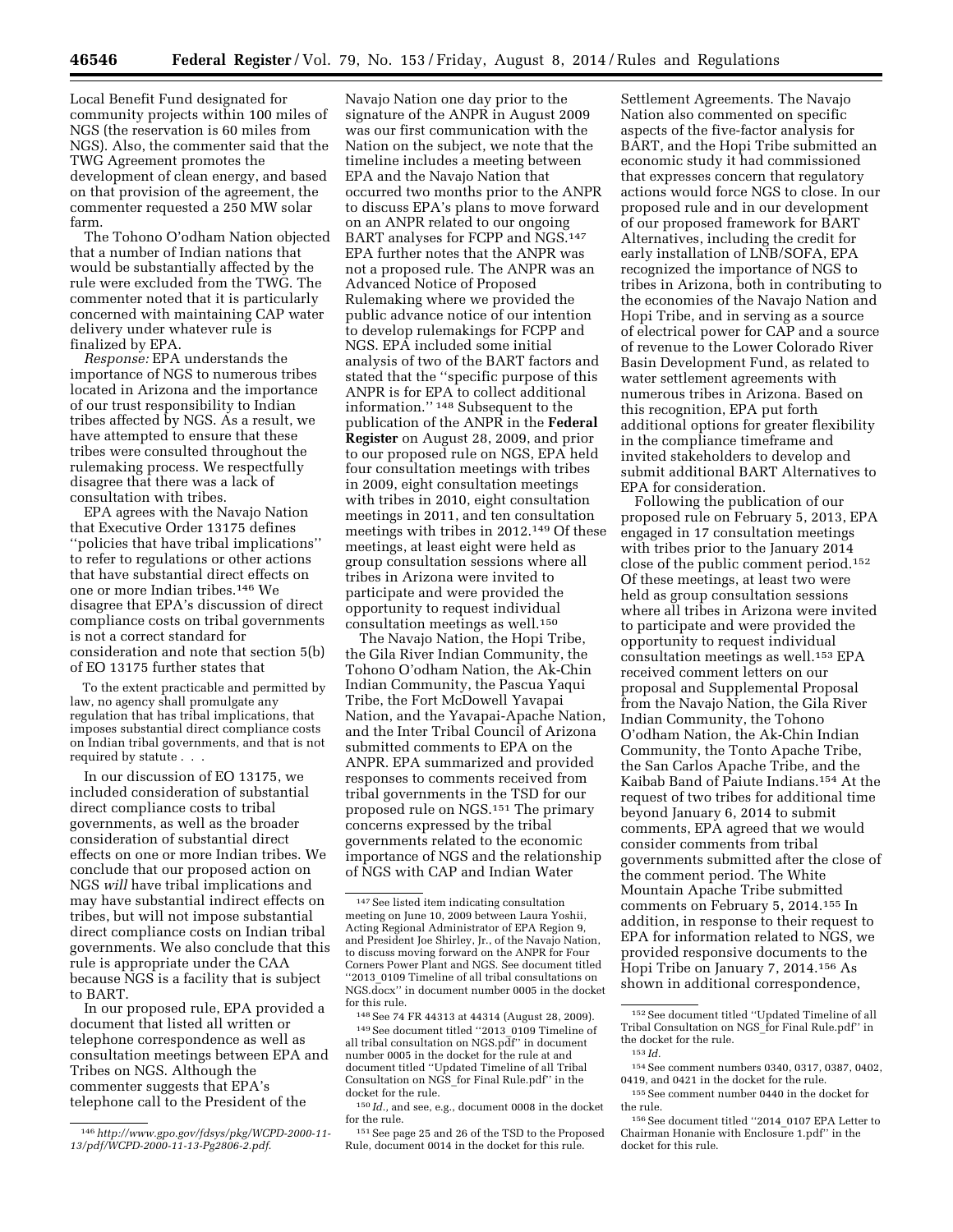the Hopi Tribe requested additional time to submit comments, and EPA again agreed to consider late comments from the Hopi Tribe.157 EPA did not receive any further comments from the Hopi Tribe.

Several tribes also expressed concern that the Technical Work Group included only two tribes, the Navajo Nation and the Gila River Indian Community, and excluded numerous other tribes that also have a significant economic interest in NGS. EPA recognizes that many tribes were not included in the development of the TWG Agreement. EPA was not involved in the formation of the TWG or any of the negotiations between the members of the TWG in developing the TWG Agreement. In addition, our evaluation of the TWG Agreement was for the sole purpose of determining whether Appendix B to the TWG Agreement meets our framework for a ''better than BART'' Alternative. Therefore, although EPA agrees that many tribes have economic interest in NGS and CAP, EPA does not have any role in the distribution of funds described in the TWG Agreement.

Based on numerous consultation meetings between high-level officials from EPA and elected tribal leaders, beginning in 2009 and extending into 2013, and our development of flexible options for BART Alternatives in response to comments from tribes, EPA considers our consultation on NGS to be consistent with EO 13175 and EPA's policy to engage in early and meaningful consultation with tribes.158 EPA will provide notification of our Final Rule, in writing, to all tribal governments that submitted comments to EPA on our Proposed Rule or Supplemental Proposal and will provide our written responses to their specific comments. All written correspondence from tribal governments to EPA regarding NGS and our proposed BART determination is available in the docket for this rulemaking.159

#### **V. Summary of Final Action**

On February 5, 2013, EPA issued a proposed BART analysis of  $NO<sub>X</sub>$ controls at NGS. Based on that analysis, EPA proposed a  $NO<sub>X</sub>$  emission limit of 0.055 lb/MMBtu for all three units within five years of a Final Rule. Our

proposed rule also set out a framework for evaluating BART alternatives at NGS. EPA proposed a ''better than BART'' alternative (Alternative 1), consistent with this proposed framework, requiring compliance with a  $NO<sub>X</sub>$  emission limit of 0.055 lb/MMBtu on one unit per year in 2021, 2022, and 2023. EPA invited stakeholders to submit additional alternatives, consistent with our proposed framework for ''better than BART'' alternatives, to EPA for consideration.

On July 26, 2013, a stakeholder group, known as the TWG, submitted an agreement among seven diverse entities (TWG Agreement) that included an additional BART alternative (Appendix B to the TWG Agreement). In general, this alternative includes closure of one unit at NGS, or curtailment of net generating capacity by an equivalent amount, in 2019 and compliance with an emission limit of 0.07 lb/MMBtu on two units at NGS in 2030. The TWG Agreement also included a provision requiring the owners of NGS to cease conventional coal-fired generation at NGS by the end of 2044. EPA independently evaluated Appendix B to the TWG Agreement to determine whether it complied with the framework we put forth in our Proposed Rule, as well as the statutory and regulatory requirements in the CAA and the RHR.

On October 22, 2013, EPA published a Supplemental Proposal. Our Supplemental Proposal contained a detailed evaluation of Appendix B to the TWG Agreement along with a discussion of our legal rationale for proposing to approve requirements consistent with the TWG Agreement as a ''better than BART'' alternative. Our Supplemental Proposal and this Final Rule refer to our regulations that are generally consistent with Appendix B to the TWG Agreement as the ''TWG Alternative.'' The Supplemental Proposal (i.e., the TWG Alternative) included regulatory requirements to achieve substantial  $NO<sub>X</sub>$  reductions over time, as well as a cap in cumulative  $NO<sub>X</sub>$  emissions from NGS over 2009– 2044 (2009–2044  $NO<sub>X</sub> Cap$ ) to ensure that lifetime emissions from NGS under the TWG Alternative do not exceed lifetime emissions that would have otherwise occurred under our proposed BART determination for NGS (BART Benchmark).

Based on our review of all comments we received on the Proposed Rule and Supplemental Proposal, EPA is taking action to finalize requirements consistent with the TWG Agreement, as a ''better than BART'' Alternative (TWG Alternative) put forth in our Supplemental Proposal. EPA is also

taking final action to determine that a BART Benchmark, consistent with our proposed BART determination, is appropriate for establishing the 2009– 2044  $NO<sub>x</sub>$  Cap under the TWG Alternative. EPA is not finalizing our proposed BART determination for NGS in the regulatory requirements of this Final Rule, and EPA is not taking action to finalize Alternative 1, the ''better than BART'' Alternative we put forth in our Proposed Rule.

This Final Action is expected to result in over an 80 percent reduction in  $NO<sub>X</sub>$ emissions and to significantly reduce the impact of NGS on visibility at 11 mandatory Class I Federal areas. EPA's action to finalize requirements consistent with the TWG Agreement as a ''better than BART'' alternative for NGS will ensure that lifetime  $NO<sub>x</sub>$ emissions from NGS do not exceed the BART Benchmark.

#### **VI. Administrative Requirements**

*A. Executive Order 12866: Regulatory Planning and Review and Executive Order 13563: Improving Regulation and Regulatory Review* 

This action will finalize a sourcespecific FIP for a single generating source. This type of action is exempt from review under Executive Orders 12866 (58 FR 51735, October 4, 1993) and 13563 (76 FR 3821, January 21, 2011).

#### *B. Paperwork Reduction Act*

This action does not impose an information collection burden under the provisions of the Paperwork Reduction Act, 44 U.S.C. 3501 *et seq.* Under the Paperwork Reduction Act, a ''collection of information'' is defined as a requirement for ''answers to . . . identical reporting or recordkeeping requirements imposed on ten or more persons. . . .'' 44 U.S.C. 3502(3)(A). Because the final FIP applies to a single facility, Navajo Generating Station, the Paperwork Reduction Act does not apply. *See* 5 CFR 1320(c).

Burden means the total time, effort, or financial resources expended by persons to generate, maintain, retain, or disclose or provide information to or for a Federal agency. This includes the time needed to review instructions; develop, acquire, install, and utilize technology and systems for the purposes of collecting, validating, and verifying information, processing and maintaining information, and disclosing and providing information; adjust the existing ways to comply with any previously applicable instructions and requirements; train personnel to be able to respond to a collection of

<sup>157</sup>See document titled ''2014\_0131 Letter from Chairman Honanie.pdf'' and document titled ''2014\_0206 EPA Response to Chairman Honanie\_ Hopi Tribe.pdf'' in the docket for this rule.

<sup>158</sup>The EPA policy on Consultation and Coordination with Indian Tribes is posted on the following Web site: *[http://www.epa.gov/tribal/](http://www.epa.gov/tribal/consultation/consult-policy.htm) [consultation/consult-policy.htm](http://www.epa.gov/tribal/consultation/consult-policy.htm)*.

<sup>159</sup>See Appendix A (List of Written Comments) to the RTC and the docket for this rulemaking.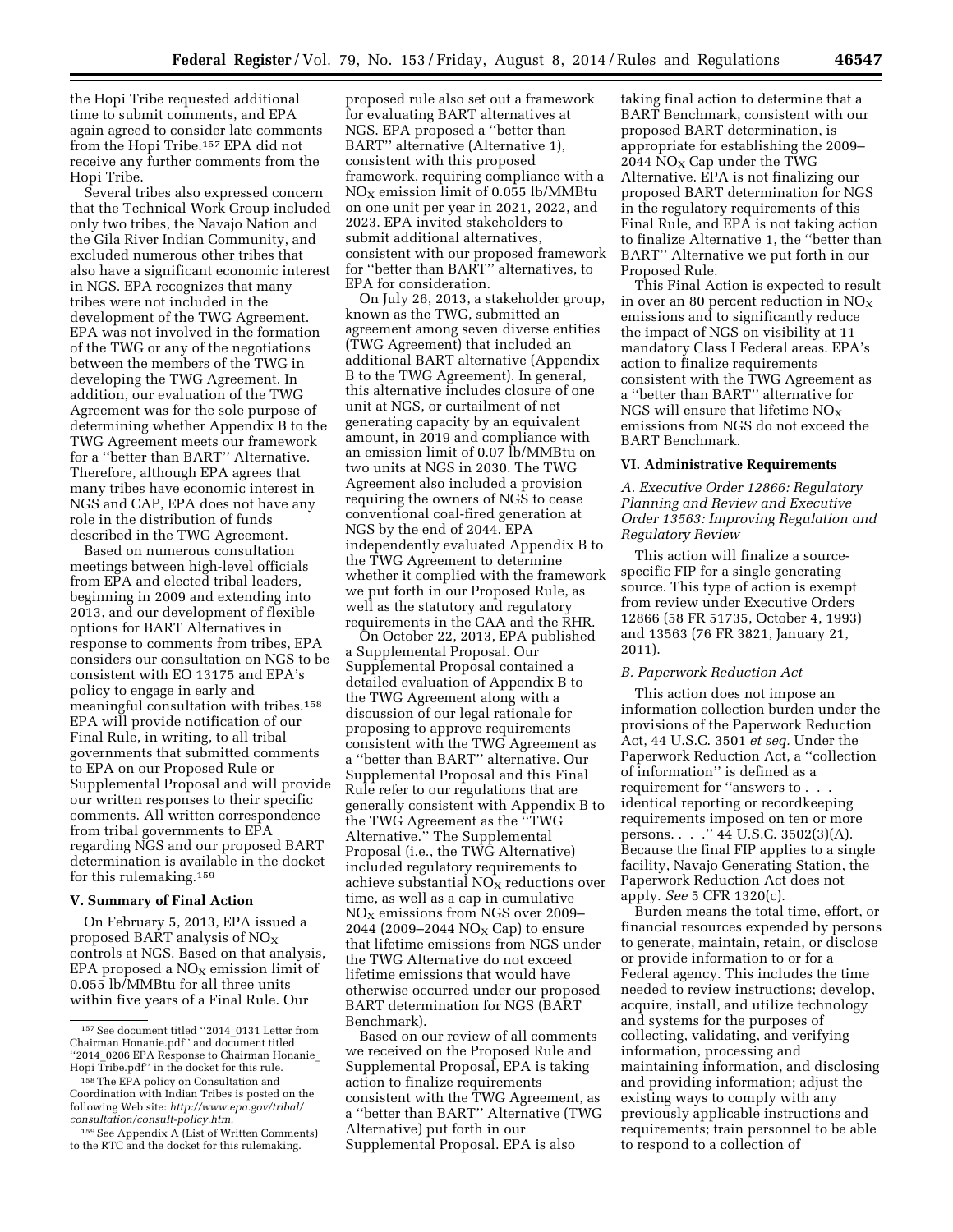information; search data sources; complete and review the collection of information; and transmit or otherwise disclose the information.

An agency may not conduct or sponsor, and a person is not required to respond to a collection of information unless it displays a currently valid OMB control number. The OMB control numbers for EPA's regulations in 40 CFR are listed in 40 CFR Part 9.

#### *C. Regulatory Flexibility Act*

The Regulatory Flexibility Act (RFA) generally requires an agency to prepare a regulatory flexibility analysis of any rule subject to notice and comment rulemaking requirements under the Administrative Procedure Act or any other statute unless the agency certifies that the rule will not have a significant economic impact on a substantial number of small entities. Small entities include small businesses, small organizations, and small governmental jurisdictions.

For purposes of assessing the impacts of today's rule on small entities, small entity is defined as: (1) A small business as defined by the Small Business Administration's (SBA) regulations at 13 CFR 121.201; (2) a small governmental jurisdiction that is a government of a city, county, town, school district or special district with a population of less than 50,000; and (3) a small organization that is any not-for-profit enterprise which is independently owned and operated and is not dominant in its field.

After considering the economic impacts of this action on small entities, I certify that this final action will not have a significant economic impact on a substantial number of small entities. The Navajo Generating Station is not a small entity and the FIP for Navajo Generating Station being finalized today does not impose any compliance requirements on small entities. *See Mid-Tex Electric Cooperative, Inc.* v. *FERC,*  773 F.2d 327 (D.C. Cir. 1985). We recognize that several tribes located in Arizona have expressed concerns regarding potential indirect effects of this Final Rule; however, these indirect effects are not direct compliance costs or requirements on small entities.

# *D. Unfunded Mandates Reform Act (UMRA)*

This rule will impose an enforceable duty on the private sector owners of Navajo Generating Station. However, this rule does not contain a Federal mandate that may result in expenditures of \$100 million (in 1996 dollars) or more for State, local, and tribal governments, in the aggregate, or the

private sector in any one year. EPA's estimate for the total annual cost to install and operate SCR on all three units at NGS if it had been required to comply with BART does not exceed \$100 million (in 1996 dollars) in any one year. Because we are finalizing requirements consistent with Appendix B to the TWG Agreement, which provides more flexibility than EPA's proposed BART determination and would, at most, require installation and operation of SCR on two units, rather than three units at NGS, EPA expects the total annual cost of implementing the TWG Alternative to also not exceed \$100 million (in 1996 dollars). Thus, this rule is not subject to the requirements of sections 202 or 205 of UMRA. This action is also not subject to the requirements of section 203 of UMRA because it contains no regulatory requirements that might significantly or uniquely affect small governments. This rule will not impose direct compliance costs on the Navajo Nation, and will not preempt Navajo law. This final action will reduce the emissions of  $NO_X$  from a single source, the Navajo Generating Station.

#### *E. Executive Order 13132: Federalism*

This action does not have federalism implications. It will not have substantial direct effects on the States, on the relationship between the national government and the States, or in the distribution of power and responsibilities among the various levels of government, as specified in Executive Order 13132. This final action requires emission reductions of  $NO<sub>x</sub>$  at a specific stationary source located in Indian country. Thus, Executive Order 13132 does not apply to this action.

#### *F. Executive Order 13175: Consultation and Coordination With Indian Tribal Governments*

Subject to the Executive Order 13175 (65 FR 67249, November 9, 2000) EPA may not issue a regulation that has tribal implications, that imposes substantial direct compliance costs, and that is not required by statute, unless the Federal government provides the funds necessary to pay the direct compliance costs incurred by tribal governments, or EPA consults with tribal officials early in the process of developing the proposed regulation and develops a tribal summary impact statement. EO 13175 defines ''policies that have tribal implications'' to refer to regulations or other actions that have substantial direct effects on one or more Indian tribes.

EPA has concluded that this Final Action will have tribal implications based on the direct relationship between

NGS and the Navajo Nation. In addition, EPA anticipates that the following direct and indirect effects may result from the TWG Alternative and Reclamation's ownership interest in NGS: Decreased revenues to the Hopi Tribe and the Navajo Nation associated with the closure of one unit or curtailment of electricity generation in 2019; and increased water costs to tribes associated with the installation of controls to meet an emission limit of 0.07 lb/MMBtu in 2030. However, it will neither pre-empt Tribal law nor impose substantial direct compliance costs on tribal governments (no tribal government is an owner or participant in NGS and therefore no tribal government will be required to pay direct costs of compliance). We note that the Navajo Nation has the option to purchase up to a 170 MW share of NGS in 2019. EPA understands that the Navajo Nation has not yet made its decision and therefore, currently, no tribal government is a Participant in NGS.

The owners of NGS, together with the Navajo Nation, the Gila River Indian Community, and several other stakeholders, submitted the TWG Agreement to EPA that would provide compliance flexibility to the owners and result in greater reasonable progress than BART toward the national visibility goal. This TWG Alternative involves closure or curtailment of production on one unit of NGS and installation of add-on pollution controls to the remaining two units. EPA issued a Supplemental Proposal proposing to find that the TWG Alternative met the requirements of the CAA and RHR. Today, EPA is finalizing requirements consistent with the TWG Agreement. Because the TWG Alternative involves the closure or curtailment of production on one unit and an associated decline in the amount of coal mined and combusted, to the extent that taxes or royalties paid to the Hopi Tribe and the Navajo Nation by the operators of Navajo Generating Station and the Kayenta Mine, are tied to the amount of coal that is mined or the amount of electricity that is generated at NGS, the revenues to the Hopi Tribe and Navajo Nation may be expected to decline. In addition, under the TWG Alternative, when the installation of add-on pollution controls occurs in 2030, EPA expects the CAWCD variable OM&R water rate to increase, affecting tribes with allocations of CAP water.

EPA consulted with tribal officials early in the process of developing this regulation to permit them to have meaningful and timely input into its development. EPA first put forth an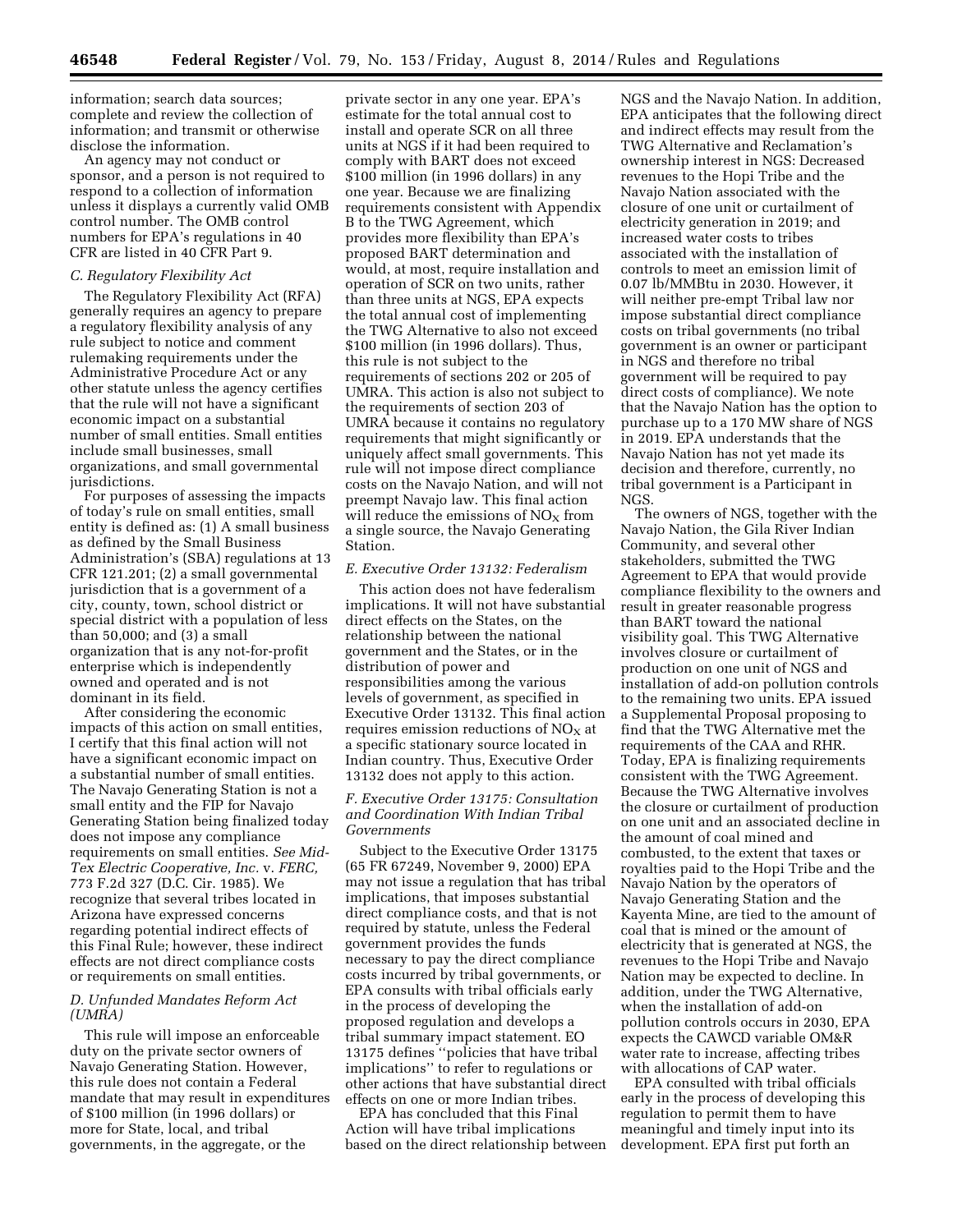ANPR on August 28, 2009 to accept comment on preliminary information provided by FCPP and NGS and to begin the consultation process with the Federal Land Managers and affected tribes.

EPA received numerous comments on the ANPR from tribes and tribal organizations, including the Navajo Nation, Hopi Tribe, Gila River Indian Community, Ak-Chin Indian Community, Tohono O'odham Nation, Pascua Yaqui Tribe, Fort McDowell Yavapai Nation, Yavapai-Apache Nation, and the Inter Tribal Council of Arizona. Comments from the Navajo Nation on NGS and from the Hopi Tribe focused on the significant contribution of coal-related royalties, taxes, and employment at NGS and the Kayenta Mine to the economies of the Navajo Nation and the Hopi Tribe. Comments from the Gila River Indian Community, the Tohono O'odham Nation, and other tribes located in Arizona focused on the importance of continued operation of NGS as a source of power to CAP, in order for the federal government to meet obligations under existing water settlement agreements. The importance to tribes of continued operation of NGS and affordable water costs cannot be overemphasized.

Given the extent of federal and tribal interests in NGS and the federal government's trust responsibility to Indian tribes, on January 4, 2013, EPA, DOI, and DOE signed a joint federal agency statement committing to collaborate on several short- and longterm goals, including analyzing and pursuing strategies for providing clean, affordable and reliable power, affordable and sustainable water, and sustainable economic development to key stakeholders who currently depend on NGS.160 The partner agencies have already begun to work together with stakeholders to identify and undertake actions that support implementation of BART, including seeking funding to cover expenses for pollution control or other necessary upgrades for the federal portion of NGS. The agencies have also begun work to jointly support a phase 2 report to analyze a full range of clean energy options for NGS. Finally, the agencies intend to work with stakeholders to develop a roadmap for achieving long-term, innovative clean energy solutions for NGS.

In our February 5, 2013 Proposed Rule, EPA exercised discretion to include in our analysis of Factor 2 (Energy and Non-Air Quality Impacts),

an examination of the viability of continued operation of NGS if new  $NO<sub>X</sub>$ controls are required, to address the concern expressed by numerous tribes that a BART determination requiring SCR would force NGS to close. Our analysis showed that although SCR would increase the cost of electricity generation at NGS, installing and operating SCR at NGS would still be less costly than replacing NGS with power purchased from elsewhere in the West.161 However, we also recognized that the timing of regulatory compliance is an important consideration given potential ownership changes and other requirements related to the extension of the NGS lease and other rights-of-way agreements. As part of our Factor 2 analysis, we also estimated potential water rate increases to tribes.162 As discussed in our proposed rule, EPA considers the potential economic impacts to tribes to argue for flexibility in the compliance timeframe for NGS.

In addition to our proposed BART determination for NGS, EPA also proposed a framework for evaluating alternatives to BART that provide options for flexibility in achieving emission reductions at NGS. EPA proposed an alternative to BART consistent with our proposed framework and invited stakeholders to submit other alternatives to BART that reduce  $NO<sub>X</sub>$ emissions at NGS while providing longterm, sustainable benefits for tribes.163 We noted that the extended timeframe for compliance would not, in itself, avoid or mitigate increases in water rates for tribes located in Arizona; however, it would provide time for the collaborating federal agencies to explore options to avoid or minimize potential impacts to tribes, including seeking funding to cover the expenses for the federal portion of pollution control at NGS.164

Following our Proposed Rule, the TWG, which included the Navajo Nation, the Gila River Indian Community, and the Interior, together with four additional groups, submitted their agreement (TWG Agreement) that contained an additional BART alternative for consideration (Appendix B to the TWG Agreement). Although EPA was not part of the TWG, we note that the TWG Agreement included seven elements, including elements directly or indirectly related to tribes, i.e., commitments by Interior to mitigate potential impacts from EPA's final

BART rule to Affected Tribes and a commitment by SRP to make funds available for a Local Benefit Fund for community improvement projects within 100 miles of NGS or the Kayenta Mine.<sup>165</sup>

EPA has met with tribes on numerous occasions to discuss the significance of NGS to tribal economies and tribal water interests in Arizona.166 Consultations with tribes included potential economic impacts associated with a BART determination for NGS, as well as potential impacts from EPA's Mercury and Air Toxics Standards (MATS) rulemaking.

In recognition of the unusual complexity of regulating NGS, representatives from EPA, including the Assistant Administrator and the Deputy Assistant Administrator for the Office of Air and Radiation and the Regional Administrator for Region 9, visited NGS and affected communities in the area. EPA officials have also met with additional stakeholders, at various locations, including EPA offices in San Francisco, California and Washington, DC, and offices of individual tribal governing councils and the Inter Tribal Council of Arizona.

Following the publication of our proposed rule on February 5, 2013, EPA engaged in 17 consultation meetings with tribes prior to the January 2014 close of the public comment period.167 Of these meetings, at least two were held as group consultation sessions where all tribes in Arizona were invited to participate and were provided the opportunity to request individual consultation meetings as well.168 EPA received comment letters on our proposal and Supplemental Proposal

167See document titled ''Updated Timeline of all Tribal Consultation on NGS\_for Final Rule.pdf'' in the docket for the rule. 168 *Id.* 

<sup>160</sup>See *Joint Federal Agency Statement Regarding Navajo Generating Station,* dated January 4, 2013, in the docket for this proposed rulemaking.

<sup>161</sup>See Factor 2 analysis, 78 FR 8281–8284 (February 5, 2013).

<sup>162</sup> *Id.* 

<sup>163</sup> *Id.* at 8291.

<sup>164</sup> *Id.* at 8289.

<sup>165</sup>As described in our Supplemental Proposal (78 FR 62512, October 22, 2013), the seven elements of the TWG Agreement were (1) a description of a 'Reasonable Progress Alternative to BART' (Appendix B to the TWG Agreement); (2) a study of options by Reclamation for replacing the federal share of energy being generated from NGS with lowemitting energy; (3) commitments by Interior to reduce or offset emissions of carbon dioxide  $(CO<sub>2</sub>)$ by three percent per year and facilitate the development of clean energy resources; (4) commitments by Interior to mitigate potential impacts from EPA's final BART rule to Affected Tribes; (5) a commitment by Interior to carry out the Phase 2 Study by the National Renewable Energy Laboratory (NREL) for the purposes of studying options for the future of NGS; (6) a commitment by SRP to make funds available for a Local Benefit Fund for community improvement projects within 100 miles of NGS or the Kayenta Mine; and (7) a summary of obligations of the Parties to the Agreement and miscellaneous legal provisions.

<sup>166</sup>See document titled ''Updated Timeline of All Tribal Consultations on NGS for Final Rule.docx'' in the docket for this rulemaking.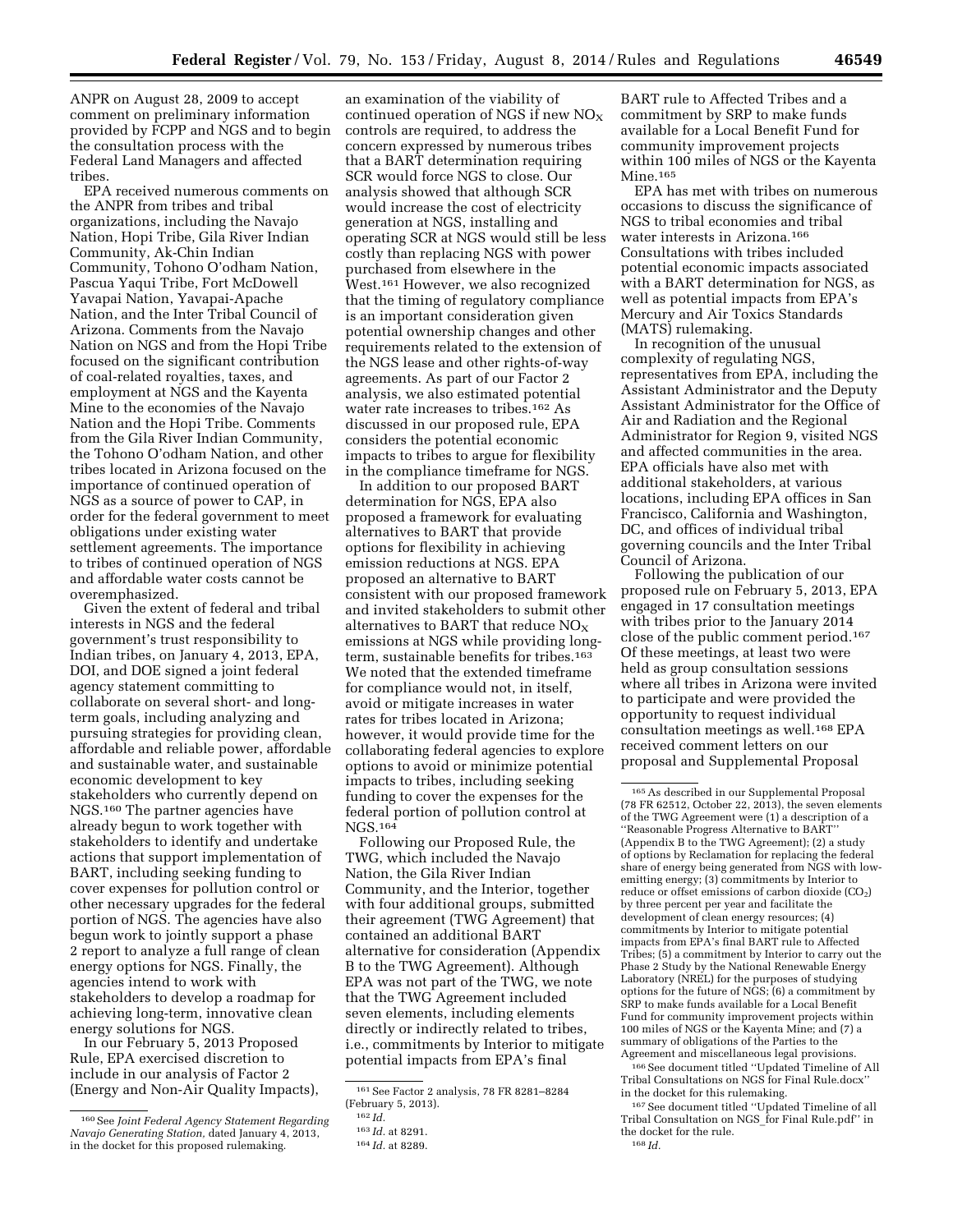from the Navajo Nation, the Gila River Indian Community, the Tohono O'odham Nation, the Ak-Chin Indian Community, the Tonto Apache Tribe, the San Carlos Apache Tribe, and the Kaibab Band of Paiute Indians.169 At the request of two tribes for additional time beyond January 6, 2014 to submit comments, EPA exercised our discretion to accept comments from tribal governments after the close of the comment period. The White Mountain Apache Tribe submitted comments on February 5, 2014.170 In addition, in response to their request to EPA for information related to NGS, we provided responsive documents to the Hopi Tribe on January 7, 2014.171 As shown in additional correspondence, the Hopi Tribe requested additional time to submit comments, and EPA continued to exercise our discretion to accept late comments from the Hopi Tribe.172 Our separate response to comments document contains a summary of all substantive comments and EPA's responses to those comments.

Several tribes expressed concern that the Technical Work Group included only two tribes, the Navajo Nation and the Gila River Indian Community, and excluded numerous other tribes that also have a significant economic interest in NGS. Several tribes also asserted that the Proposed Rule and Supplemental Proposal have disproportionate impacts on tribes with CAP water settlements and urged EPA to develop an alternative regulation that does not place an additional burden on Indian tribes. Another tribe requested that a portion of the funds identified in the TWG Agreement be designated to their tribe.

EPA recognizes that many tribes did not participate in the development of the TWG Agreement. EPA was not involved in the formation of the Technical Work Group or any of the negotiations between the members of the TWG in developing the TWG Agreement. In addition, our evaluation of the TWG Agreement was for the sole purpose of determining whether the TWG Alternative (Appendix B to the TWG Agreement) meets our framework for a ''better than BART'' Alternative. Therefore, although EPA agrees that many tribes have economic interests in NGS and CAP, EPA did not have a role in the TWG Agreement and does not have any role in the distribution of funds described in the TWG Agreement.

EPA recognizes that our final action will have tribal implications. Because we are taking action to finalize requirements consistent with the TWG Agreement, EPA anticipates that increases in CAP water costs as a result of the installation of new air pollution controls at NGS would not occur until 2030. In addition, as stated elsewhere, EPA has committed to collaborating with other federal agencies to explore options to avoid or minimize potential impacts to tribes, including seeking funding to cover the expenses for the federal portion of pollution control at NGS.

In summary, EPA has taken numerous steps, as described in the preceding paragraphs, to evaluate the potential impacts on Tribes and to identify and provide the flexibility for others to develop alternative approaches that would meet the requirements of the CAA and the RHR while being as sensitive as possible to concerns raised by Tribes. Through the Joint Federal Agency Statement on NGS, the federal government has recognized its obligations through its trust responsibility and through its specific historical and ongoing involvement with NGS and water rights settlements with Tribes. That agreement reflects our commitment to ongoing engagement with affected Tribes and to the pursuit of a long-term solution for electricity generation that is protective of the economic interests of Tribes and public health and the environment.

Based on numerous consultation meetings between high-level officials from EPA and elected tribal leaders, beginning in 2009 and extending into 2013, and our development of flexible options for BART Alternatives in response to comments from tribes, EPA considers our consultation on NGS to be consistent with EO 13175 and EPA's policy to engage in early and meaningful consultation with tribes.173

# *G. Executive Order 13045: Protection of Children From Environmental Health Risks and Safety Risks*

Executive Order 13045: *Protection of Children from Environmental Health Risks and Safety Risks* (62 FR 19885, April 23, 1997), applies to any rule that: (1) Is determined to be economically significant as defined under Executive

Order 12866, and (2) concerns an environmental health or safety risk that EPA has reason to believe may have a disproportionate effect on children. If the regulatory action meets both criteria, the Agency must evaluate the environmental health or safety effects of the planned rule on children, and explain why the planned regulation is preferable to other potentially effective and reasonably feasible alternatives considered by the Agency.

This rule is not subject to Executive Order 13045 because it requires emissions reductions of  $NO<sub>x</sub>$  from a single stationary source. Because this action only applies to a single source and is not a rule of general applicability, it is not economically significant as defined under Executive Order 12866, and does not have a disproportionate effect on children. However, to the extent that the rule will reduce emissions of  $NO<sub>X</sub>$ , which contributes to ozone formation, the rule will have a beneficial effect on children's health by reducing air pollution that causes or exacerbates childhood asthma and other respiratory issues.

# *H. Executive Order 13211: Actions Concerning Regulations That Significantly Affect Energy Supply, Distribution, or Use*

This action is not subject to Executive Order 13211 (66 FR 28355 (May 22, 2001)), because it is not a significant regulatory action under Executive Order 12866.

#### *I. National Technology Transfer and Advancement Act*

Section 12(d) of the National Technology Transfer and Advancement Act of 1995 (NTTAA), Public Law 104– 113, 12 (10) (15 U.S.C. 272 note) directs EPA to use voluntary consensus standards (VCS) in its regulatory activities unless to do so would be inconsistent with applicable law or otherwise impractical. VCS are technical standards (e.g., materials specifications, test methods, sampling procedures and business practices) that are developed or adopted by the VCS bodies. The NTTAA directs EPA to provide Congress, through annual reports to OMB, with explanations when the Agency decides not to use available and applicable VCS.

Consistent with the NTTAA, the Agency conducted a search to identify potentially applicable VCS. For the measurements listed below, there are a number of VCS that appear to have possible use in lieu of the EPA test methods and performance specifications (40 CFR Part 60, Appendices A and B) noted next to the measurement

<sup>169</sup>See comment numbers 0340, 0317, 0387, 0402, 0419, and 0421 in the docket for the rule.

<sup>170</sup>See comment number 0440 in the docket for the rule.

<sup>171</sup>See document titled ''2014\_0107 EPA Letter to Chairman Honanie with Enclosure 1.pdf'' in the docket for this rule.

<sup>172</sup>See document titled ''2014\_0131 Letter from Chairman Honanie.pdf'' and document titled '2014\_0206 EPA Response to Chairman Honanie Hopi Tribe.pdf'' in the docket for this rule.

<sup>173</sup>EPA's policy on Consultation and Coordination with Indian Tribes is posted on the following Web site: *[http://www.epa.gov/tribal/](http://www.epa.gov/tribal/consultation/consult-policy.htm) [consultation/consult-policy.htm.](http://www.epa.gov/tribal/consultation/consult-policy.htm)*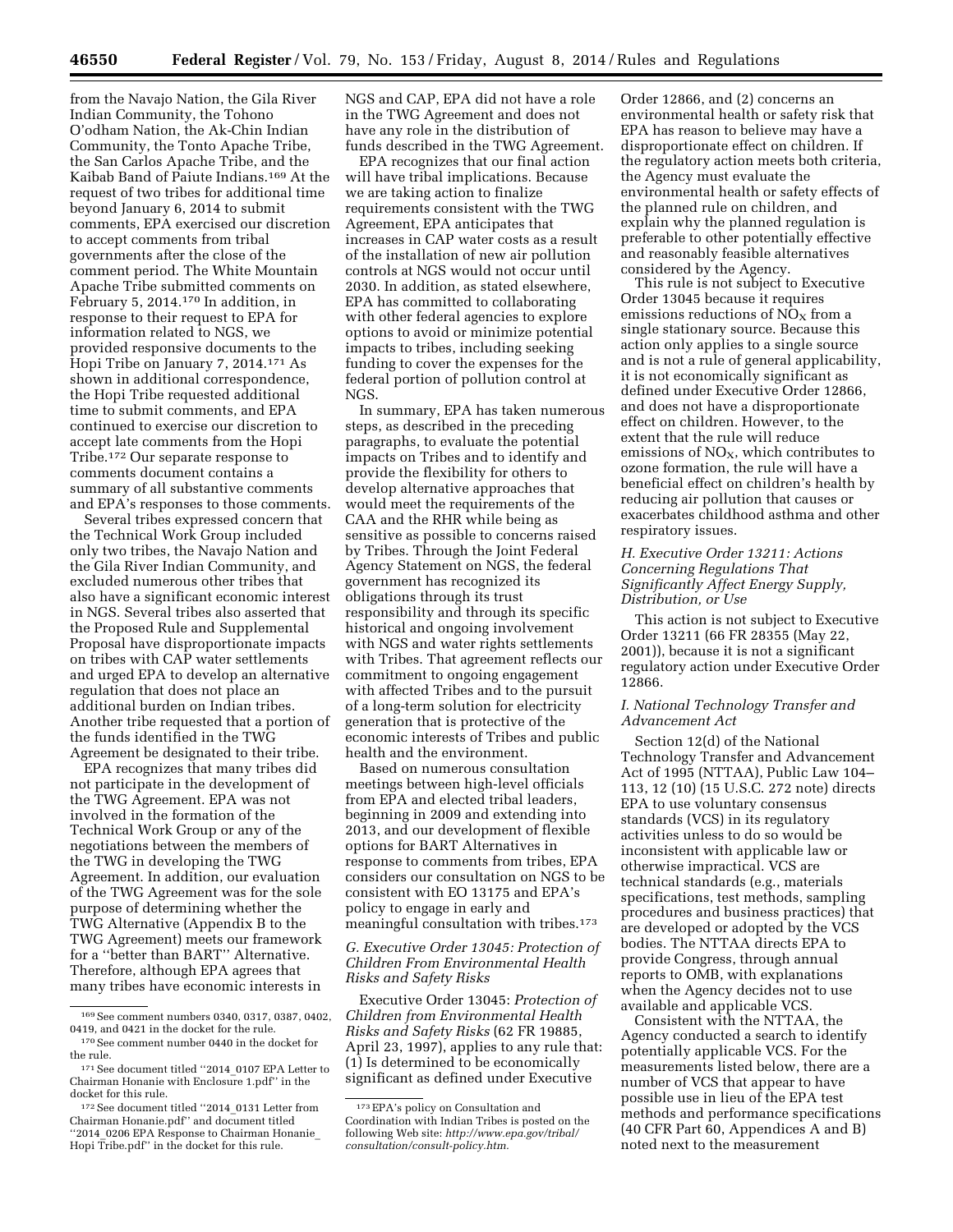requirements. It would not be practical to specify these standards in the current rulemaking due to a lack of sufficient data on equivalency and validation and because some are still under development. However, EPA's Office of Air Quality Planning and Standards is in the process of reviewing all available VCS for incorporation by reference into the test methods and performance specifications of 40 CFR Part 60, Appendices A and B. Any VCS so incorporated in a specified test method or performance specification would then be available for use in determining the emissions from this facility. This will be an ongoing process designed to incorporate suitable VCS as they become available.

# *J. Executive Order 12898: Federal Actions To Address Environmental Justice in Minority Populations and Low-Income Populations*

Executive Order 12898 (59 FR 7629, February 16, 1994), establishes federal executive policy on environmental justice. Its main provision directs federal agencies, to the greatest extent practicable and permitted by law, to make environmental justice part of their mission by identifying and addressing, as appropriate, disproportionately high and adverse human health or environmental effects of their programs, policies, and activities on minority populations and low-income populations in the United States.

EPA has determined that this final rule will not have disproportionately high and adverse human health or environmental effects on minority or low-income populations because it increases the level of environmental protection for all affected populations without having any disproportionately high and adverse human health or environmental effects on any population, including any minority or low-income population.

EPA recognizes that numerous commenters have stated that this rulemaking has environmental justice implications because NGS, which is among the largest coal-fired power plants in the country, is located on the Navajo Nation. Commenters have also expressed concern that the documents associated with this rule are too technical for community members to understand. Some commenters have also argued that EPA should apply the same standard to NGS as other coalburning power plants (e.g., Four Corners Power Plant), and that the extended compliance timeframe for NGS is an environmental justice issue.

Fair treatment and meaningful involvement are critical components of

environmental justice and EPA takes fair treatment and meaningful involvement seriously. We provided numerous opportunities for tribal governments, environmental and tribal non-governmental organizations, and other interested stakeholders to provide input in the development of our Proposed Rule, Supplemental Proposal, and Final Rule for NGS.

As discussed in more detail in the RTC, EPA began our public involvement process for a BART determination for NGS in 2009, when we published an Advanced Notice of Proposed Rulemaking (ANPR). During 2009 through 2012, EPA met with various stakeholders, including tribal governments and Navajo environmental groups to discuss NGS and hear concerns related to a BART determination for this facility.174 During the 11-month comment period for our Proposed Rule, EPA continued to meet with stakeholders to discuss our proposed BART determination for NGS and our framework for ''better than BART'' alternatives.175

On July 26, 2013, the TWG submitted the TWG Agreement to EPA for consideration. EPA posted the TWG Agreement to our docket on the same day to provide the public an opportunity to review it.176 On September 25, 2013, EPA posted a Supplemental Proposal, along with supporting documents, to the docket to allow for early review by interested parties.177 The Supplemental Proposal was published in the **Federal Register**  on October 22, 2013. The comment period for the Supplemental Proposal closed on the same day as the BART proposal, on January 6, 2014. The Supplemental Proposal also included notice of five open house and public hearing events EPA scheduled throughout Arizona in November 2013. The open houses allowed members of the public an opportunity to talk with representatives from EPA and ask questions. EPA held events at the LeChee Chapter House, located on the Navajo Nation, as well as in Page, Arizona, and provided oral interpretation services between English and Dine´ (the Navajo language). EPA also held an event at the Hopi Day

School, located in Kykotsmovi, the seat of the Hopi tribal government.178 Finally, we also held events in Phoenix and in Tucson, Arizona, to allow stakeholders in central and southern Arizona, representing CAP water interests and several tribes receiving CAP water, the opportunity to provide comment and talk with representatives from EPA.

EPA understands that the TSD and **Federal Register** notices include technical information that may be difficult to understand. EPA provided Fact Sheets and handouts, written in plain language, at the open house and public hearing events.179 EPA representatives were also present at the events to discuss and explain our Proposals.

EPA recognizes that some commenters may view the timeframe for compliance under EPA's framework for BART Alternatives as an environmental justice issue. We note that the Navajo Nation and other Tribes expressed concern with the potential economic impacts of this rulemaking. The flexibility we provided has allowed for a balance between these considerations.

We further note that the LNB/SOFA credit, an important component of the timeframe under our ''better than BART'' framework, was based on real, actual emission reductions beginning in 2009 that were voluntary and not required by any rule or regulation. We also note that the TWG Alternative, which calls for closure of one unit in 2019 (or equivalent curtailment), will result not only in reductions of  $NO<sub>X</sub>$ , but also reductions of several other pollutants, including  $SO_2$ , PM,  $CO_2$ , and hazardous air pollutants. Although the compliance date of emission limit for two units (achievable with the installation of SCR) under the TWG Alternative is in 2030, over 2009 to 2044, the TWG Alternative will result in greater  $NO<sub>X</sub>$  reductions than would have been achieved under BART, will result in step-wise reductions of  $NO<sub>x</sub>$  and additional pollutants that affect visibility or human health, and will provide an enforceable mechanism to ensure that NGS ceases conventional coal-fired electricity generation at NGS by the end of 2044. All of these measures will increase the level of environmental protection for communities affected by NGS.

<sup>174</sup>See, for example, document number 0232 in the ANPR docket at EPA–R09–OAR–2009–0598, and document numbers 0008 and 0009 in the docket for this rule at EPA–R09–OAR–2013–0009.

<sup>175</sup>See, for example, document number 0150, 0152, 0166, 0173, 0302, and 0303 in the docket for this rule.

 $^{176}\!\, \mathrm{See}$  document number 0122 in the docket for this rulemaking.

<sup>177</sup>See document numbers 0182, 0183, and 0184 in the docket for this rulemaking.

<sup>178</sup>EPA engaged with the government of the Hopi Tribe to search for an oral interpreter between English and the Hopi language, but the Hopi Tribe was unable to locate anyone to provide those services.

<sup>179</sup>See document 0219 in the docket for this rulemaking.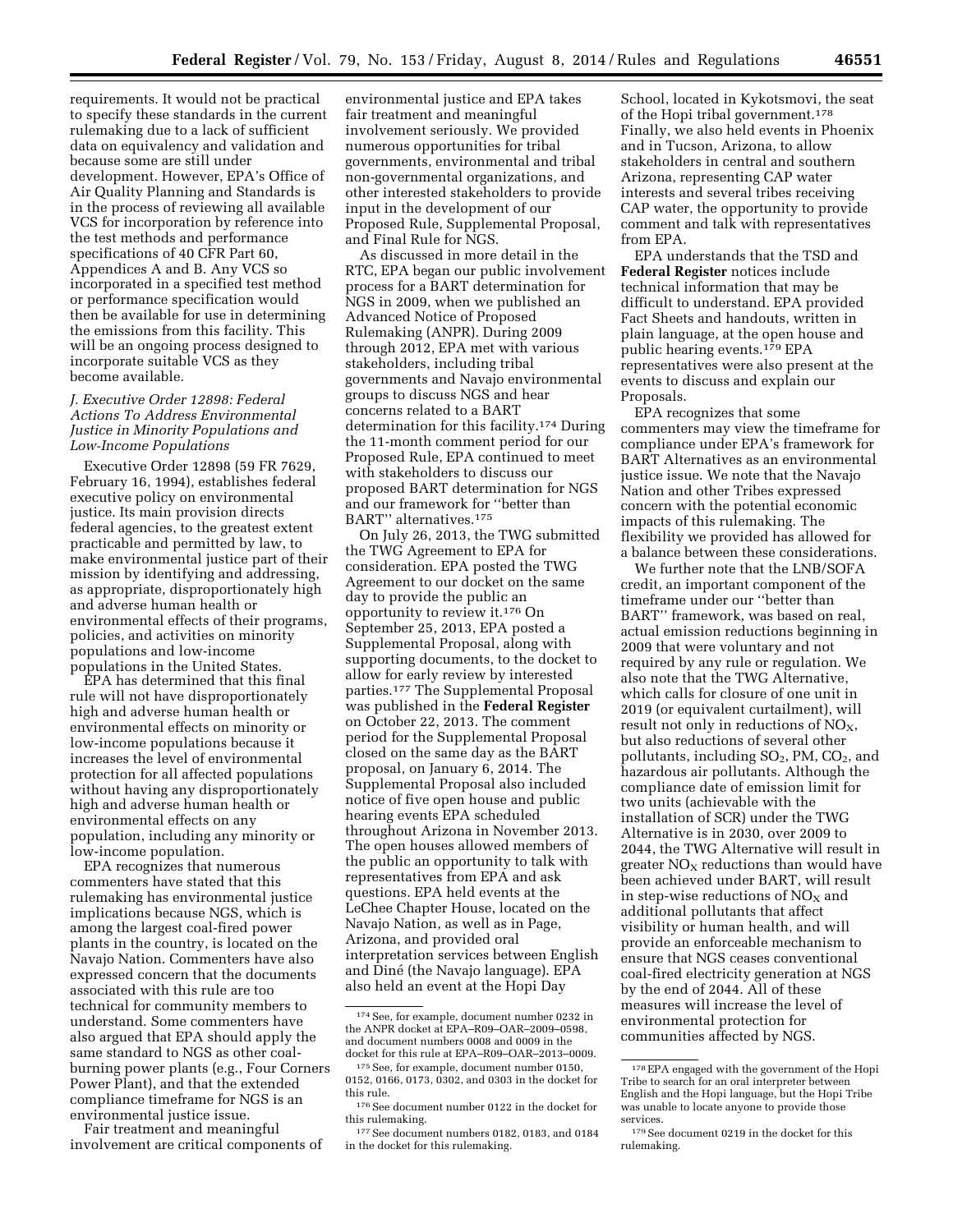#### *K. Congressional Review Act*

The Congressional Review Act, 5 U.S.C. 801 et seq., as added by the Small Business Regulatory Enforcement Fairness Act of 1996, generally provides that before a rule may take effect, the agency promulgating the rule must submit a rule report, which includes a copy of the rule, to each House of the Congress and to the Comptroller General of the United States. Section 804 exempts from section 801 the following types of rules (1) rules of particular applicability; (2) rules relating to agency management or personnel; and (3) rules of agency organization, procedure, or practice that do not substantially affect the rights or obligations of non-agency parties. 5 U.S.C. 804(3). EPA is not required to submit a rule report regarding today's action under section 801 because this action is a rule of particular applicability. This rule finalizes a source-specific FIP for a single generating source.

#### *L. Petitions for Judicial Review*

Under section 307(b)(1) of the Clean Air Act, petitions for judicial review of this action must be filed in the United States Court of Appeals for the appropriate circuit by October 7, 2014. Filing a petition for reconsideration by the Administrator of this final rule does not affect the finality of this rule for the purposes of judicial review nor does it extend the time within which a petition for judicial review may be filed, and shall not postpone the effectiveness of such rule or action. This action may not be challenged later in proceedings to enforce its requirements. See CAA section  $307(b)(2)$ .

#### **List of Subjects in 40 CFR Part 49**

Environmental protection, Administrative practice and procedure, Air pollution control, Indians, Intergovernmental relations, Reporting and recordkeeping requirements.

Dated: July 28, 2014.

**Gina McCarthy,** 

*Administrator.* 

Title 40, chapter I of the Code of Federal Regulations is amended as follows:

# **PART 49—INDIAN COUNTRY: AIR QUALITY PLANNING AND MANAGEMENT**

■ 1. The authority citation for part 49 continues to read as follows:

**Authority:** 42 U.S.C. 7401, et seq.

■ 2. Section 49.5513 is amended by adding paragraph (j) to read as follows:

#### **§ 49.5513 Federal Implementation Plan Provisions for Navajo Generating Station, Navajo Nation.**

\* \* \* \* \* (j)(1) *Applicability.* Regional Haze Best Available Retrofit Technology limits for  $NO<sub>x</sub>$  for this plant are in addition to the requirements of paragraphs (a) through (i) of this section. The provisions of this paragraph (j) are severable, and if any provision of this paragraph (j), or the application of any provision of this paragraph (j) to any owner/operator or circumstance, is held invalid, the application of such provision to other owner/operators and other circumstances, and the remainder of this paragraph (j), will not be affected thereby. Nothing in this paragraph (j) allows or authorizes any Unit to emit  $NO<sub>X</sub>$  at a rate that exceeds its existing emission limit of 0.24 lb/MMBtu as established by EPA permit AZ 08–01 issued on November 20, 2008.

(2) *Definitions.* Terms not defined below have the meaning given to them in the Clean Air Act or EPA's regulations implementing the Clean Air Act and in paragraph (c) of this section. For purposes of this paragraph (j):

(i) *2009–2029 NOX Cap* means a limit on emissions from Units 1, 2, and 3 of no more than 416,865 tons of  $NO<sub>x</sub>$ .

(ii) *2009–2044 NOX Cap* means a limit on emissions from Units 1, 2, and 3 of no more than 494,899 tons of  $NO<sub>x</sub>$ .

(iii) *Boiler operating day* means a 24 hour period between 12 midnight and the following midnight during which any fuel is combusted at any time in the steam-generating unit. It is not necessary for fuel to be combusted the entire 24-hour period.

(iv) *Coal-fired unit* means any of Units 1, 2, or 3 at Navajo Generating Station.

(v) *Continuous Emission Monitoring System or CEMS* means the equipment required by 40 CFR part 75 and this paragraph (j).

(vi) *Departing Participant* means either Los Angeles Department of Water and Power or Nevada Energy, also known as NV Energy or Nevada Power Company.

(vii) *Emission limitation or emission limit* means the federal emissions limitation required by this paragraph.

(viii) *Existing Participant* means the existing owners of NGS: Los Angeles Department of Water and Power; Nevada Energy, also known as NV Energy or Nevada Power Company; Salt River Project Agricultural Improvement and Power District; Arizona Public Service Company; and Tucson Electric Company, together with the United States, acting through the Bureau of Reclamation.

(ix) *lb* means pound(s).

(x) *Low-NOX Burners and Separated Over-Fire Air* or *LNB/SOFA* means combustion controls installed on each Unit between 2009 and 2011.

(xi) *Navajo Nation* means the Navajo Nation, a federally recognized Indian Tribe.

(xii) *NGS or Navajo Generating Station* means the steam electric generating station located on the Navajo Reservation near Page, Arizona, consisting of Units 1, 2, and 3, each 750 MW (nameplate rating), the switchyard facilities, and all facilities and structures used or related thereto.

(xiii) *NOX* means nitrogen oxides expressed as nitrogen dioxide  $NO<sub>2</sub>$ ).

(xiv) *Owner/operator* means any person(s) who own(s) or who operate(s), control(s), or supervise(s) one more of the Units of the Navajo Generating Station.

(xv) *MMBtu* means million British thermal unit(s).

(xvi) *Operating hour* means any hour that fossil fuel is fired in the unit.

(xvii) *Unit* means any of Units 1, 2, or 3 at Navajo Generating Station.

(xviii) *Valid data* means CEMs data that is not out of control as defined in 40 CFR part 75.

(3) *''Better than BART'' alternative for*   $NO<sub>X</sub>$ . Total cumulative  $NO<sub>X</sub>$  emissions from Units 1, 2, and 3, from January 1, 2009 to December 31, 2044, may not exceed the 2009–2044  $NO<sub>X</sub>$  Cap. The owner/operator must implement the applicable operating scenario, under paragraph  $(j)(3)(i)$  of this section, to ensure  $NO<sub>x</sub>$  emission reductions sufficient to maintain total cumulative  $NO<sub>X</sub>$  emissions from Units 1, 2, and 3 below the 2009–2044  $NO<sub>x</sub> Cap.$ 

(i) *Operating scenarios to comply with 2009–2044 NO*X *Cap.* The owner/ operator must comply with one of the following operating scenarios based on the applicability provisions in paragraph (j)(3)(ii) of this section.

(A) *Alternative A1.* (*1*) By December 31, 2019, the owner/operator must permanently cease operation of one coal-fired Unit; and

(*2*) By December 31, 2030, the owner/ operator must comply with a  $NO<sub>x</sub>$ emission limit of 0.07 lb/MMBtu, based on a rolling average of 30 boiler operating days, on each of the two remaining coal-fired Units.

(*3*) The owner/operator must permanently cease operation of Units 1, 2, and 3 if total cumulative emissions of  $NO<sub>X</sub>$  from Units 1, 2, and 3, based on annual reports required under paragraph (j)(4)(ii) of this section, exceed the 2009–2044  $NO<sub>x</sub>$  Cap at any time prior to December 31, 2044.

(B) *Alternative A2.* (*1*) By December 31, 2019, the owner/operator must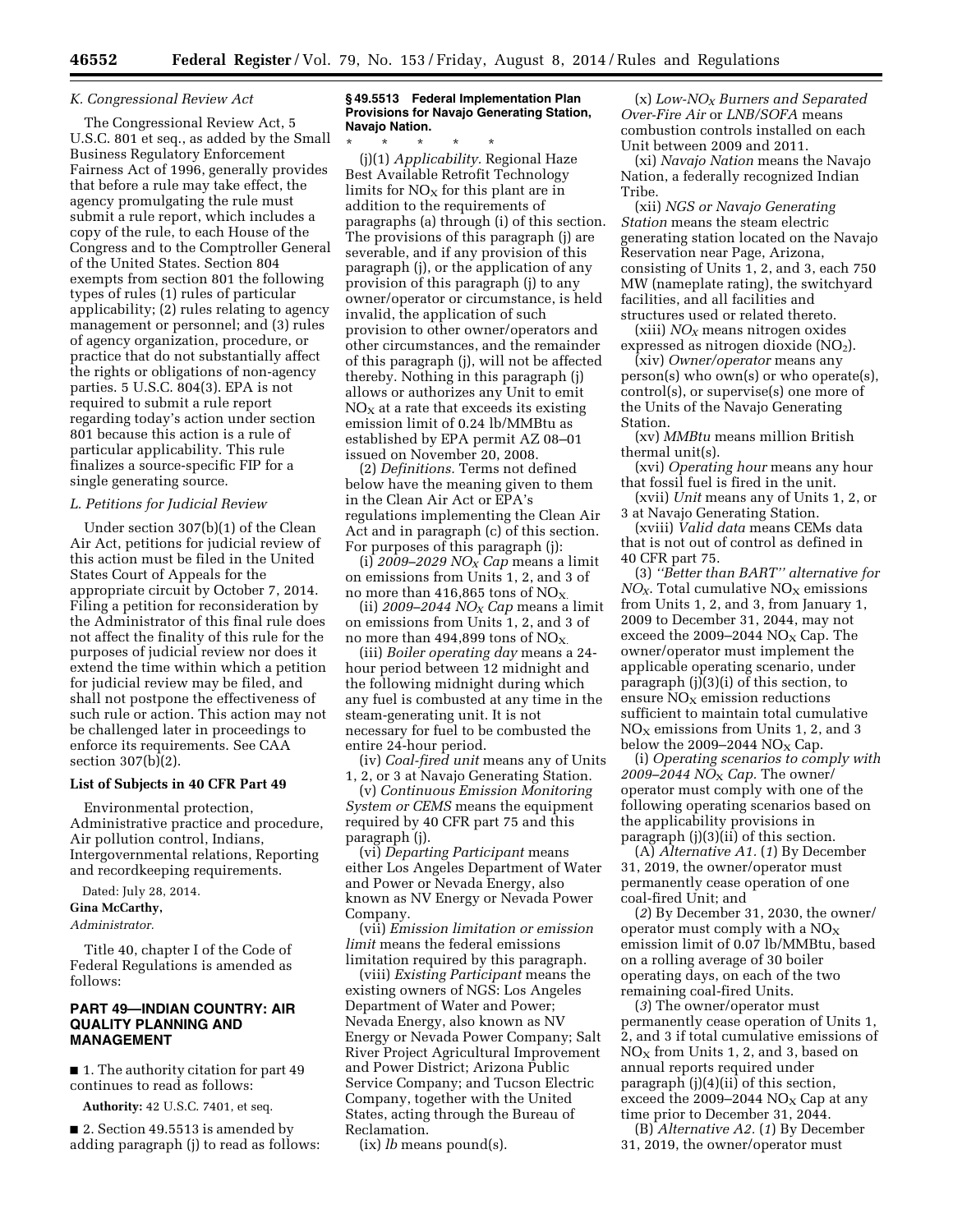permanently cease operation of one coal-fired Unit; and

(*2*) By December 31, 2019, the owner/ operator may increase net generating capacity of the remaining two coal-fired Units by a combined total of no more than 189 MW. The actual increase in net generating capacity shall be limited by the sum of 19 MW and the ownership interest, in net MW capacity, purchased by the Navajo Nation by December 31, 2019. Nothing in paragraph (j) of this section alters any regulatory requirements, including those for preconstruction permitting, associated with any increase in the net generating capacity of the Unit(s).

(*3*) By December 31, 2030, the owner/ operator must comply with a  $NO<sub>x</sub>$ emission limit of 0.07 lb/MMBtu, based on a rolling average of 30 boiler operating days, on each of the two remaining coal-fired Units.

(*4*) The owner/operator must permanently cease operation of Units 1, 2, and 3 if total cumulative emissions of  $NO<sub>X</sub>$  from Units 1, 2, and 3, based on annual reports required under paragraph (j)(4)(ii) of this section, exceed the 2009–2044  $NO<sub>x</sub>$  Cap at any time prior to December 31, 2044.

(C) *Alternative A3.* (*1*) By December 31, 2019, the owner/operator must reduce the net generating capacity of NGS by no less than 561 MW. The actual reduction in net generating capacity of NGS shall be determined by the difference between 731 MW and the ownership interest, in net MW capacity and limited to 170 MW, purchased by the Navajo Nation by December 31, 2019.

(*2*) By December 31, 2030, the owner/ operator must comply with a  $NO<sub>x</sub>$ emission limit of 0.07 lb/MMBtu, based on a rolling average of 30 boiler operating days, on two Units.

(*3*) The owner/operator must permanently cease operation of Units 1, 2, and 3 if total cumulative emissions of  $NO<sub>X</sub>$  from Units 1, 2, and 3, based on annual reports required under paragraph (j)(4)(ii) of this section, exceed the 2009–2044  $NO<sub>X</sub>$  Cap at any time prior to December 31, 2044.

(D) *Alternative B.* (*1*) Total cumulative  $NO<sub>X</sub>$  emissions from Units 1, 2, and 3 may not exceed the 2009–2044  $NO<sub>x</sub>$  Cap or the 2009–2029  $NO<sub>x</sub> Cap.$ 

(*2*) The owner/operator must cease operation of Units 1, 2, and 3 if total cumulative emissions of  $NO<sub>x</sub>$  from Units 1, 2, and 3, based on annual reports required under paragraph (j)(4)(ii) of this section, exceed the 2009–2029  $NO<sub>X</sub>$  Cap at any time prior to December 31, 2029. The owner/ operator may restart operation of Units 1, 2, and 3 after January 1, 2030, as long

as total cumulative emissions of  $NO<sub>x</sub>$ from Units 1, 2, and 3, based on annual reports required under paragraph (j)(4)(ii) of this section, do not exceed the 2009–2044  $NO<sub>x</sub> Cap$ .

(*3*) The owner/operator must permanently cease operation of Units 1, 2, and 3 if total cumulative emissions of  $NO<sub>X</sub>$  from Units 1, 2, and 3, based on annual reports required under paragraph (j)(4)(ii)), exceed the 2009– 2044  $NO<sub>x</sub>$  Cap at any time prior to December 31, 2044.

(ii) *Applicability of alternatives.* (A) Alternative A1 applies if by December 31, 2019, one of the following occurs:

(*1*) Both of the Departing Participants retire their ownership interests in NGS by December 31, 2019, and the Navajo Nation does not purchase an ownership interest in NGS; or

(*2*) Both of the Departing Participants sell their ownership interests in NGS to Existing Participants, and the Navajo Nation does not purchase an ownership interest in NGS; or

(*3*) One of the Departing Participants retires its ownership interest in NGS and the other Departing Participant sells its ownership interest in NGS to an Existing Participant, and the Navajo Nation does not purchase an ownership interest in NGS.

(B) Alternative A2 applies if by December 31, 2019, one of the following occurs:

(*1*) Both of the Departing Participants sell their ownership interests in NGS to Existing Participants, the Navajo Nation has purchased an ownership interest in NGS, and the owner/operator has increased net generating capacity of the two remaining Units by a combined total of no more than 189 MW; or

(*2*) One of the Departing Participants retires its ownership interest in NGS and the other Departing Participant sells its ownership interest in NGS to an Existing Participant, the Navajo Nation has purchased an ownership interest in NGS, and the owner/operator has increased net generating capacity of the two remaining Units by a combined total of no more than 189 MW.

(C) Alternative A3 applies if by December 31, 2019, one of the following occurs:

(*1*) Both of the Departing Participants sell their ownership interests in NGS to Existing Participants, the Navajo Nation has purchased an ownership interest in NGS, and the owner/operator has not increased net generating capacity of the Units at NGS; or

(*2*) One of the Departing Participants retires its ownership interest in NGS and the other Departing Participant sells its ownership interest in NGS to an Existing Participant, the Navajo Nation

has purchased an ownership interest in NGS, and the owner/operator has not increased net generating capacity of the Units at NGS.

(D) Alternative B applies if, by December 31, 2019, if one of the following occurs:

(*1*) Any of the Departing Participants sell their ownership interests in NGS to a Party other than the Navajo Nation that is not an Existing Participant, or

(*2*) Any of the Departing Participants remains as a participant in NGS.

(iii) By December 22, 2044, the owner/operator shall permanently cease conventional coal-fired electricity generation by all coal-fired Units at **NGS** 

(4) *Reporting and implementation requirements for BART.* (i) No later than December 1, 2019, the owner/operator must notify EPA of the applicable Alternative for ensuring compliance with the 2009–2044  $NO<sub>X</sub> Cap.$ 

(ii) Beginning in 2015, and annually thereafter until the earlier of December 22, 2044 or the date on which the owner/operator ceases conventional coal-fired electricity generation by all coal-fired Units at NGS, the owner/ operator must report to EPA, the annual heat input, the annual emissions of sulfur dioxide, carbon dioxide, and  $NO<sub>x</sub>$ from the previous full calendar year. In addition, the owner/operator must also report total cumulative emissions of  $N\overline{O}_X$  from NGS to assure compliance with the 2009–2044  $NO<sub>x</sub>$  Cap and the 2009–2029 NO<sub>X</sub> Cap (if applicable). The owner/operator must make this report available to the public, either through a link on its Web site or directly on its Web site. The report must be made available within 30 days of the submittal deadline associated with the annual emission inventory required by the Part 71 Operating Permit for NGS.

(iii) No later than December 31, 2020, the owner/operator must submit an application to revise its existing Part 71 Operating Permit to incorporate the requirements and emission limits of the applicable Alternative to BART under paragraph (j)(3) of this section. The Part 71 Operating Permit for NGS must incorporate practically enforceable limits for  $NO<sub>X</sub>$  of 0.24 lb/MMBtu, on a 30-day rolling average basis, for each Unit equipped with LNB/SOFA, and 0.07 lb/MMBtu, on a rolling average basis of 30 boiler operating days, for each Unit equipped with SCR, as federally enforceable permit conditions.

(iv) In addition to the requirements of paragraphs (j)(4)(i), (ii) and (iii) of this section, if Alternative B applies, the owner/operator must submit annual Emission Reduction Plans to the Regional Administrator.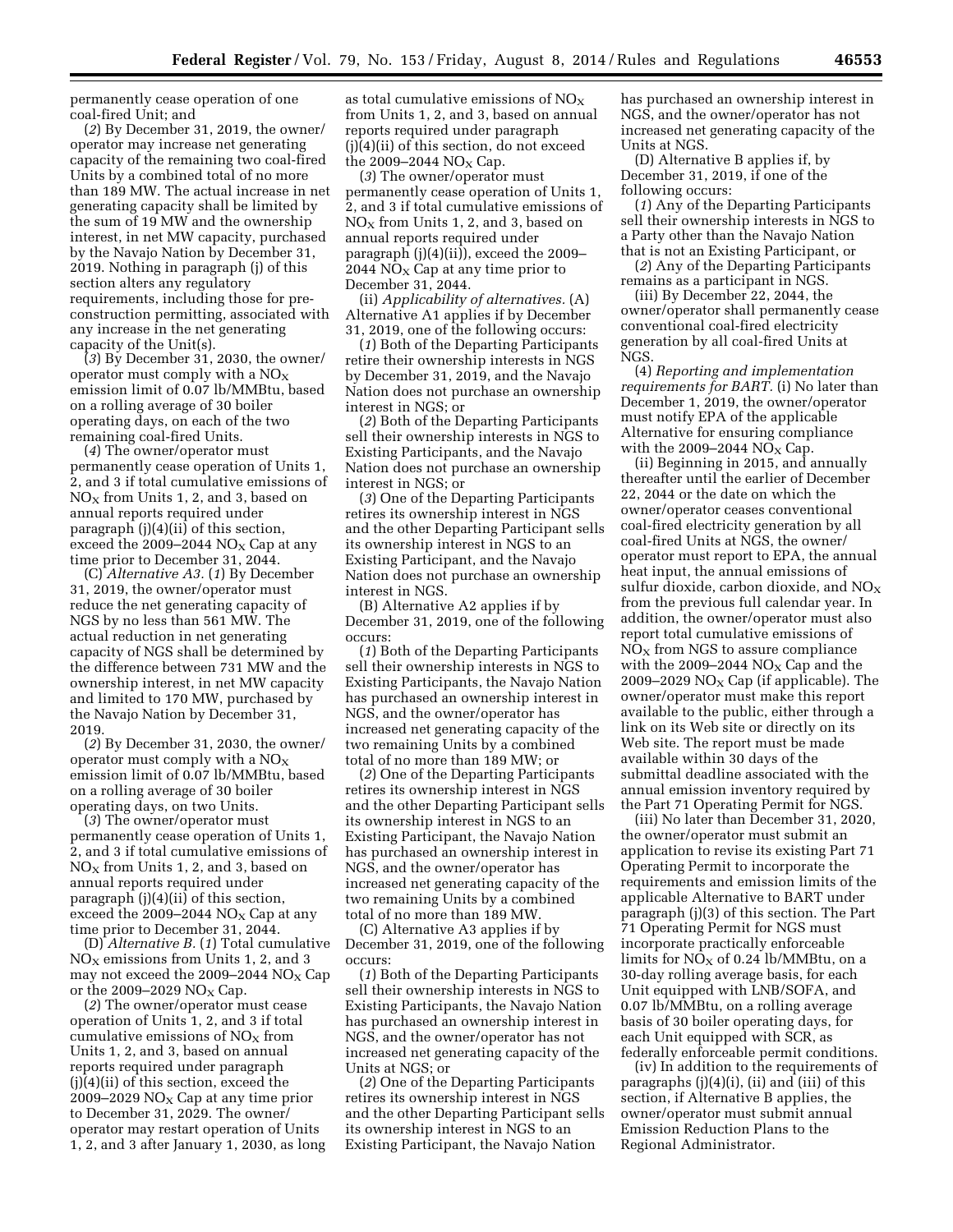(A) No later than December 31, 2019 and annually thereafter through December 31, 2028, the owner/operator must submit an Emission Reduction Plan containing anticipated year-by-year emissions from Units 1, 2, and 3 covering the period from 2020 to 2029 that will assure that the operation of NGS will result in emissions of  $NO<sub>x</sub>$ that do not exceed the 2009–2029  $NO<sub>x</sub>$ Cap. The Emission Reduction Plan may contain several potential operating scenarios and must set forth the past annual actual emissions and the projected emissions for each potential operating scenario. Each potential operating scenario must demonstrate compliance with the 2009–2029  $NO<sub>x</sub>$ Cap. The Emission Reduction Plan shall identify emission reduction measures that may include, but are not limited to, the installation of advanced emission controls, a reduction in generation output, or other operating strategies determined by the owner/operator. The owner/operator may revise the potential operating scenarios set forth in the Emission Reduction Plan, provided the revised plan ensure that  $NO<sub>x</sub>$  emissions remain below the 2009–2029 NO<sub>x</sub> Cap.

(B) No later than December 31, 2029 and annually thereafter, the owner/ operator shall submit an Emission Reduction Plan containing year-by-year emissions covering the period from January 1, 2030 to December 31, 2044 that will assure that the operation of NGS will result in emissions of  $NO<sub>x</sub>$ that do not exceed the 2009–2044  $\rm NO_X$ Cap. The Emission Reduction Plan shall identify emission reduction measures that may include, but are not limited to, the installation of advanced emission controls, a reduction in generation output, or other operating strategies determined by the owner/operator. The owner/operator may revise the potential operating scenarios set forth in the Emission Reduction Plan, provided the revised plan ensure that  $NO<sub>x</sub>$  emissions remain below the 2009–2044  $NO<sub>X</sub>$  Cap.

(C) The requirement to submit annual Emission Reduction Plans beginning no later than December 31, 2019, shall be incorporated into the Part 71 Operating Permit for NGS as federally enforceable permit conditions.

(5) *Continuous emission monitoring system (CEMS).* (i) At all times, the owner/operator of each unit must maintain, calibrate, and operate a CEMS, in full compliance with the requirements found at 40 CFR part 75, to accurately measure  $NO<sub>X</sub>$ , diluent, and stack gas volumetric flow rate from each unit. All hourly valid data will be used to determine compliance with the emission limitations for  $NO<sub>x</sub>$  in paragraph (j)(3) of this section for each

unit. If the CEMs data is not valid, that CEMs data shall be treated as missing data and not used to calculate the emission average. CEMs data does not need to be bias adjusted as defined in 40 CFR part 75. Each required CEMS must obtain valid data for at least 90 percent of the unit operating hours, on an annual basis.

(ii) The owner/operator of each unit shall comply with the quality assurance procedures for CEMS found in 40 CFR part 75. In addition to these Part 75 requirements, relative accuracy test audits shall be calculated for both the NO<sub>X</sub> pounds per hour measurement and the heat input measurement. The calculation of  $NO<sub>X</sub>$  pounds per hour and heat input relative accuracy shall be evaluated each time the CEMS undergo relative accuracy testing.

(6) *Compliance determination for NOX emission limits.* (i) Compliance with the  $NO<sub>x</sub>$  emission limits under paragraphs (j)(3)(i) of this section shall be determined on a rolling average basis of thirty (30) Boiler Operating Days on a unit by unit basis. Compliance shall be calculated in accordance with the following procedure: Sum the total pounds of  $NO<sub>X</sub>$  emitted from the Unit during the current Boiler Operating Day and the previous twenty-nine (29) Boiler Operating Days; sum the total heat input to the Unit in MMBtu during the current Boiler Operating Day and the previous twenty-nine (29) Boiler Operating Days; and divide the total number of pounds of  $NO<sub>x</sub>$  by the total heat input in MMBtu during the thirty (30) Boiler Operating Days. A new 30 Boiler Operating Day rolling average shall be calculated for each new Boiler Operating Day. Each 30 Boiler Operating Day rolling average shall include all emissions that occur during periods within any Boiler Operating Day, including emissions from startup, shutdown, and malfunction.

(ii) If a valid  $NO<sub>x</sub>$  pounds per hour or heat input is not available for any hour for a Unit, that heat input and  $NO<sub>x</sub>$ pounds per hour shall not be used in the calculation for that 30 boiler operating day period.

(7) *Recordkeeping.* The owner/ operator of each Unit must maintain the following records until the earlier of December 22, 2044 or the date that conventional coal-fired operation of all units at NGS permanently ceases:

(i) All CEMS data, including the date, place, and time of sampling or measurement; parameters sampled or measured; and results as required by Part 75 and as necessary to calculate each units pounds of  $NO<sub>x</sub>$  and heat input for each hour.

(ii) Each Boiler Operating Day rolling average emission rate for  $NO<sub>x</sub>$ calculated in accordance with paragraph  $(j)(6)(i)$  of this section.

(iii) Each unit's 30 Boiler Operating Day pounds of  $NO<sub>x</sub>$  and heat input.

(iv) Records of quality assurance and quality control activities for emissions measuring systems including, but not limited to, any records required by 40 CFR part 75.

(v) Records of the relative accuracy calculation of the  $NO<sub>x</sub>$  lb/hr measurement and hourly heat input.

(vi) Any other records required by 40 CFR part 75.

(8) *Reporting.* All reports and notifications under this paragraph (j) must be submitted to the Director, Navajo Environmental Protection Agency, P.O. Box 339, Window Rock, Arizona 86515, and to the Director of Enforcement Division, U.S. EPA Region IX, at 75 Hawthorne Street, San Francisco, CA 94105.

(i) The owner/operator must notify EPA within two weeks after completion of installation of  $NO<sub>x</sub>$  control technology on any of the units subject to this section.

(ii) Within 30 days after the first applicable compliance date in paragraph (j)(3) of this section and within 30 days of every second calendar quarter thereafter (i.e., semi-annually), the owner/operator must submit a report that lists for each calendar day, calculated in accordance with paragraph (i)(6) of this section, total lb of  $NO<sub>X</sub>$  and heat input (as used to calculate compliance per paragraph (j)(6) of this section, for each unit's last 30 boiler operating days. The owner/operator must include the results of the last relative accuracy test audit and the calculated relative accuracy for lb/hr  $NO<sub>X</sub>$  and heat input performed 45 days prior to the end of that reporting period. The end of the year report shall also include the percent valid data for each  $NO<sub>X</sub>$ , diluent, and flow monitor used in the calculations of compliance with paragraph (j)(6) of this section.

(9) *Enforcement.* Notwithstanding any other provision in this implementation plan, any credible evidence or information relevant as to whether the unit would have been in compliance with applicable requirements if the appropriate performance or compliance test had been performed, can be used to establish whether or not the owner or operator has violated or is in violation of any standard or applicable emission limit in the plan.

(10) *Equipment operations.* At all times, including periods of startup, shutdown, and malfunction, the owner/ operator shall, to the extent practicable,